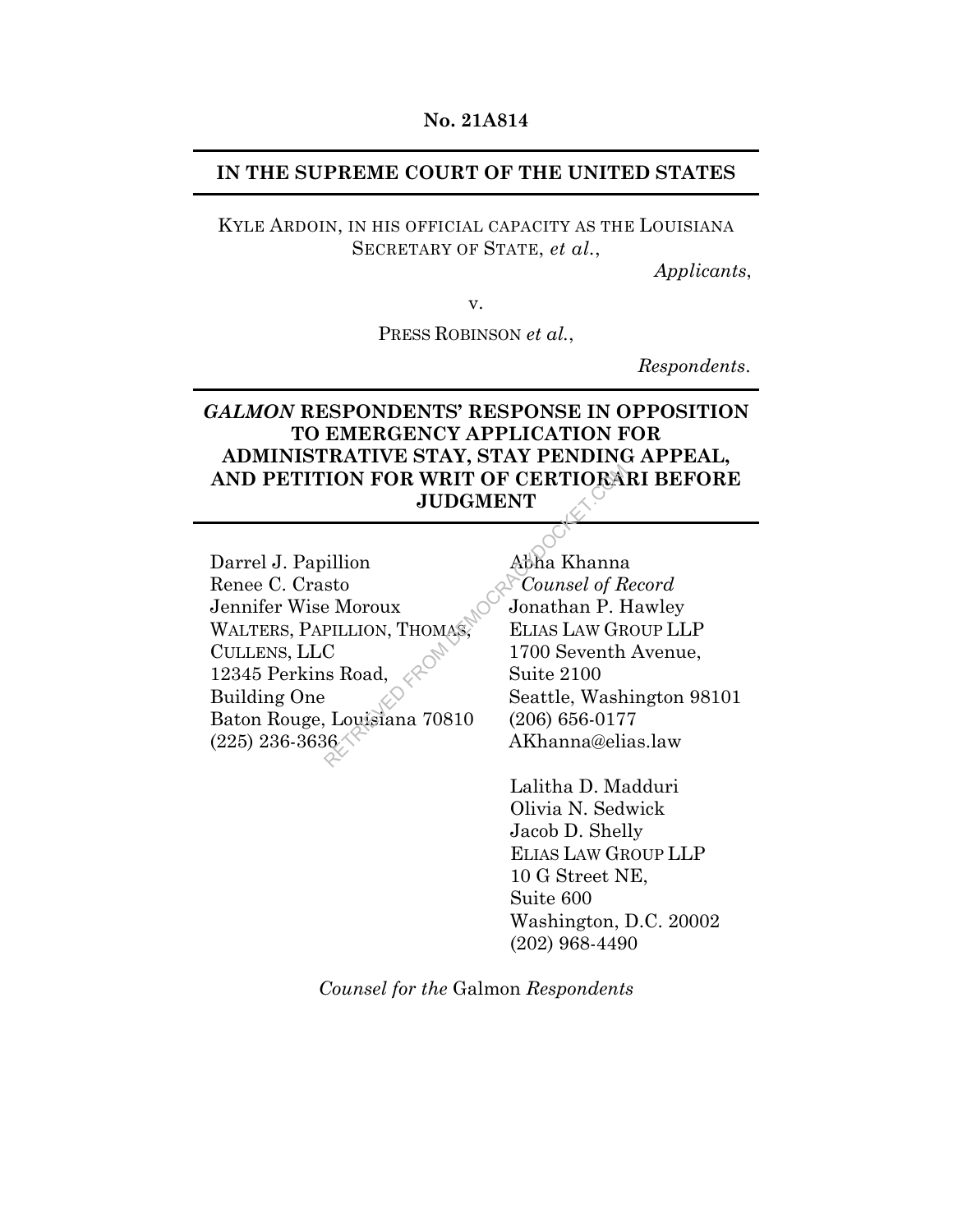# **TABLE OF CONTENTS**

| I.   |                                                                   | Louisiana's new congressional map contains a single Black-opportunity                                                                   |  |  |
|------|-------------------------------------------------------------------|-----------------------------------------------------------------------------------------------------------------------------------------|--|--|
| ΙΙ.  |                                                                   | The district court concluded that the plaintiffs were likely to succeed<br>on their Section 2 claims and preliminarily enjoined HB 1. 3 |  |  |
| III. |                                                                   |                                                                                                                                         |  |  |
| IV.  | The district court declined to extend the remedial deadline after |                                                                                                                                         |  |  |
|      |                                                                   |                                                                                                                                         |  |  |
| I.   |                                                                   | The defendants fail to make a strong showing of likelihood of success                                                                   |  |  |
|      | Α.                                                                | The courts below correctly analyzed white bloc voting and the                                                                           |  |  |
|      |                                                                   | 1.<br>The defendants mischaracterize the relevance of white                                                                             |  |  |
|      |                                                                   | The defendants mischaracterize the meaning of "legally"<br>2.<br>significant racially polarized voting."  12                            |  |  |
|      |                                                                   | Neither Covington nor Harris supports the defendants'<br>3.<br>misunderstanding of the third Gingles precondition.  14                  |  |  |
|      |                                                                   | The evidentiary record indicates—and the district court<br>4.<br>found—that polarized voting is attributable to race 15                 |  |  |
|      | <b>B.</b>                                                         | The courts below correctly rejected the defendants' charges of                                                                          |  |  |
|      | C.                                                                | The courts below correctly analyzed numerosity, compactness,                                                                            |  |  |
|      |                                                                   | Any-part BVAP is the proper metric in this case 23<br>1.                                                                                |  |  |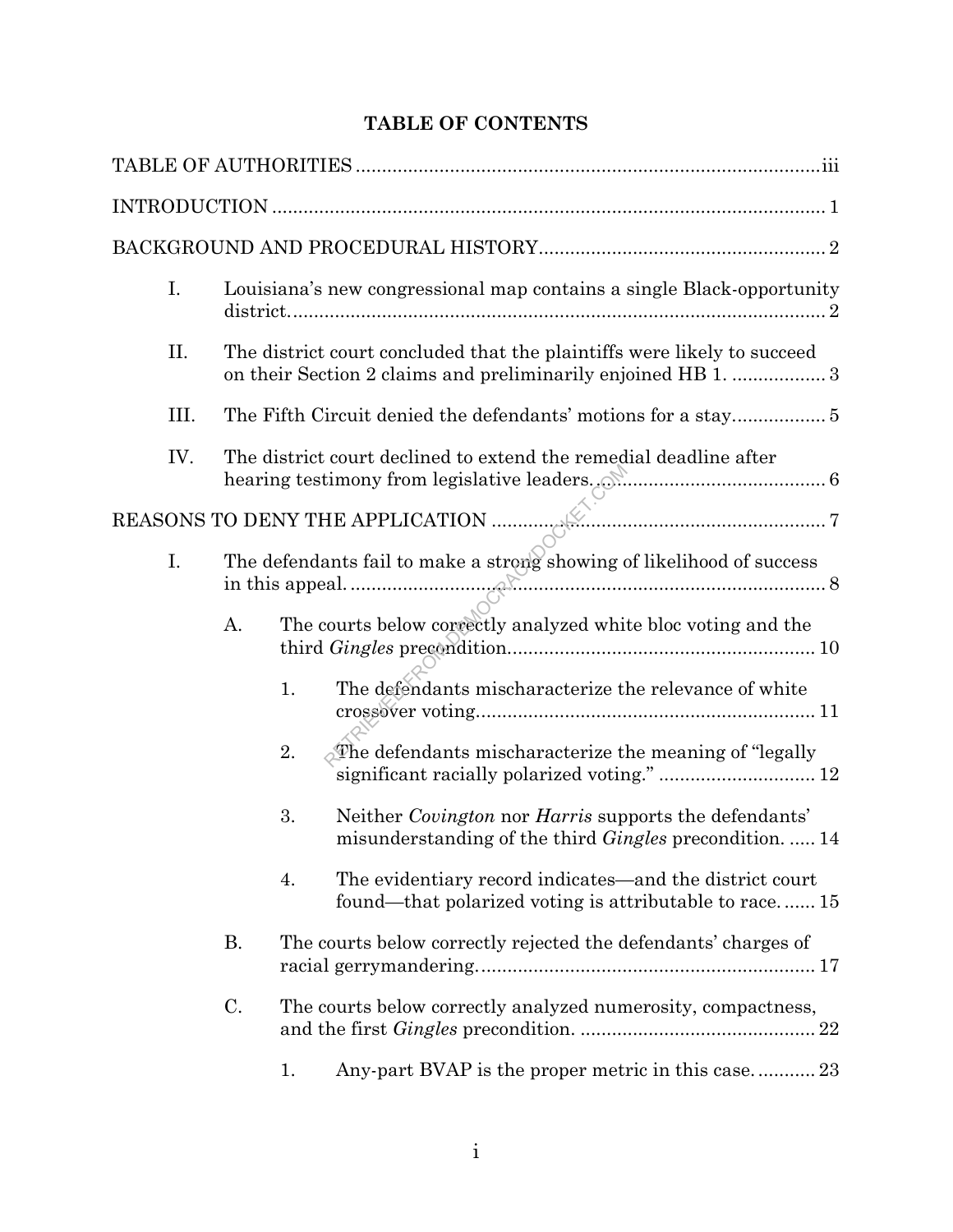|             |           | 2. |                | The illustrative maps satisfy the numerosity requirement.<br>24                                              |
|-------------|-----------|----|----------------|--------------------------------------------------------------------------------------------------------------|
|             |           | 3. |                | The illustrative districts are sufficiently compact 25                                                       |
|             |           |    | a.             | The illustrative districts satisfy traditional                                                               |
|             |           |    | $\mathbf{b}$ . | The defendants' experts did not meaningfully<br>contest the compactness of the illustrative districts.<br>29 |
|             | D.        |    |                | The courts below applied the correct legal standard 31                                                       |
| II.         |           |    |                | The balance of the equities weighs conclusively against a stay 33                                            |
|             | А.        |    |                |                                                                                                              |
|             |           | 1. |                | The defendants' position is inconsistent with their prior                                                    |
|             |           | 2. |                | The preliminary injunction was not issued in the period                                                      |
|             |           | 3. |                | A new congressional map can be feasibly implemented 37                                                       |
|             | <b>B.</b> |    |                | This Court's stay in <i>Merrill</i> does not warrant a stay here.  40                                        |
| CONCLUSION. |           |    |                |                                                                                                              |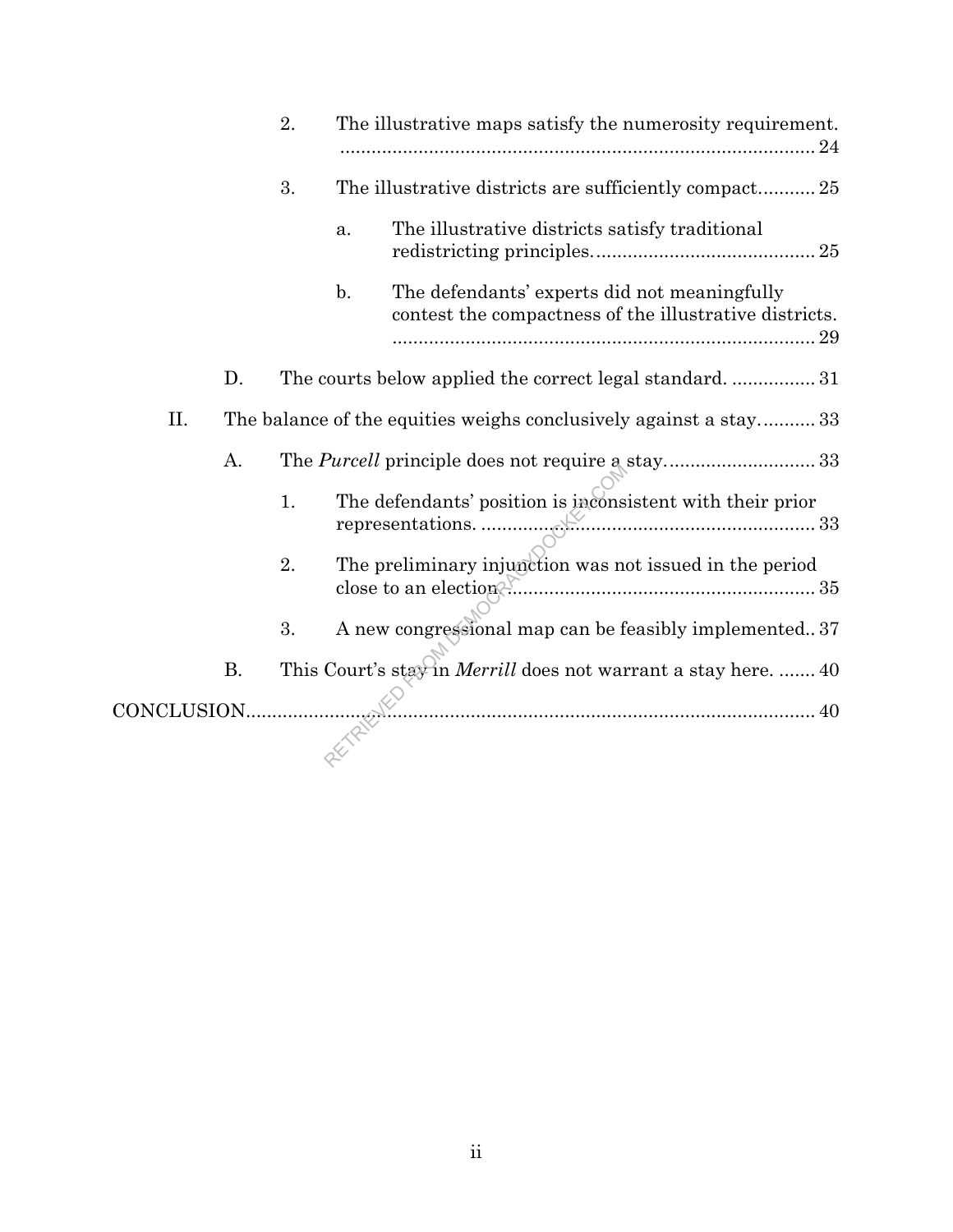# **TABLE OF AUTHORITIES**

# **Cases**

| Alabama Legislative Black Caucus v. Alabama,                                                                        |  |
|---------------------------------------------------------------------------------------------------------------------|--|
| Alpha Phi Alpha Fraternity Inc. v. Raffensperger,<br>Nos. 1:21-CV-5337-SCJ, 1:21-CV-5339-SCJ, 1:22-CV-122-SCJ, 2022 |  |
| Anderson v. City of Bessemer,                                                                                       |  |
| Bartlett v. Strickland,                                                                                             |  |
|                                                                                                                     |  |
|                                                                                                                     |  |
|                                                                                                                     |  |
| 137 S. Ct. 1455 (2017)<br>Cooper v. Harris,<br>$\sim$ 9, 14                                                         |  |
| Cooter & Gell v. Hartmarx Corp.,                                                                                    |  |
| Covington v. North Carolina,                                                                                        |  |
| Davis v. Chiles,<br>139 F.3d 1414 (11th Cir. 1998)<br>21                                                            |  |
| Doe v. Gonzales,                                                                                                    |  |
| Fargo Women's Health Organization v. Schafer,                                                                       |  |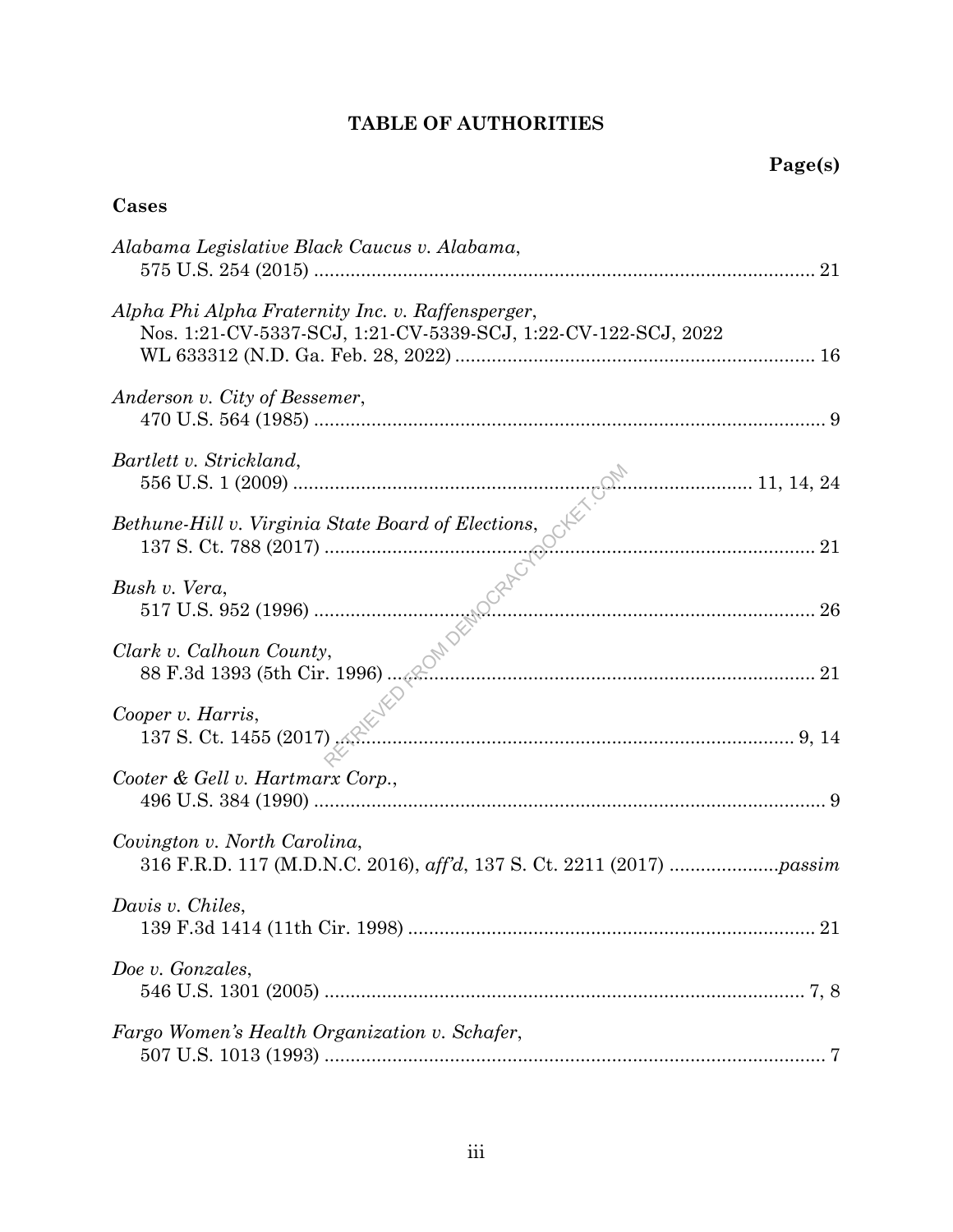| Garcia-Mir v. Smith,                                     |  |
|----------------------------------------------------------|--|
| Georgia v. Ashcroft,                                     |  |
| Gonzales v. O Centro Espirita Beneficente Uniao,         |  |
| Heckler v. Redbud Hospital District,                     |  |
| Johnson v. De Grandy,                                    |  |
| Johnson v. Wisconsin Elections Commission,               |  |
| LULAC v. Perry,                                          |  |
| McLane Co. v. EEOC,                                      |  |
| Merrill v. Milligan,                                     |  |
| Miller v. Johnson,                                       |  |
| Packwood v. Senate Select Committee on Ethics,           |  |
| Purcell v. Gonzalez,                                     |  |
| Reynolds v. Sims,                                        |  |
| Shaw v. Reno,                                            |  |
| Thornburg v. Gingles,                                    |  |
| Wisconsin Legislature v. Wisconsin Elections Commission, |  |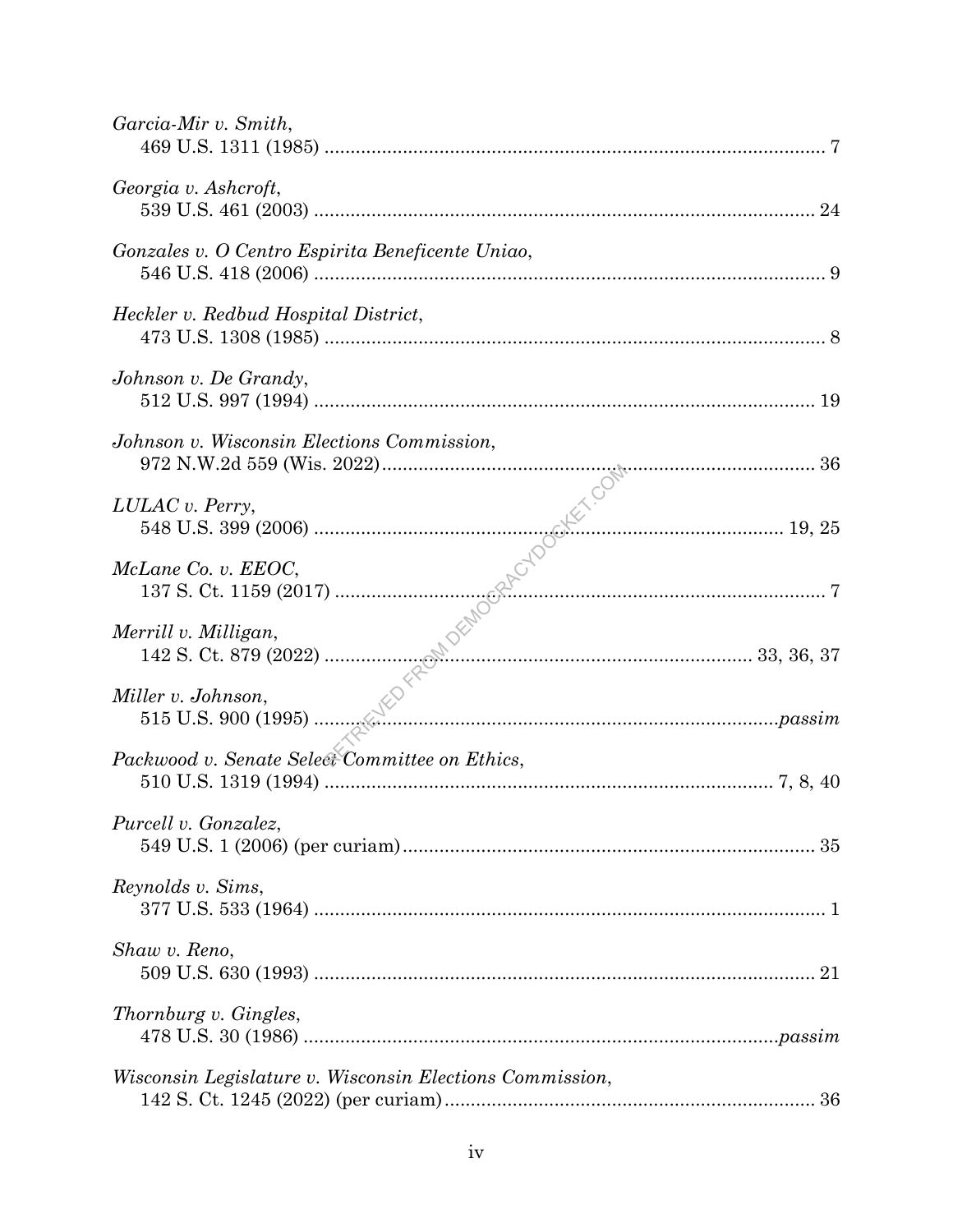| Wise v. Lipscomb, |  |
|-------------------|--|
|                   |  |

RETRIEVED FROM DEMOCRACYDOCKET.COM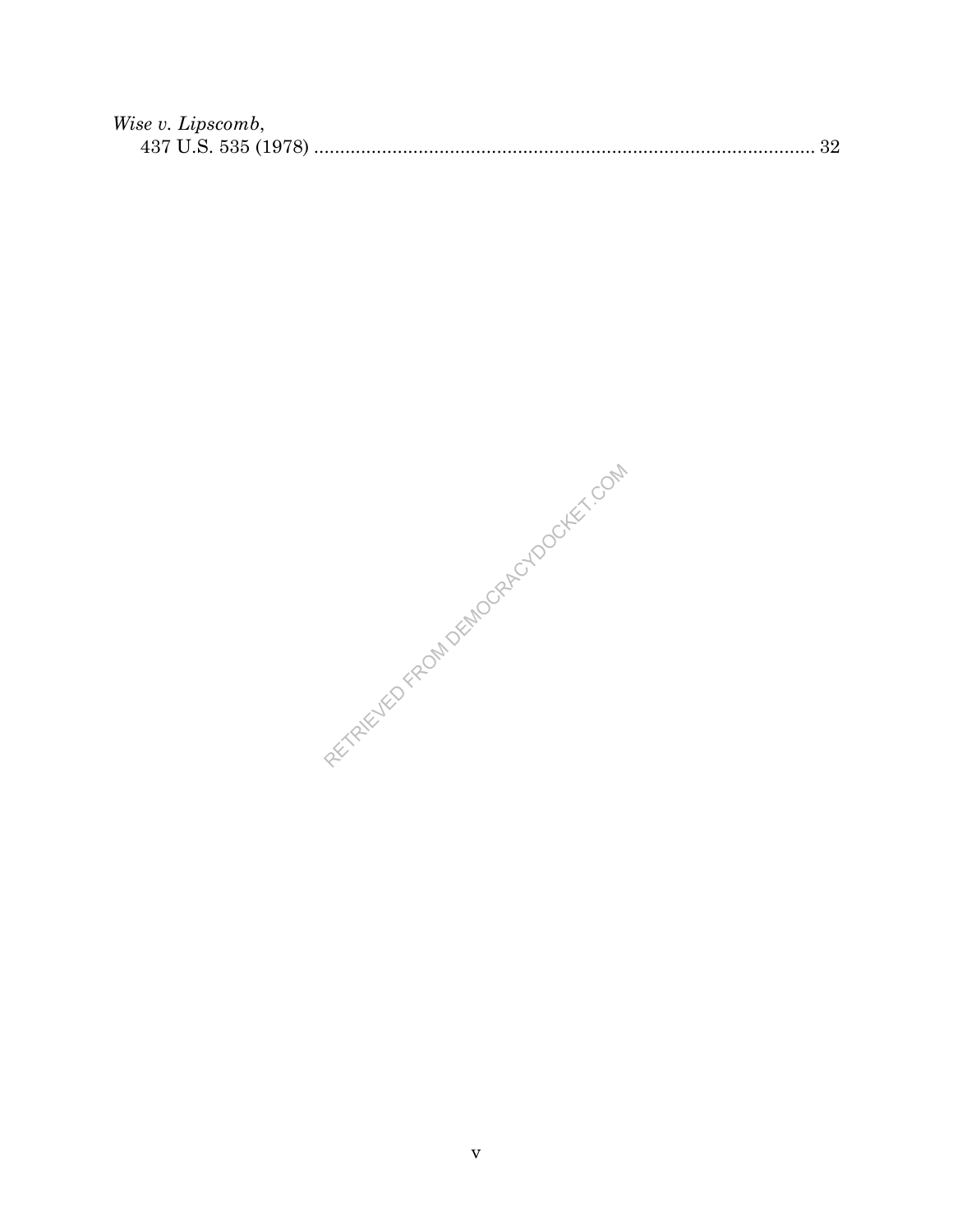#### **INTRODUCTION**

"[O]nce a State's [] apportionment scheme has been found to be [unlawful], it would be the unusual case in which a court would be justified in not taking appropriate action to insure that no further elections are conducted under the invalid plan." *Reynolds v. Sims*, 377 U.S. 533, 585 (1964). This is not an unusual case.

Following a five-day evidentiary hearing—and having considered two sets of preliminary-injunction briefing, the testimonies of 21 expert and fact witnesses, and hundreds of pages of proposed findings of fact and conclusions of law—the district court applied governing precedent and concluded that Louisiana's new congressional map dilutes the electoral strength of Black voters in violation of Section 2 of the Voting Rights Act. After hearing from state officials and considering the representations made by the same defendants in prior litigation, the district court further found that a remedial map can be feasibly implemented ahead of Louisiana's November 2022 primary. A motions panel of the U.S. Court of Appeals for the Fifth Circuit agreed: Considering and rejecting the same arguments that the defendants again advance here, the Fifth Circuit denied a stay and expedited their appeal. precedent and concluded that Louis<br>al strength of Black voters in viola<br>fter hearing from state officials<br>y the same defendants in prior litia<br>edial map can be feasibly implement.<br>A motions panel of the U.S. Court<br>ring and

In response to 185 pages of meticulous factual findings and carefully reasoned legal analysis from four federal judges, the defendants now suggest that they could have won a *different* case—a case with different evidence, different legal standards, and different election deadlines. They distort the *Gingles* preconditions beyond recognition, disregarding decades of Section 2 precedent. They baselessly mischaracterize the plaintiffs' illustrative maps as "racial gerrymanders," even though the district court concluded that the maps comply with neutral districting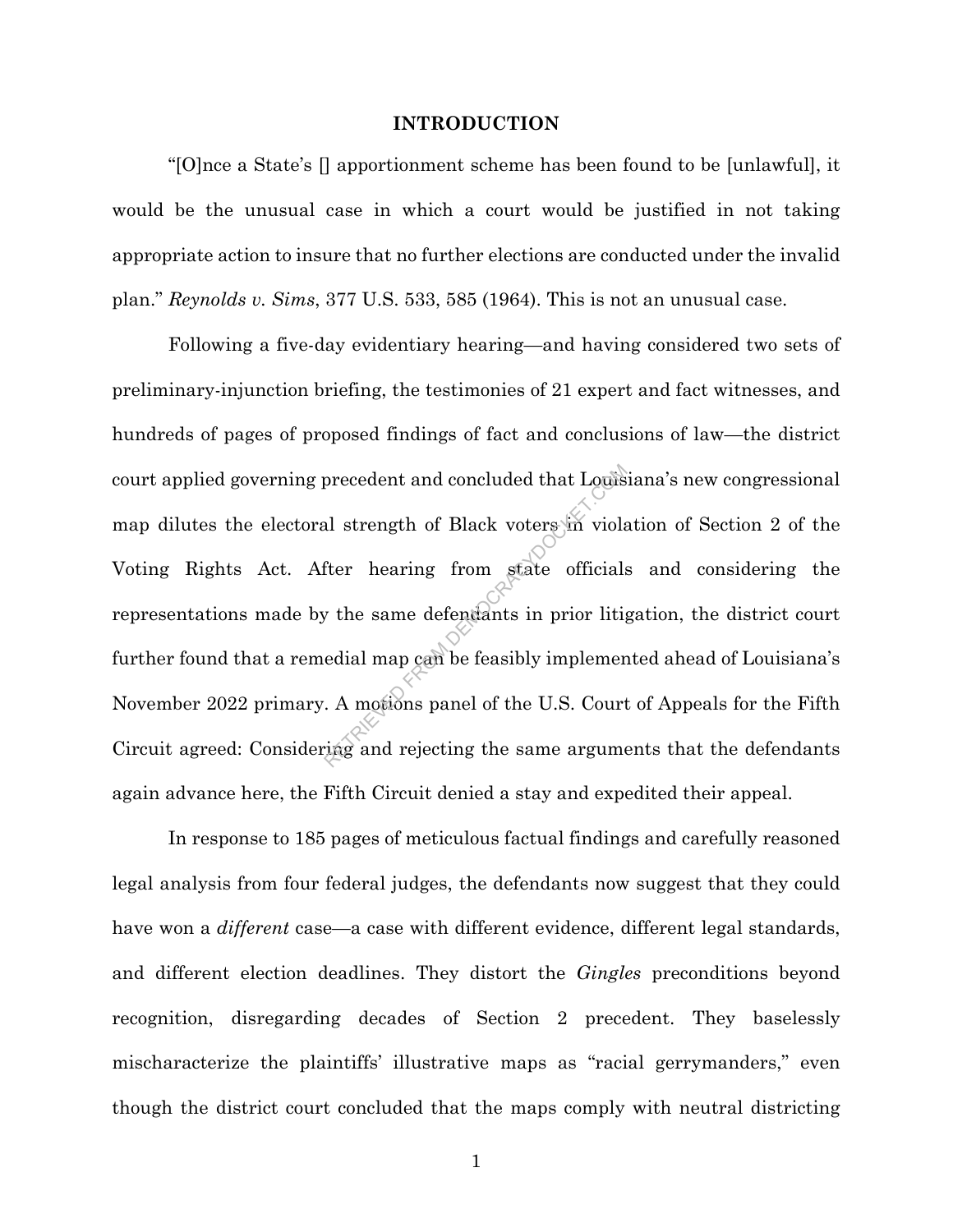criteria and that race *did not predominate*. And their perfunctory recitation of *Purcell* ignores Louisiana's uniquely late election calendar, the testimony offered by state officials, and their own representations in state court.

The defendants can neither rewrite the law nor relitigate the factual record. Their arguments are no more persuasive now than when the district court and Fifth Circuit rejected them, and they certainly do not warrant the extraordinary relief of an emergency stay or cert before judgment.

The defendants' application should be expeditiously denied.

### **BACKGROUND AND PROCEDURAL HISTORY**

## I. Louisiana's new congressional map contains a single Black**opportunity district.**

Since 2011, Black Louisianians have had the opportunity to elect their preferred congressional candidates in only one of the state's six districts, Congressional District ("CD") 2. But Louisiana's Black population has continually increased: The 2020 census showed that the state's population growth over the previous decade was driven entirely by minority Louisianians, with nearly half attributable to the Black community. App. 21–22. Louisiana's white population, by contrast, *decreased* by over 5%, an enduring trend since the 1990s. *Ibid.* ROUND AND PROCEDURAL THE WARD CONTROLL TO THE WARD OF STRING THE MOVING CONTROLL TO A LOUISIANIAN SHOW ON CONTROLL TO A CONTROLL TO A SUMPLE TO A BUT CONTROLL TO A SHOW OF THE MOVING SHOW OF THE STRING OF THE STRING OF THE

Throughout the redistricting process that followed the 2020 census, Black Louisianians, community leaders, and civil-rights groups called for the enactment of a second congressional district in which Black voters could elect their candidates of choice. Ignoring this chorus—and maps featuring two majority-Black districts that were introduced during the legislative process—the Legislature passed House Bill 1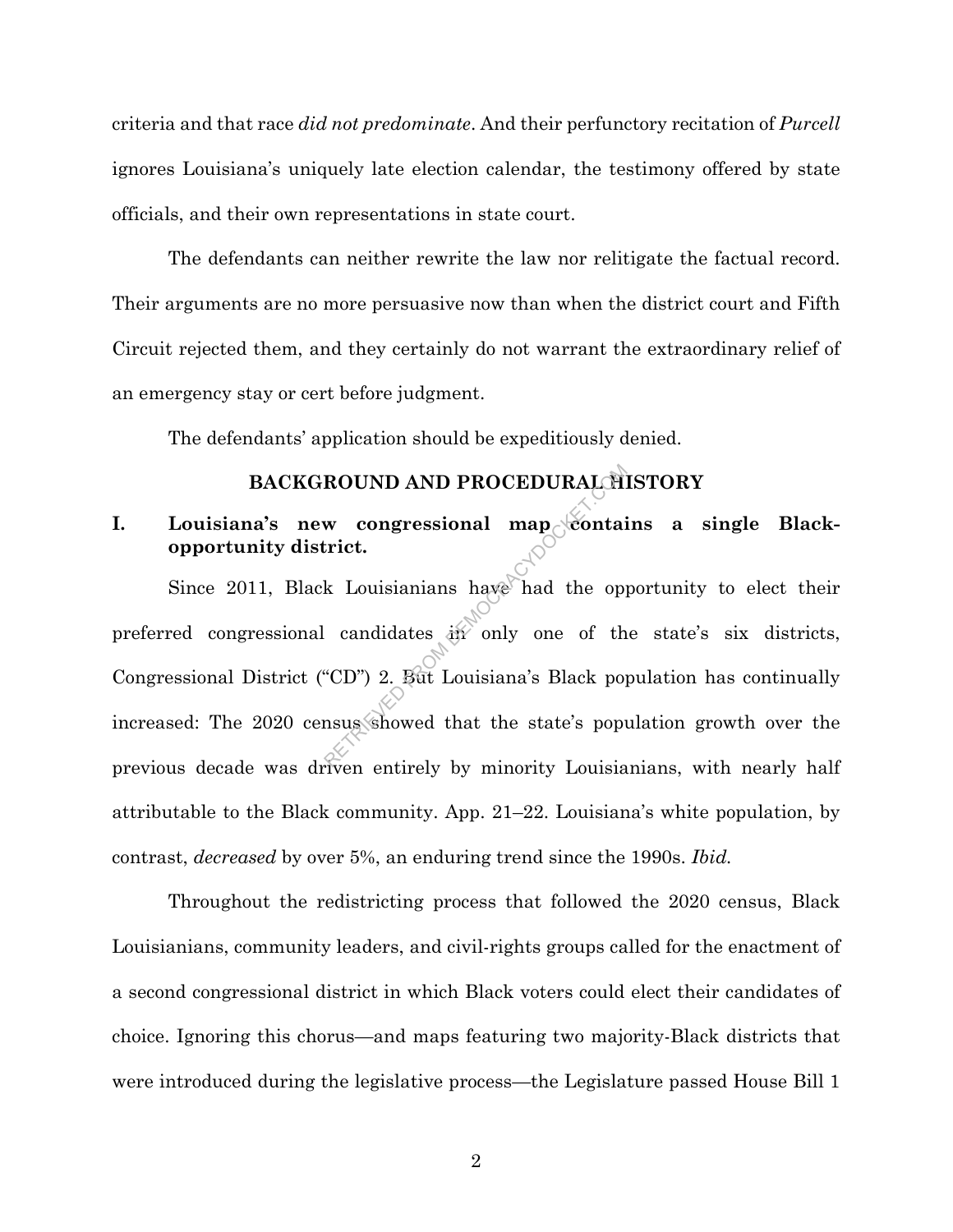("HB 1") during a special legislative session in February 2022. App. 4, 148. HB 1 largely mirrors the 2011 congressional plan and preserves Louisiana's lone majority-Black congressional district, CD 2. Governor John Bel Edwards vetoed the proposed map for its failure to include two majority-Black congressional districts, which he viewed as a violation of the Voting Rights Act*. Id.* at 5, 80. Rather than heed this warning and draw a new congressional plan that complies with Section 2, the Legislature overrode Governor Edwards's veto of HB 1 on March 30, 2022*. Id.* at 5.

Louisiana's new congressional map packs Black voters into CD 2 and cracks others among districts that extend into the predominantly white reaches of the state. CD 2 achieves its 58.65% Black voting-age population ("BVAP") by snaking through New Orleans and Baton Rouge to collect minority voters. App. 24–25. Meanwhile, three of the state's five parishes with the highest Black populations—East Carroll Parish (70.68%), Madison Parish (63.52%), and Tensas Parish (55.75%)—are located in the predominantly white CD 5. Suppl. App. 41–42. at extend into the predominantly w<br>
6 Black voting-age population ("BV<br>
1 Rouge to collect minerity voters.<br>
parishes with the highest Black po<br>
n Parish (63.82%), and Tensas Pari<br>
ite CD 5. Suppl. App. 41–42.<br>
reconcluded

## **II. The district court concluded that the plaintiffs were likely to succeed on their Section 2 claims and preliminarily enjoined HB 1.**

Within hours of the Legislature's veto override, two sets of plaintiffs filed complaints alleging that the new congressional map violates Section 2 by diluting the votes of Black Louisianians. App. 5. Preliminary-injunction motions followed soon after and, after delaying the proceedings at the defendants' request, the district court adopted an expeditious scheduling order. *Id.* at 126 n.350.

On May 9, 2022, the district court convened a hearing on the preliminaryinjunction motions. Over five days, the court heard testimony from 21 witnesses and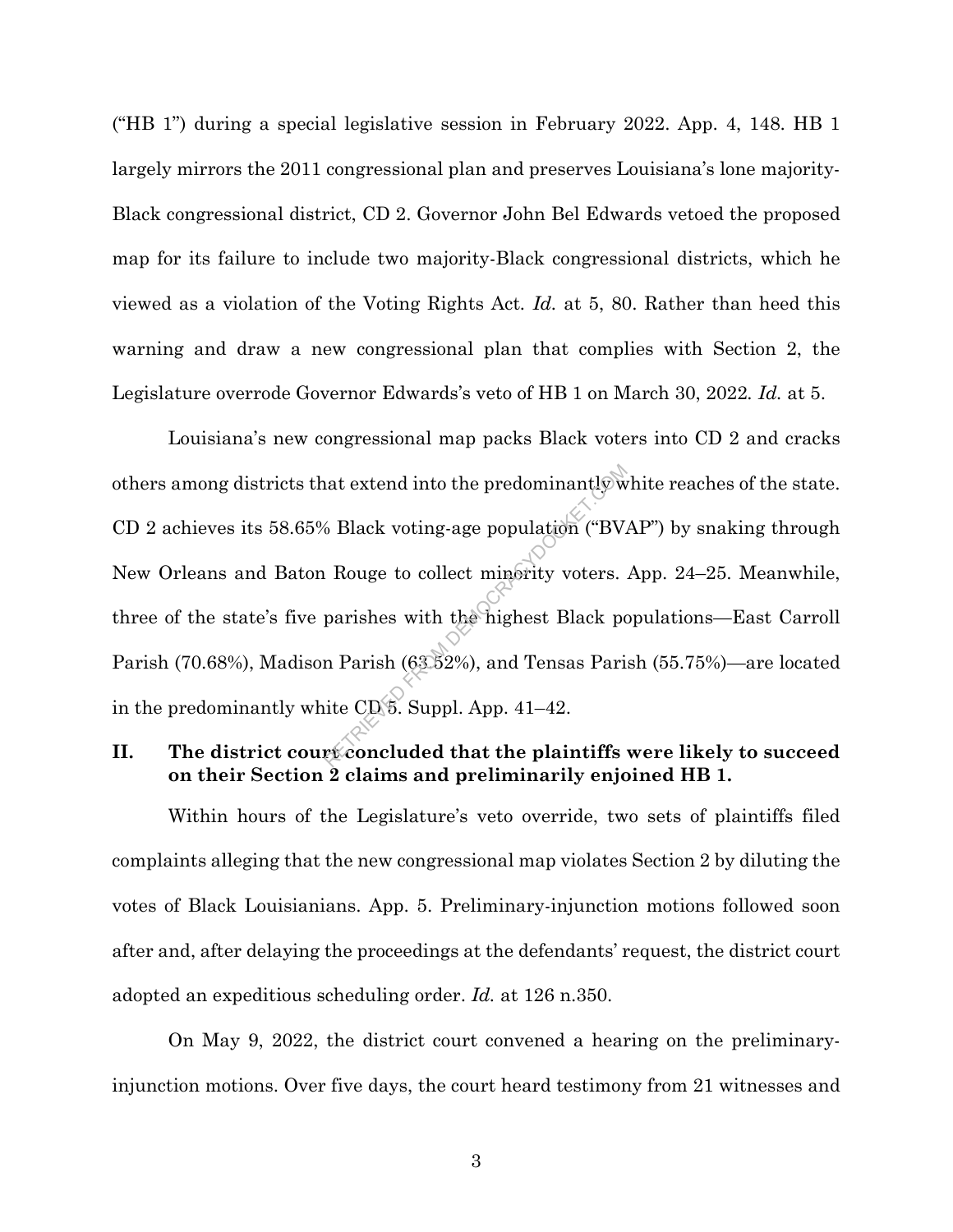admitted 232 exhibits—including several hundred pages of reports from 14 experts into the record. The plaintiffs presented evidence on each element of their claims, including the expert testimonies of:

• William Cooper and Anthony Fairfax, who prepared multiple illustrative plans that included an additional majority-Black congressional district consistent with traditional redistricting principles, App. 22–24, 30–32;

• Drs. Maxwell Palmer and Lisa Handley, who proved through ecologicalinference analysis that Black Louisianians vote cohesively and that white bloc voting serves to defeat Black-preferred candidates in the area where the plaintiffs have proposed an additional Black-opportunity district, *id.* at 51–60; and

Drs. Allan Lichtman, Traci Burch, and R. Blakeslee Gilpin, who demonstrated that the totality-of-circumstances analysis supports a finding of vote dilution, *id.* at 64–73. expective in the area with all ack-opportunity district, *id* at 51-<br>Lichtman, Traci Burch, and R.<br>otality-of-circumstances analysis supported analysis supported activities that<br>offered extensive fact-witness testing and c

The plaintiffs also offered extensive fact-witness testimony demonstrating the common historic, economic, and cultural interests shared by Black voters in Baton Rouge, the Delta Parishes along the Mississippi border, and St. Landry Parish—the area comprising the plaintiffs' illustrative majority-Black districts. App. 37–40.

On June 6, 2022, the district court issued a thorough, 152-page order granting the preliminary-injunction motions. App. 1–152. Notably, the district court credited the testimonies of the plaintiffs' witnesses, including their mapping experts, whose opinions the district court found "qualitatively superior and more persuasive on the requirements of numerosity and compactness" when compared to the defendants'

4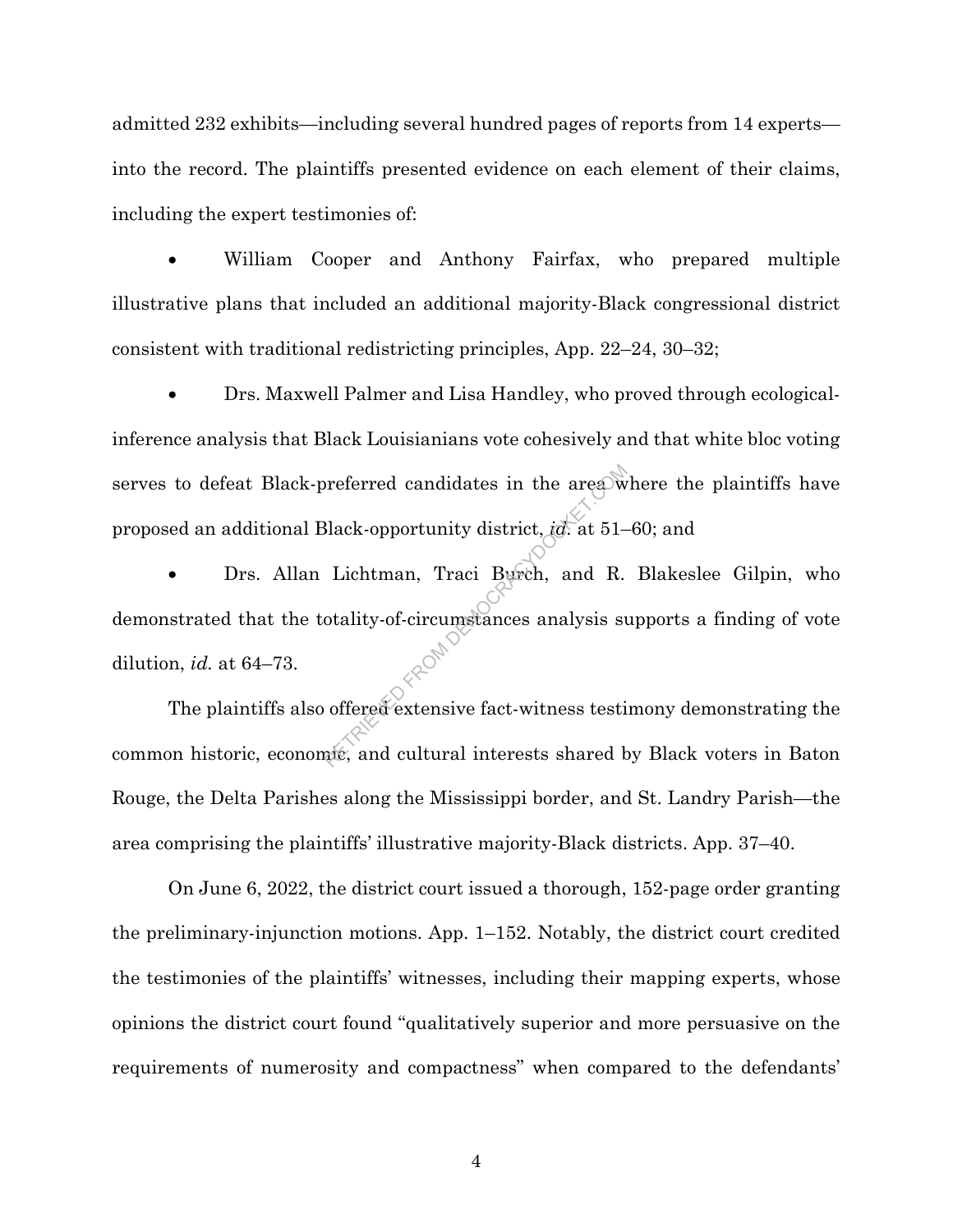mapping experts. *Id*. at 97. In fact, the district court concluded that none of the defendants' seven experts rebutted the plaintiffs' evidence as to the *Gingles* preconditions or the Senate Factors. *Id.* at 92–97, 120–22, 125–27.

Among its extensive factual findings, the district court concluded that, "[g]iven the timing of Louisiana's election and election deadlines, the representations made by Defendants in related litigation, and the lack of evidence demonstrating that it would be administratively impossible to do so, . . . the State has sufficient time to implement a new congressional map without risk of chaos." App. 149.

Based on its findings of fact and conclusions of law, the district court preliminarily enjoined "Secretary Ardoin from conducting any congressional elections under the map enacted by the Louisiana Legislature" and gave the Legislature the opportunity to enact a remedial plan by June 20, 2022. App. 2. In addition, the district court extended the deadline for candidates to qualify by nominating petition in lieu of filing fees—a process that, the State's elections commissioner testified, has not been used by any congressional candidate in recent memory, *id.* at 145, 194—by about two weeks, until July 8, *id.* at 2–3. The district court emphasized that "[t]he candidate qualifying period set for July 20–22, 2022 and all other related deadlines are unaffected . . . and shall proceed as scheduled." *Id.* at 3. dings of fact and conclusions of<br>Secretary Ardoin from conducting an<br>by the Louisiana Legislature" and<br>medial plan by June 20, 2022. App. 2<br>line for candidates to qualify by no<br>that, the State's elections commis<br>sconal can

#### **III. The Fifth Circuit denied the defendants' motions for a stay.**

Shortly after the district court issued its preliminary-injunction order, the defendants filed a joint motion to stay the order pending appeal with the district court and—after that request was denied, App. 161–63—three separate emergency motions with the Fifth Circuit. In a 33-page per curiam opinion, the Fifth Circuit motions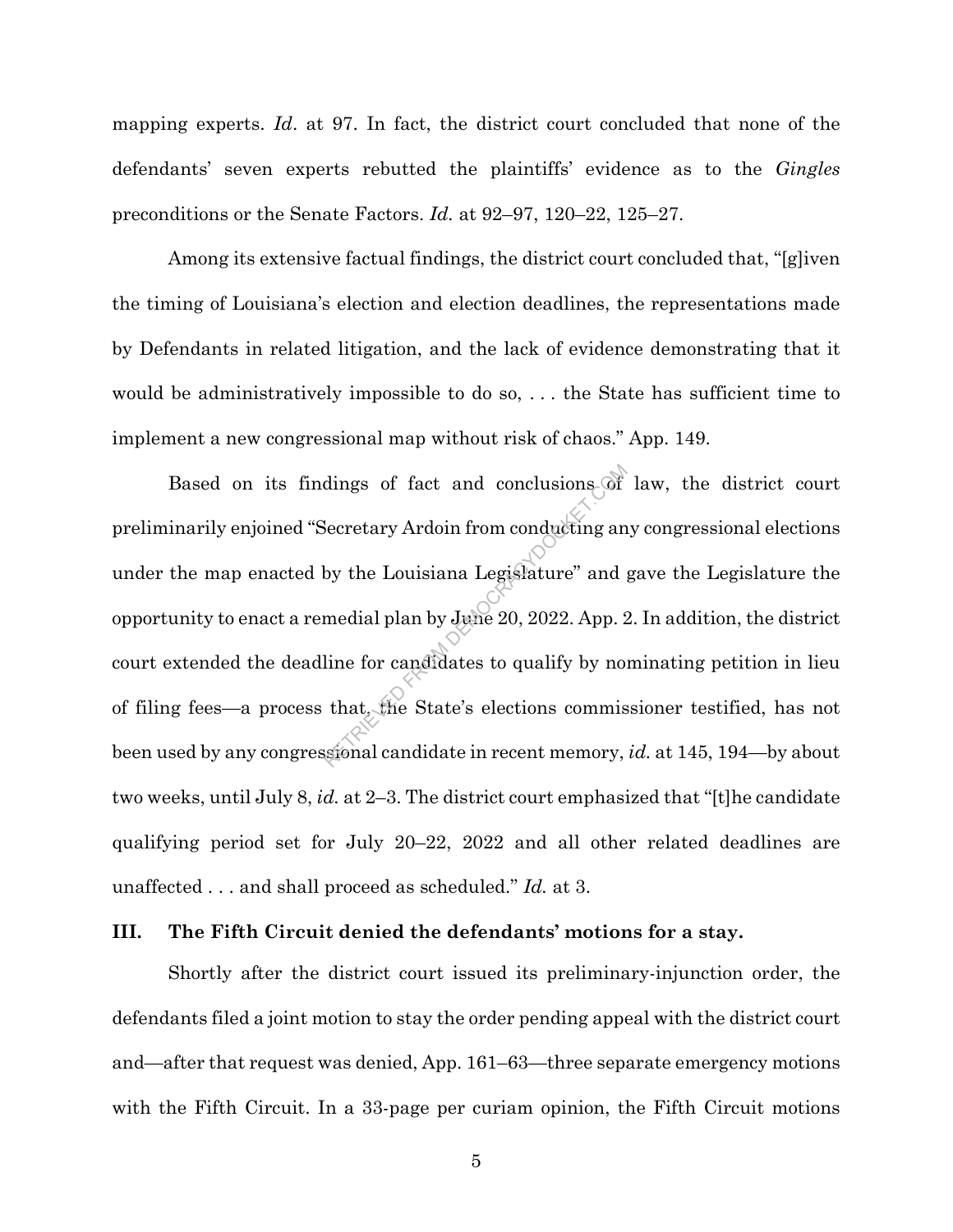panel denied the defendants' motions. *Id.* at 167–99. The Fifth Circuit rejected the defendants' four contentions of legal error, *id.* at 171–90, and confirmed the district court's conclusion that sufficient time remains to adopt a remedial map in advance of the state's November primary elections, *id.* at 190–96. The Fifth Circuit further expedited the defendants' appeal of the preliminary injunction, *id.* at 199, and eventually scheduled oral argument for July 8, 2022.

## **IV. The district court declined to extend the remedial deadline after hearing testimony from legislative leaders.**

On June 16, 2022, the district court heard live testimony from the Speaker of the Louisiana House of Representatives and President of the Louisiana Senate regarding their motion to extend the time for the Legislature to enact a remedial plan—which was filed a week after the district court's injunction and only after the Fifth Circuit denied the defendants' stay motions. App. 384–85. The district court credited testimony from the Senate President that the June 20 deadline provided sufficient time to enact a remedial map and that legislators could refer to public comments on congressional redistricting that were offered during the Legislature's map-drawing process earlier this year. *Id.* at 467–68. The district court further found that the House's efforts at producing a remedial map had been dilatory and "disingenuous": Committee hearings had not been promptly scheduled, and the chamber adjourned after meeting for only 90 minutes. *Id.* at 468–69. Consistent with the Fifth Circuit's recognition that the Legislature was given sufficient opportunity to adopt a remedial map, *id.* at 198, the district court denied the motion for an extension, *id.* at 469. Representatives and President c<br>to extend the time for the Legislat<br>week after the district court's injure<br>defendants' stay motions. App. 38<br>the Senate President that the Ju<br>a remedial map and that legislate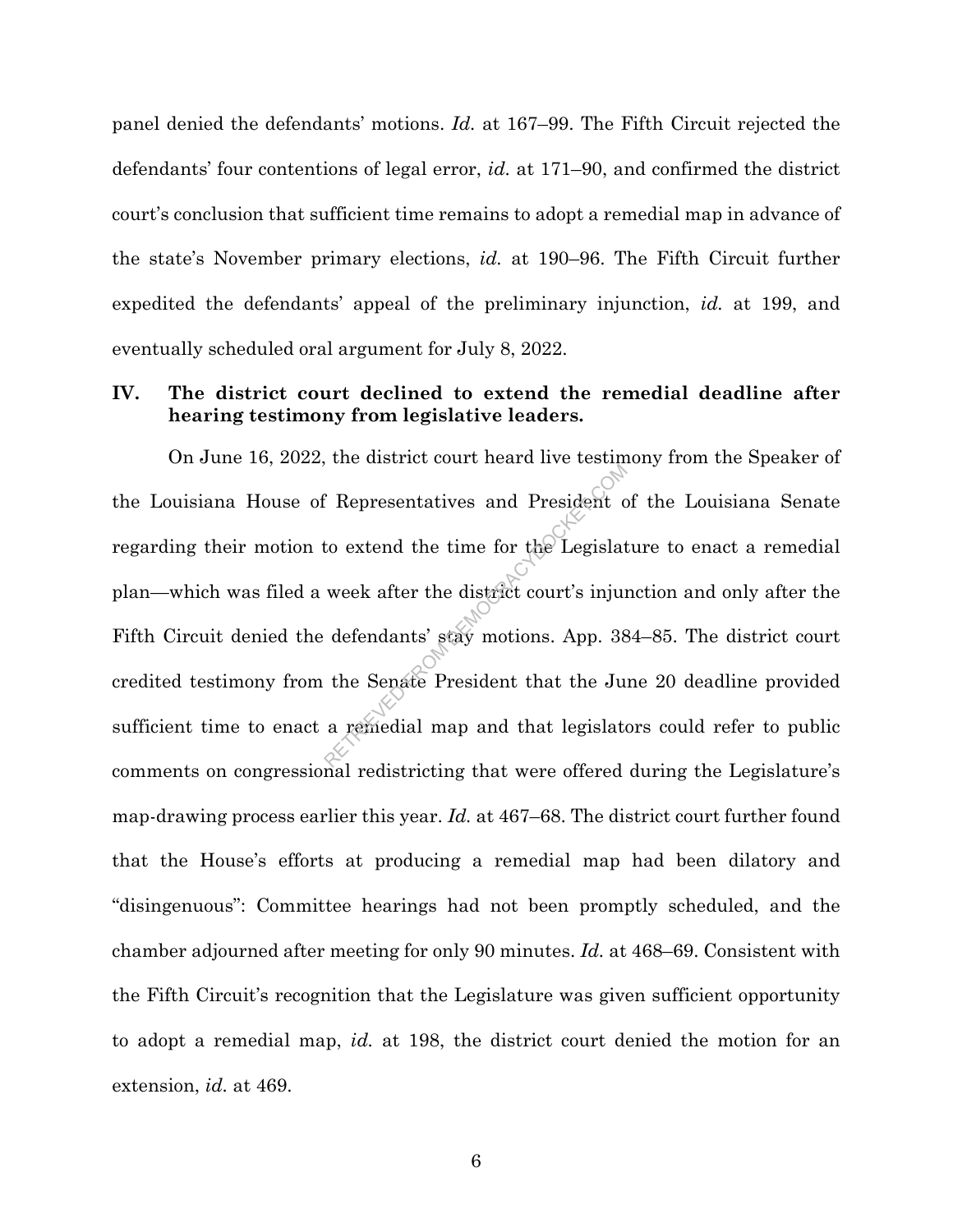Five days after the Fifth Circuit's stay denial, this "emergency" application followed.

#### **REASONS TO DENY THE APPLICATION**

An applicant asking this Court for a stay in a matter "pending before [a federal] Court of Appeals," in which "the Court of Appeals [has] denied [a] motion for a stay," faces "an especially heavy burden." *Packwood v. Senate Select Comm. on Ethics*, 510 U.S. 1319, 1320 (1994) (Rehnquist, C.J., in chambers). The Fifth Circuit has the responsibility "to review the District Court's decision . . . . in the first instance," *McLane Co. v. EEOC, 137 S. Ct. 1159, 1170 (2017), and its previous stay denial "is* entitled to great deference from this Court because the court of appeals ordinarily has a greater familiarity with the facts and issues in a given case," *Garcia-Mir v. Smith*, 469 U.S. 1311, 1313 (1985) (Rehnquist, J., in chambers). Moreover, "[r]espect for the assessment of the Court of Appeals is especially warranted when that court is proceeding to adjudication on the merits with due expedition." *Doe v. Gonzales*, 546 U.S. 1301, 1308 (2005) (Ginsburg, J., in chambers); *see also Fargo Women's Health Org. v. Schafer*, 507 U.S. 1013, 1014 (1993) (O'Connor, J., concurring) (concurring in denial of stay application where courts below denied stay motions and Eighth Circuit expedited appeal, explaining that "[w]hen a matter is pending before a court of appeals, it long has been the practice of members of this Court to grant stay applications only upon the weightiest considerations" (cleaned up)). Ultimately, "a stay application to a Circuit Justice on a matter before a court of appeals is rarely granted," especially where the court of appeals "itself has refused to issue the stay." Branch S. Ct. 1159, 1170 (2017), and the<br>
ee from this Court because the court<br>
h the facts and issues in a given cas<br>
B5) (Rehnquist, J, in chambers). Mc<br>
t of Appeals is especially warran<br>
on on the merits with due expe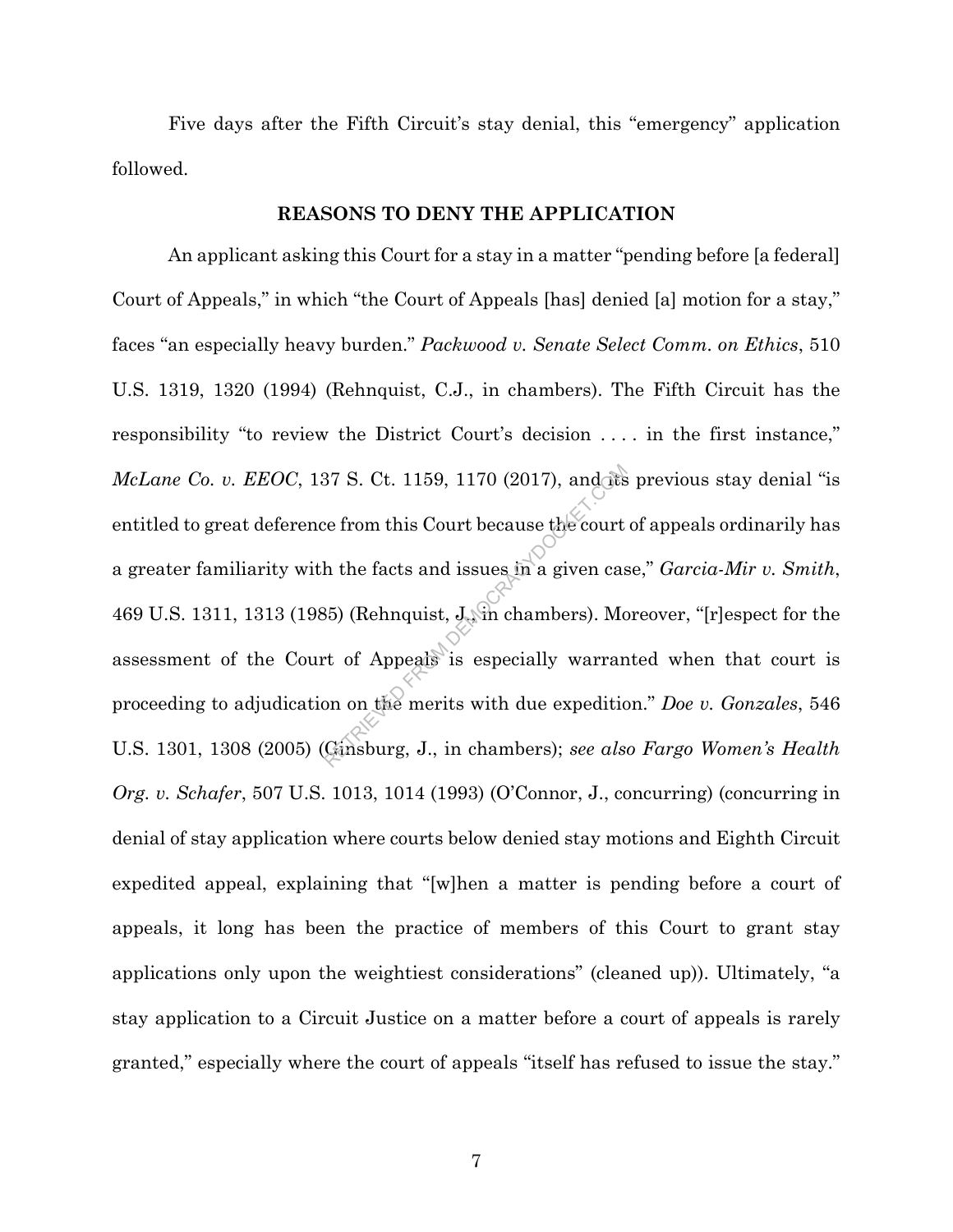*Heckler v. Redbud Hosp. Dist.*, 473 U.S. 1308, 1312 (1985) (Rehnquist, C.J., in chambers) (cleaned up).

To obtain the extraordinary relief they seek, the defendants "must demonstrate: (1) a reasonable probability that four Justices would vote to grant certiorari; (2) a significant possibility that the Court would reverse the judgment below; and (3) a likelihood of irreparable harm, assuming the correctness of the [defendants'] position, if the judgment is not stayed." *Packwood*, 510 U.S. at 1319. The defendants cannot meet any element of this heavy burden, particularly since the Fifth Circuit has already denied a stay and expedited the appeal (and will hear oral argument in just two weeks). As that court concluded—after properly deferring to the district court's extensive factual findings—"the defendants have not met their burden of making a 'strong showing' of likely success on the merits," nor should "the cautionary principle from *Purcell v. Gonzalez* prevent[] the ordered remedy from taking effect." App. 168 (citation omitted). Nothing in the defendants' application has shown any compelling reason to second-guess the courts below—let alone "shown cause so extraordinary as to justify this Court's intervention in advance of the expeditious determination of the merits toward which the [Fifth] Circuit is swiftly proceeding." *Gonzales*, 546 U.S. at 1309. Probability and expedited the article of the sets.<br>
Returnal findings—"the defendants howing" of likely success on the nomen Purcell  $\mathcal{D}$  Gonzalez prevent [] the defendants on the non-purcell  $\mathcal{D}$  Gonzalez prevent

## **I. The defendants fail to make a strong showing of likelihood of success in this appeal.**

The Fifth Circuit already rejected the defendants' arguments as inconsistent with both the district court's factual findings and longstanding Section 2 precedent. This Court should do the same.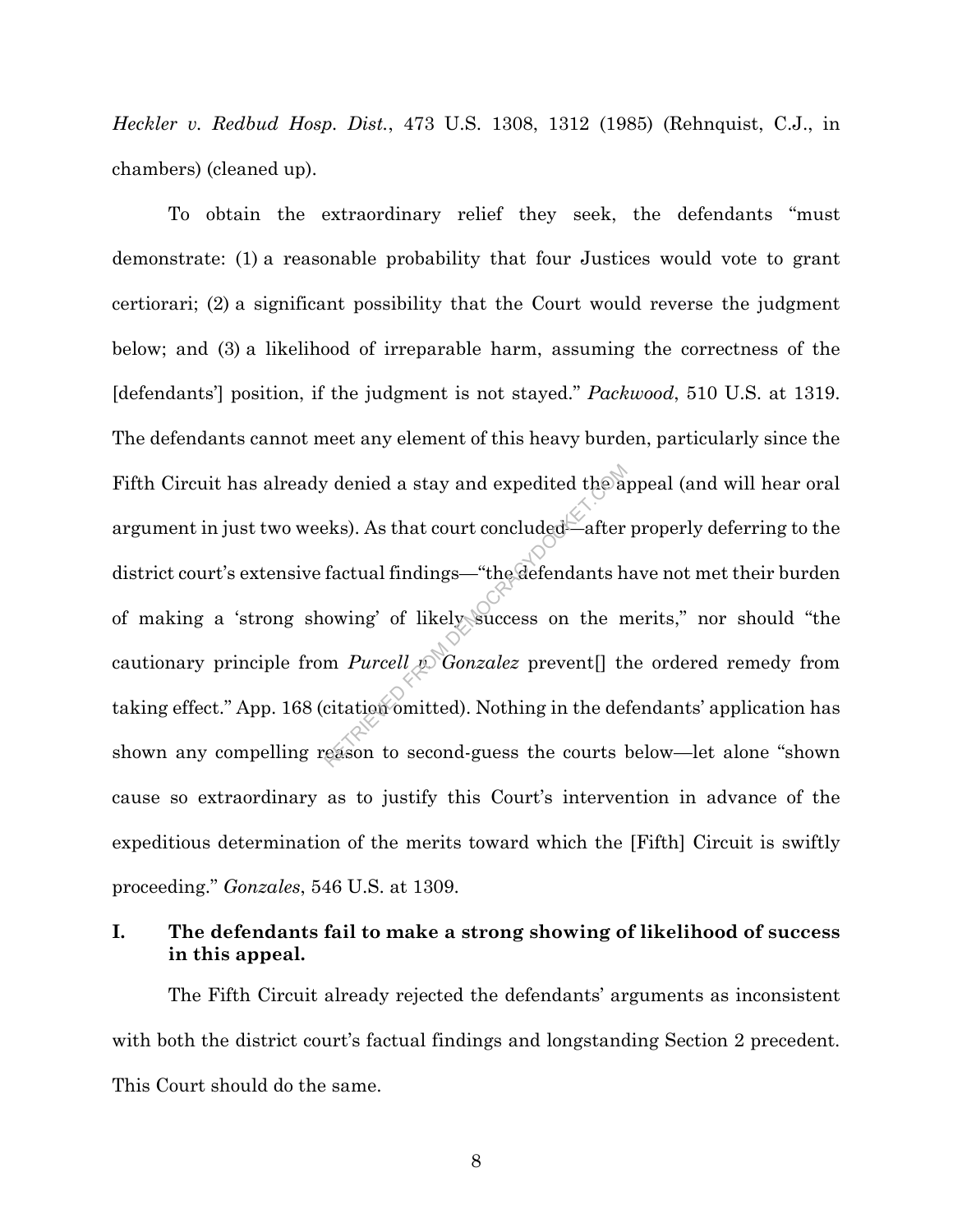Notably, the defendants must overcome the significant deference afforded to the district court's findings. Because Section 2's vote-dilution inquiry is "peculiarly dependent upon the facts of each case" and "requires an intensely local appraisal of the design and impact of the contested electoral mechanisms," this Court applies "the clearly-erroneous test of Rule 52(a)." *Thornburg v. Gingles*, 478 U.S. 30, 79 (1986) (cleaned up). Application of this standard "preserves the benefit of the trial court's particular familiarity with the indigenous political reality without endangering the rule of law," *ibid.*, and is consistent with the "singular deference" this Court gives to a district court's credibility determinations, *Cooper v. Harris*, 137 S. Ct. 1455, 1474 (2017); *see also Anderson v. City of Bessemer*, 470 U.S. 564, 575–76 (1985) (holding that "[w]hen findings are based on determinations regarding the credibility of witnesses, Rule 52(a) demands even greater deference to the trial court's findings," which "can virtually never be clear error"). The district court's finding that HB 1 violates Section 2 can be reversed only if, "on the entire evidence," this Court "is left with the definite and firm conviction that a mistake has been committed." *Anderson*, 470 U.S. at 573 (quoting *United States v. U.S. Gypsum Co.*, 333 U.S. 364, 395 (1948)). ity determinations, Cooper v. Harr<br>
n v. City of Bessemer, 470 U.S. 564<br>
are based on determinations rega<br>
mands even greater deference to th<br>
ver be clear error"). The district conversed only if, "on the entire evidence"

The district court's decision to grant a preliminary injunction is reviewed only for abuse of discretion. *See Gonzales v. O Centro Espirita Beneficente Uniao do Vegetal*, 546 U.S. 418, 428 (2006). Under this standard, the Court should neither "reweigh[] evidence" nor "reconsider<sup>[]</sup> facts already weighed and considered by the district court." *Cooter & Gell v. Hartmarx Corp.*, 496 U.S. 384, 404 (1990).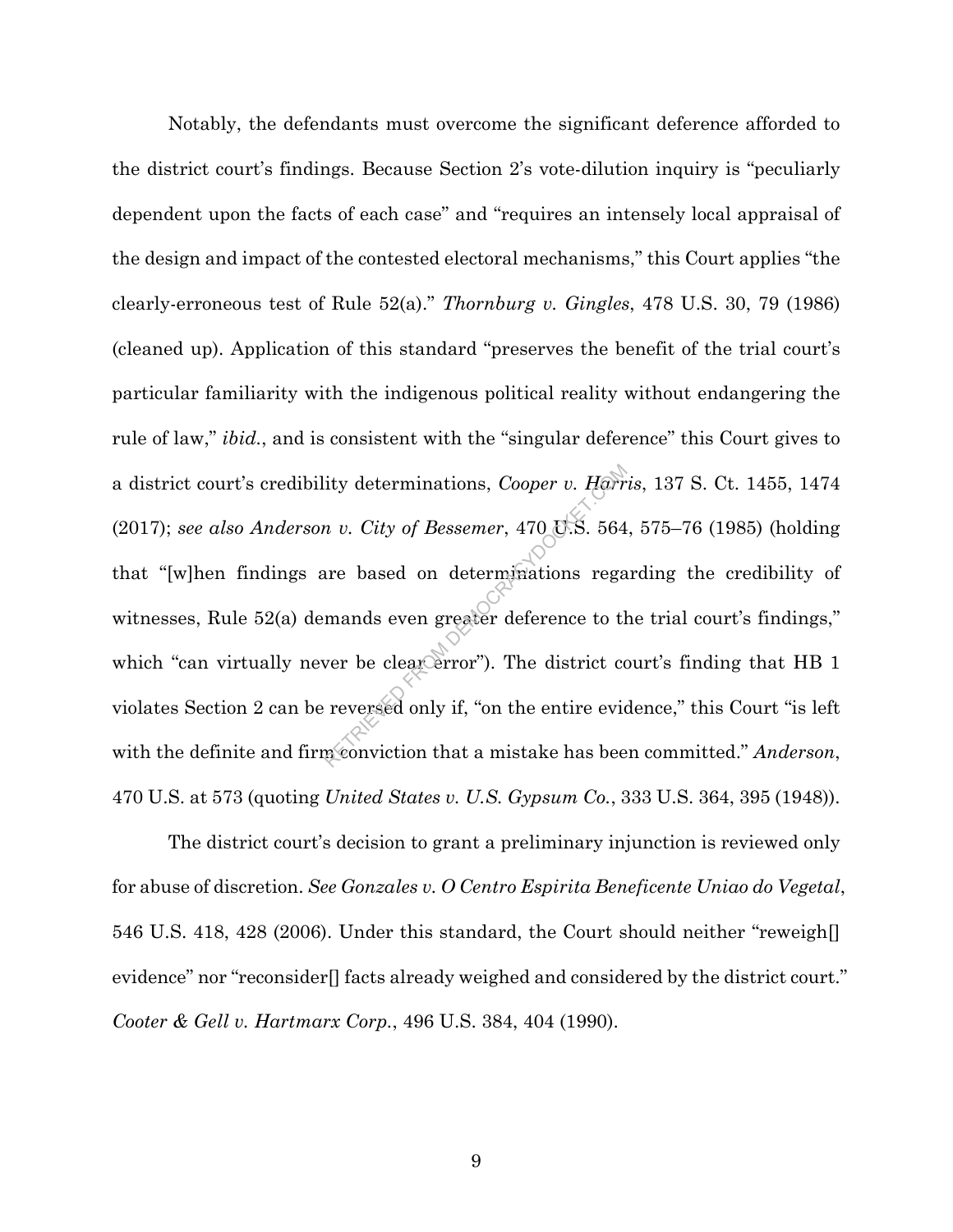### **A. The courts below correctly analyzed white bloc voting and the third** *Gingles* **precondition.**

Contrary to the defendants' primary merits argument, the plaintiffs satisfied the third *Gingles* precondition in this case because "whites vote sufficiently as a bloc usually to defeat the minority's preferred candidates" in the area encompassed by the plaintiffs' illustrative districts. 478 U.S. at 56.

This is a straightforward inquiry; as the Fifth Circuit explained, "the question posed by the third *Gingles* precondition is concrete: If the state's districting plan takes effect, will the voting behavior of the white majority cause the relevant minority group's preferred candidate 'usually to be defeated'?" App. 185 (quoting *Covington v. North Carolina*, 316 F.R.D. 117, 171 (M.D.N.C. 2016) (three-judge court), *aff'd*, 137 S. Ct. 2211 (2017)). The district court's factual findings confirm that the answer to that question is a resounding yes. *See id.* at 185–86 ("The district court concluded that, without a new majority-minority district, white bloc voting would prevent black voters who satisfy the first and second *Gingles* preconditions from electing their preferred candidates."). Specifically, the district court found that the plaintiffs' racially polarized voting experts independently "examined this issue, amassed detailed data, and arrived at the same conclusion: that White voters consistently bloc vote to defeat the candidates of choice of Black voters." *Id.* at 123–24. The Fifth Circuit noted that "the district court relied on the experts' analysis to answer the right question: whether black voters' preferred candidates could *win* the proposed district under the enacted maps. And the plaintiffs' experts tailored their analysis to that question." *Id.* at 187 (citation omitted). ate 'usually to be defeated'?" App. 1<br>
.D. 117, 171 (M.D.N.C. 2916) (thre<br>
district court's factual findings cor<br>
mding yes. See 7d. at 185–86 ("The<br>
prity-minority district, white bloc vo<br>
first and second *Gingles* preco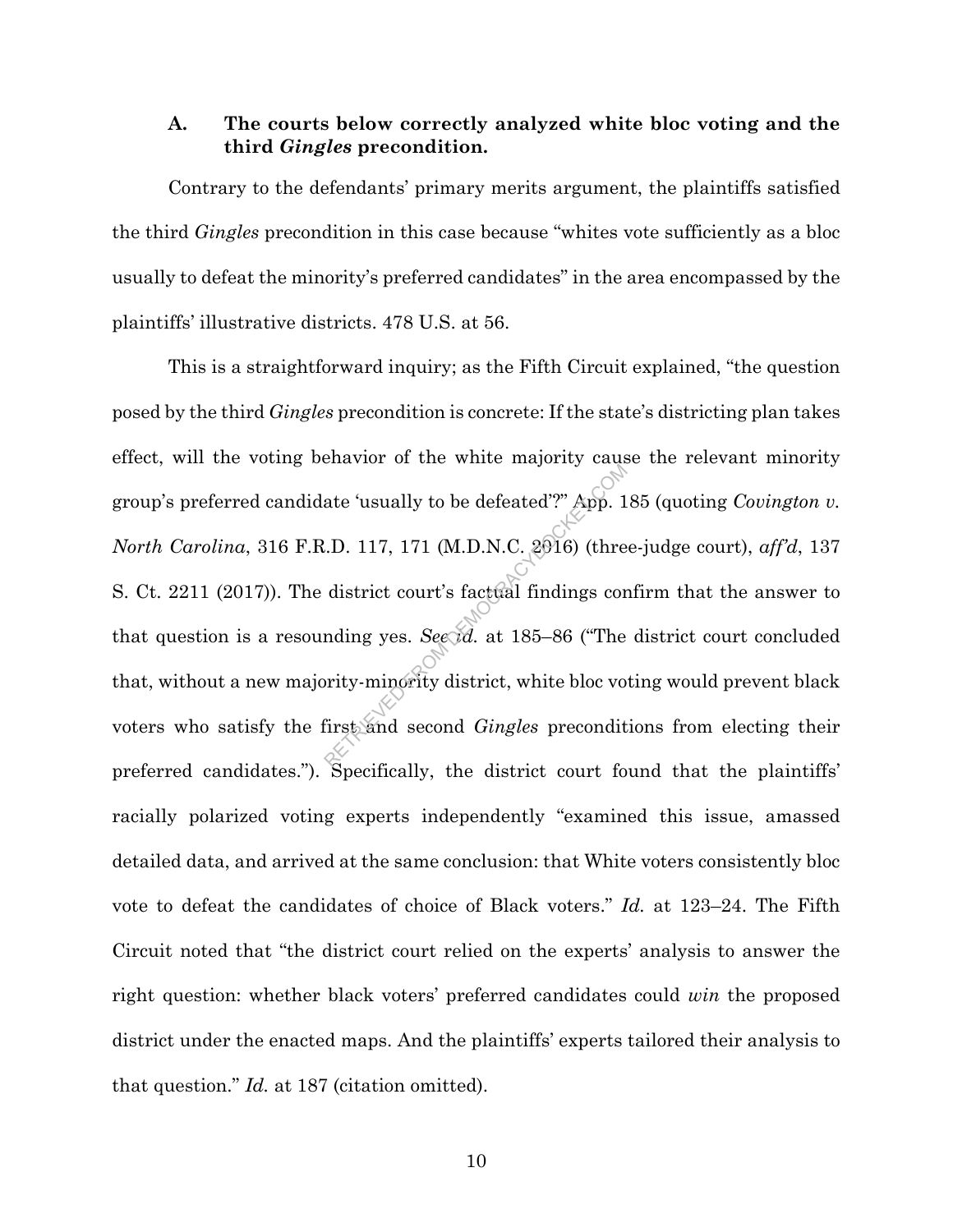The defendants offered nothing to rebut this evidence; to the contrary, one of their own racially polarized voting experts *agreed* that white-preferred candidates usually defeat Black-preferred candidates in Louisiana. *See* Suppl. App. 65. Nor do they actually dispute the district court's finding now. They simply ignore it altogether and attempt to turn the third *Gingles* precondition on its head, crafting a new test wholly divorced from this Court's precedent.

## **1. The defendants mischaracterize the relevance of white crossover voting.**

First, the defendants completely misunderstand the relevance of white crossover voting in the *Gingles* inquiry. Misreading *Bartlett v. Strickland*, 556 U.S. 1 (2009) (plurality opinion), they suggest that, " $[i]$ <sub>1</sub>) areas with substantial crossover voting,' . . . this third precondition remains unsatisfied." Appl. 12–13 (quoting *Bartlett*, 556 U.S. at 24). But *Bartlett* merely noted that "[i]n areas with substantial crossover voting it is *unlikely* that the plaintiffs would be able to establish the third *Gingles* precondition." 556 U.S. at 24 (emphasis added). This was just a logical application of *Gingles*—after all, if enough white voters support a Black-preferred candidate, then they would not vote as a bloc to defeat that candidate, the third precondition would go unsatisfied, and a Section 2 remedy would not be justified. (Indeed, that is *precisely* the takeaway from *Harris* and *Covington*. *See infra* at 14–15.) From J. Misreading Bartlett<br>
(b), they suggest that, "[i] areas wise condition remains unsatisfied." App<br>
tlett merely noted that "[i] n areas wise the plaintiffs would be able to est<br>
the plaintiffs would be able to est<br>

Levels of crossover voting insufficient to overcome white bloc voting—like the level observed where the plaintiffs drew their illustrative districts—do *not* negate the third precondition. To the contrary, *Gingles* explicitly noted that "a white bloc vote that normally will defeat the combined strength of minority support *plus white*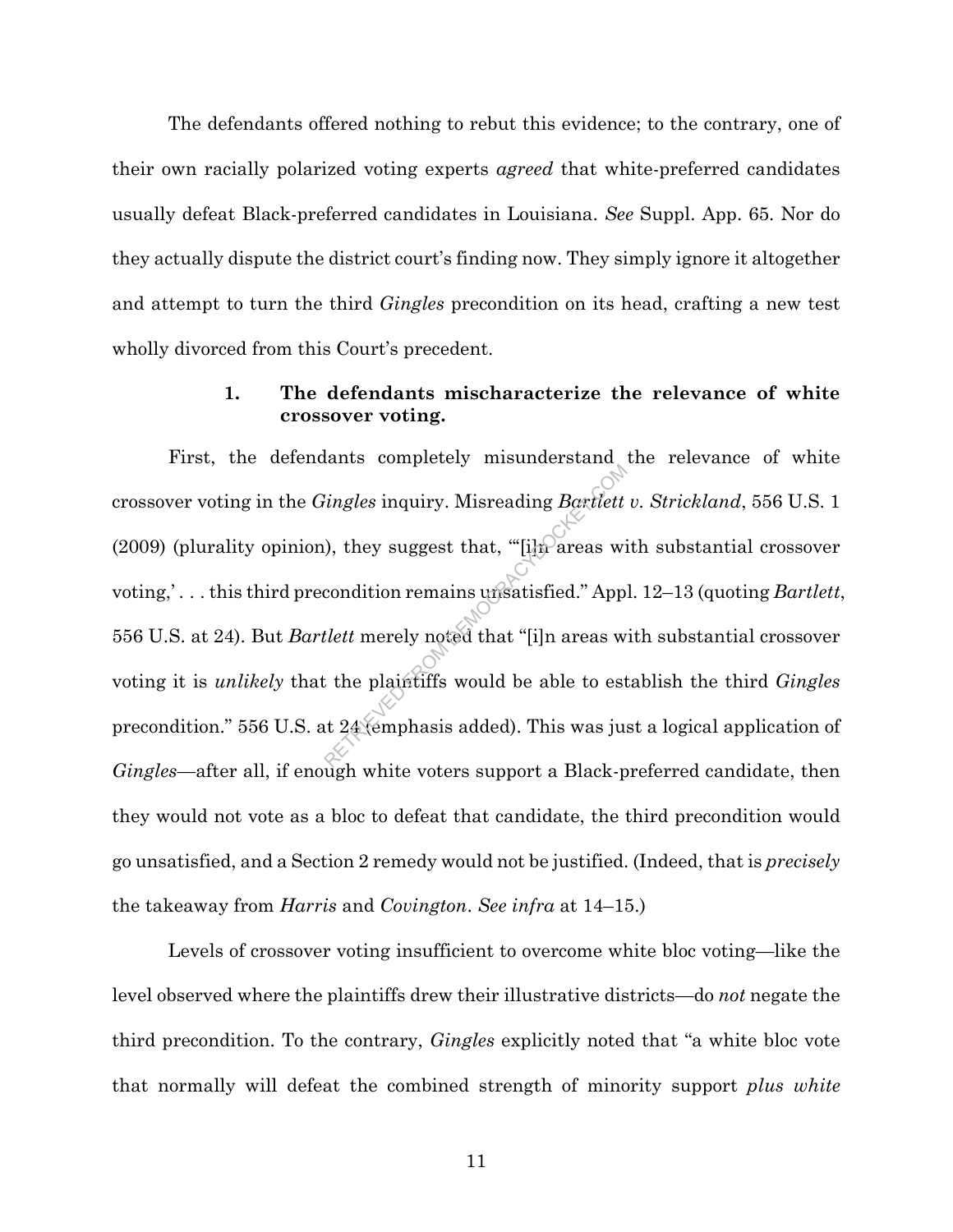*'crossover' votes* rises to the level of legally significant white bloc voting." 478 U.S. at 56 (emphasis added). Accordingly, as the Fifth Circuit explained, "the proportion of these so-called 'crossover' votes is not directly relevant. Instead, white crossover voting is indirectly relevant because it influences the outcome of elections and, therefore, what really matters for the third *Gingles* precondition: whether minoritypreferred candidates would usually lose under the challenged plan." App. 185; *see also id.* at 126 ("White crossover voting was inherently included in the analysis performed by Dr. Palmer and Dr. Handley[.]").

The defendants suggest—*without citation*—that the plaintiffs must demonstrate "*extreme* white bloc voting." Appl. 13. That is simply untrue; all that is required is sufficient white bloc voting to usually defeat Black-preferred candidates. Because the undisputed factual record shows that this is the case here, there is legally significant white bloc voting, and the third precondition is satisfied.1 suggest—*without citation*—that<br>hite bloc voting." Appl. 13. That is s<br>ite bloc voting to usually defeat Bla<br>factual record shews that this is the<br>ting, and the third precondition is s<br>**defendants mischaracterize th**<br>**ific** 

# **2. The defendants mischaracterize the meaning of "legally significant racially polarized voting."**

The defendants also mischaracterize "legally significant racially polarized voting," suggesting that it exists only where "a district with a black VAP in excess of 50% is necessary in order to give black voters an opportunity to elect their candidates of choice." Appl. 13–15 & n.4. This definition finds no basis in precedent, which

<sup>&</sup>lt;sup>1</sup> Undeterred, the defendants suggest that this well-settled standard "converts [] Section 2's protection into electoral guarantees through the reconfiguration of district lines any time a slim majority of white voters supports a candidate that a minority group disfavors." Appl. 13–14. Not so: This inquiry is merely one among three preconditions, which must also be considered along with the totality of circumstances. Satisfaction of the third *Gingles* precondition does not alone prove Section 2 liability.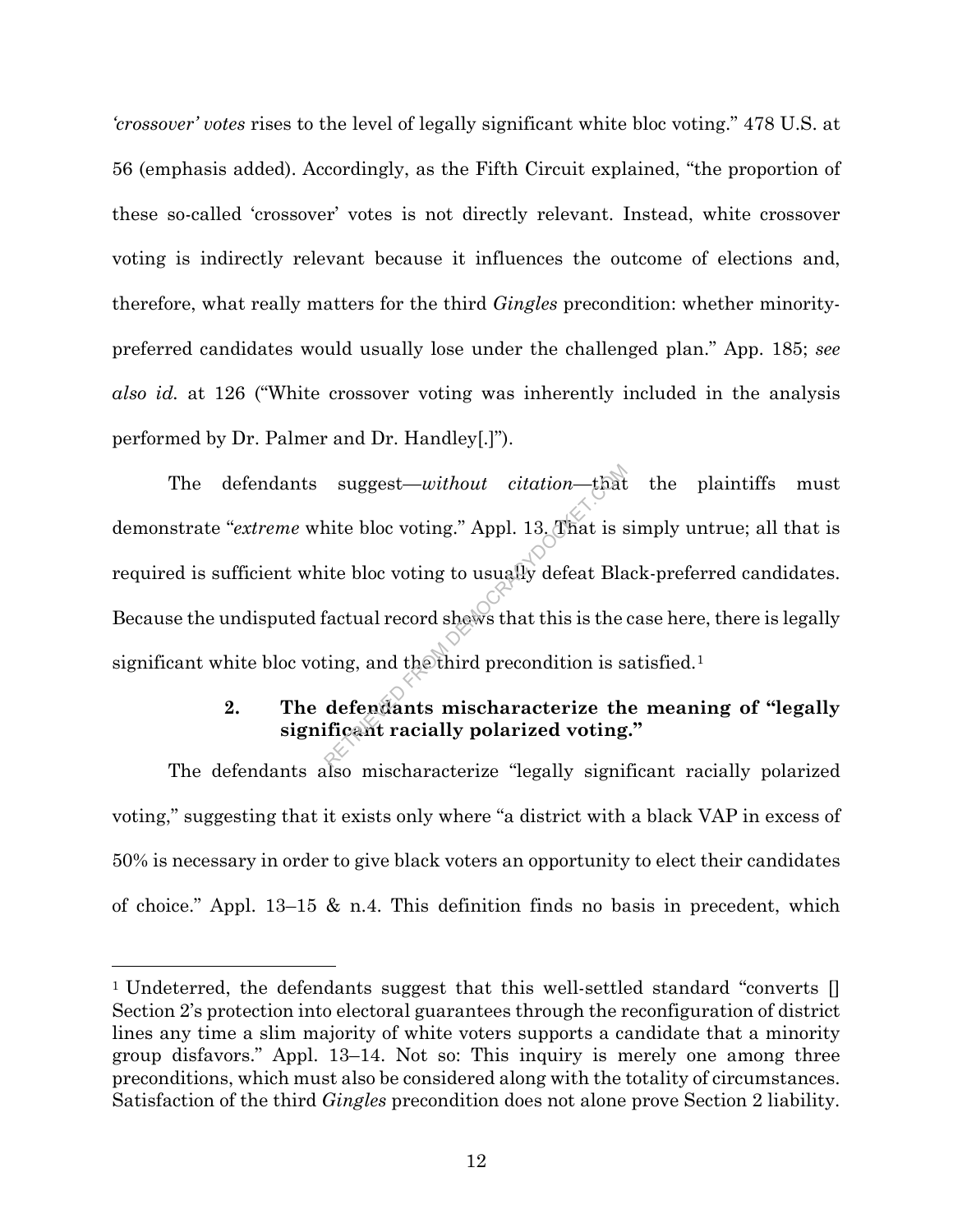defines the term as "majority bloc voting at such a level that it enables the majority group 'usually to defeat the minority's preferred candidates.'" *Covington*, 316 F.R.D. at 167 (quoting *Gingles*, 478 U.S. at 56). In other words, legally significant racially polarized voting exists where the third *Gingles* precondition is satisfied.

Rejecting this simple (and binding) definition, the defendants have concocted a new test based on the hypothetical performance requirements of illustrative districts. *See* Appl. 14–15. <sup>2</sup> But the Fifth Circuit already explained why the defendants' proposed definition entirely misses the mark: "The plaintiffs must show that [legally significant] bloc voting would be present in the *challenged* districting plan." App. 185. Accordingly, "the defendants' observation that a hypothetical district could elect black-preferred candidates with as little as 40% BVAP" is just not "relevant." *Id.* at 188. Nor would this approach make any sense, since "it would be bizarre if a state could satisfy its VRA obligations merely by pointing out that it could have—but did not—give minority voters an opportunity to elect candidates of their choice without creating a majority-minority district." *Ibid.* The defendants' obsession with the BVAP required to elect Black-preferred candidates in the illustrative districts is wholly misplaced—they have merely "generated a theoretical factual issue" that has no bearing on the *Gingles* analysis. *Id.* at 126. bloc voting would be present in the<br>ngly, "the defendants' observation thered candidates with as little as<br>or would this approach make any s<br>tisfy its VRA obligations merely by<br>minority voters an opportunity to

<sup>2</sup> Curiously, the first third of the defendants' footnote 4 accurately cites controlling caselaw and seemingly acknowledges the proper definition. *See* Appl. 13–14 n.4. But the footnote then wildly diverges from precedent, spinning an unsupported tangent that bears no relation to the actual legal standard. Notably, their legal citations end with the first third of that footnote—the remaining two-thirds are pure invention.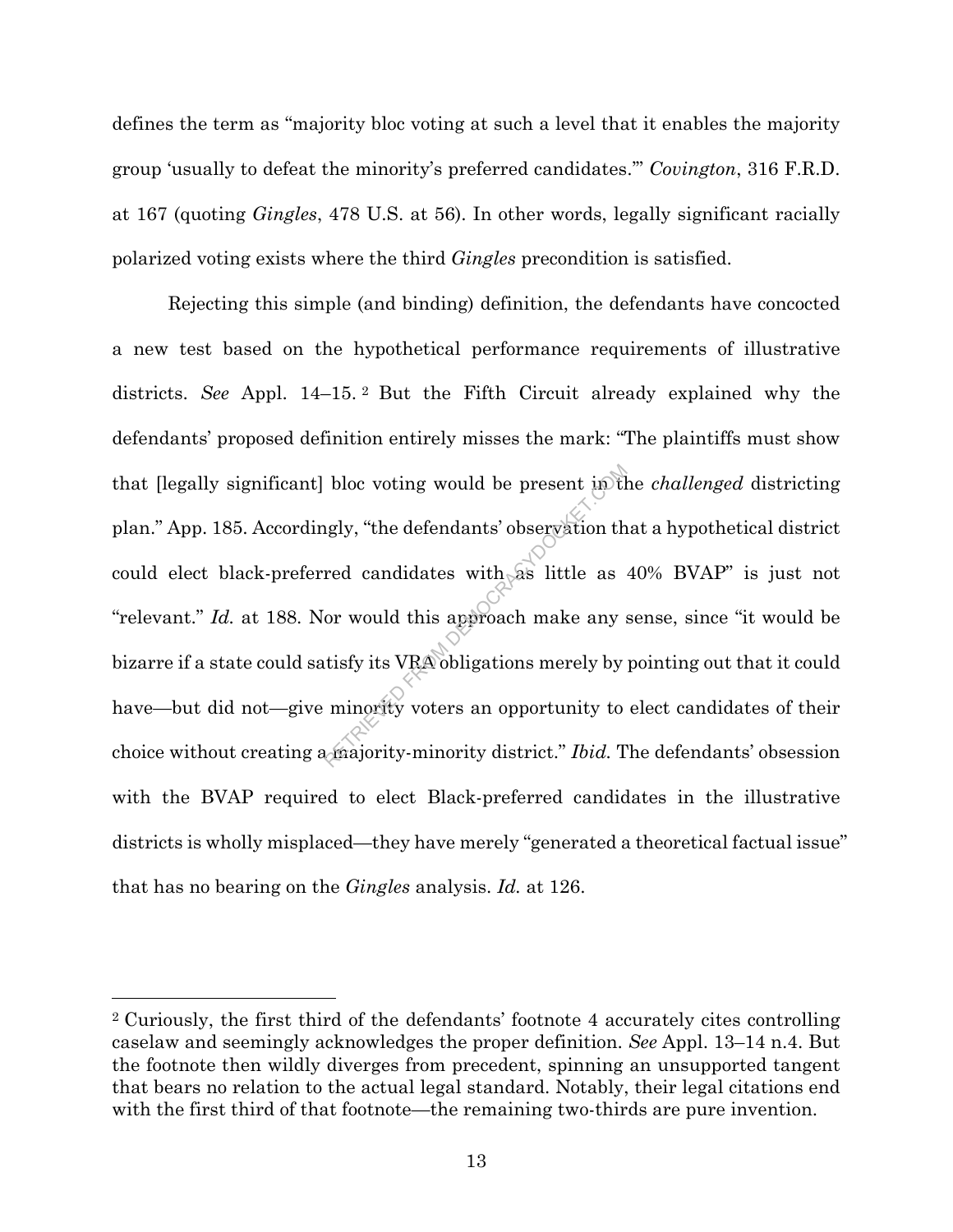### **3. Neither** *Covington* **nor** *Harris* **supports the defendants' misunderstanding of the third** *Gingles* **precondition.**

The defendants completely misconstrue *Covington* and *Harris* as endorsing their invented definition of legally significant racially polarized voting. Neither case stated anything of the sort.

Both *Covington* and *Harris* involved attempted *defenses* under the Voting Rights Act, not affirmative Section 2 claims. In both, racial gerrymandering challenges were lodged against districts that the legislature argued were required by Section 2. This proffered justification was rejected because the legislature *failed to establish* in the benchmark plan the existence of "racial bloc voting that, absent some remedy, would enable the majority usually to defeat the minority group's candidate of choice." *Covington*, 316 F.R.D. at 167–68. Indeed, as *Harris* explained, "electoral history provided no evidence that a § 2 plaintiff could demonstrate the third *Gingles* prerequisite" because Black-preferred candidates *already prevailed* in the benchmark districts. 137 S. Ct. at 1460. These conclusions were consistent with *Bartlett—*and the third precondition's focus on the electoral success of minority-preferred candidates in *existing* maps, not *illustrative* maps*—*where this Court observed that "majority-minority districts would not be required in the first place" in areas with crossover voting substantial enough to overcome white bloc voting. 556 U.S. at 24. That would demonstrate that white bloc voting does *not* defeat minority-preferred candidates and thus foreclose the third precondition. And because "the third precondition is a *sine qua non* of a *Gingles* claim," no Section 2 remedy is required where "a minority group can already elect its preferred candidates"—regardless of FR plan the existence of "racial blocket"<br>
RETRIEVED FROM DEMOCRACY USES TO A 167-68. The deed, as *Ha*:<br>
There that a § 2 plaintiff could democracy presence that a § 2 plaintiff could democracy presence the second condit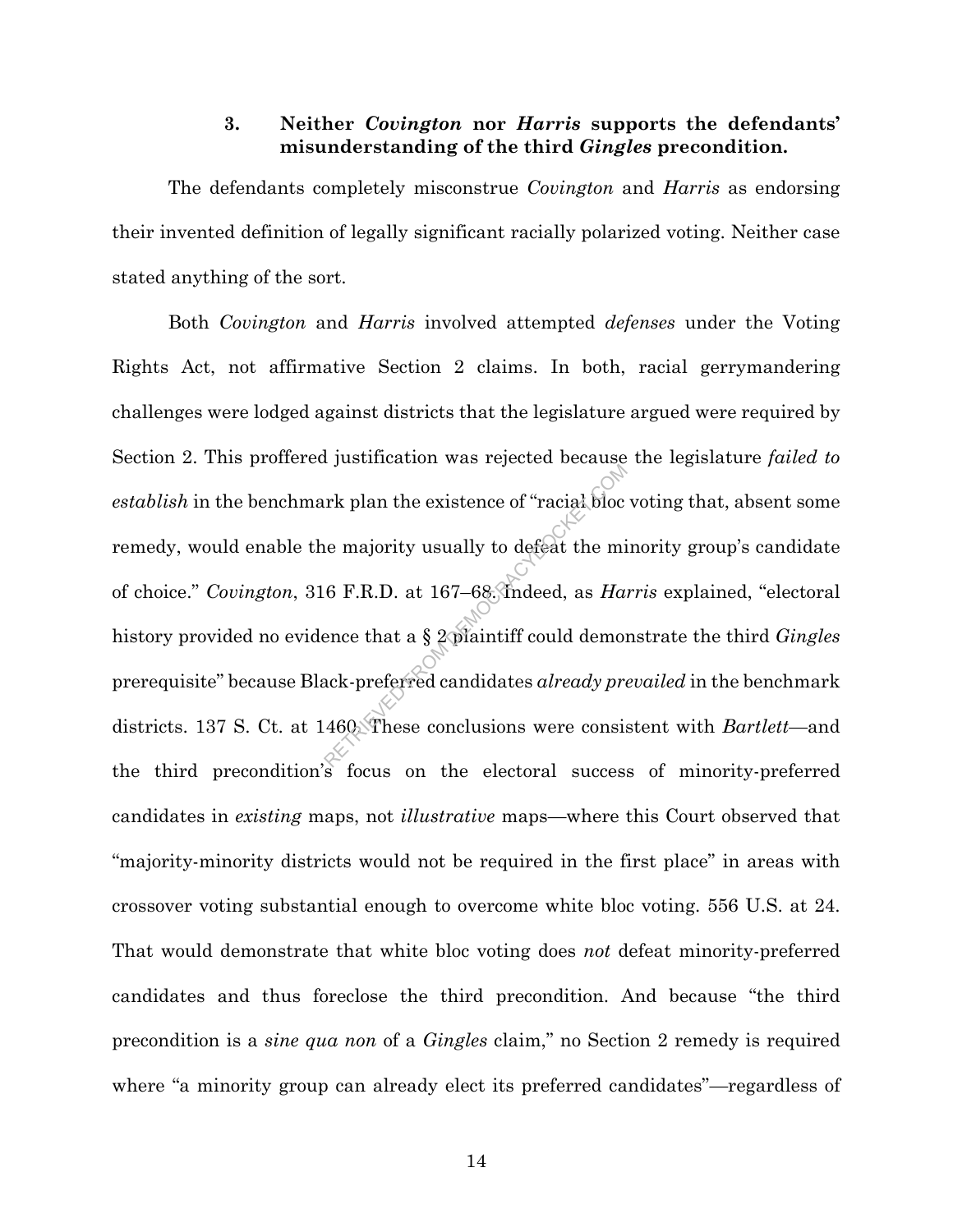"whether that ability accrues in a majority-minority or a performing crossover district." App. 189.

Here, unlike in *Covington* and *Harris*, the plaintiffs *did* demonstrate that, under the state's new congressional plan, white bloc voting usually defeats Blackpreferred candidates in the area encompassed by their illustrative majority-Black districts. *See* App. 188–89 (distinguishing *Harris* from this case). Black-preferred candidates *will not prevail* in this area "without a VRA remedy," *Covington*, 316 F.R.D. at 168—and the plaintiffs have thus satisfied the third *Gingles* precondition.

# **4. The evidentiary record indicates—and the district court found—that polarized voting is attributable to race.**

Finally, the defendants claim that "[t]he preliminary-injunction record shows that 'partisan affiliation, not race, best explains the divergent voting patterns among minority and white citizens.'" Appl. 15 (quoting App. 330). But proving the cause of racially polarized voting is not the plaintiffs' burden. *See Gingles*, 478 U.S. at 73 ("All that matters under § 2 and under a functional theory of vote dilution is voter behavior, not its explanations."). At any rate, the defendants' argument relies on a blatant mischaracterization of the record. Indeed, although they suggest that "[e]vidence of partisan-motivated racially polarized voting permeates the record," they cite only *one* source: the testimony of Dr. John Alford. Appl. 15–16. But the district court "d[id] not credit [his] opinion as helpful," noting that he "merely looked at the results reported by Dr. Palmer and Dr. Handley and opined that polarized voting" is not caused by the race of the candidate—a conclusion at once unsupported (Dr. Alford conceded that he "does not know exactly why voting is polarized") *and* contradicted by Dr. Palmer, who evidentiary record indicates<br>d—that polarized voting is attri<br>dants claim that "[t]he preliminary<br>not race, best explains the diverger<br>ens." Appl. 15 (quoting App. 330).<br>is not the plaintiffs' burden. *See Gin*<br>nd under a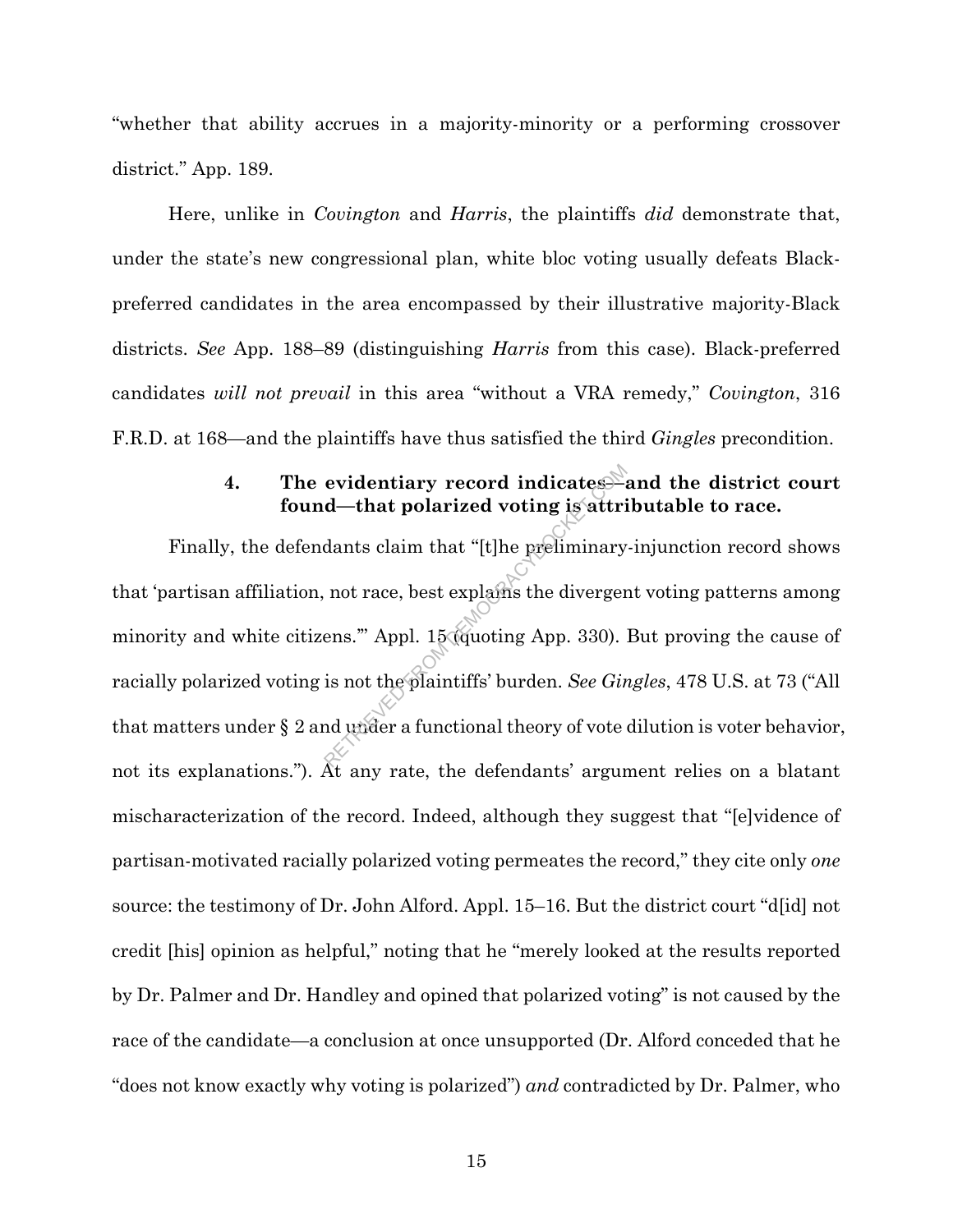"demonstrated that the race of the candidate does have an effect; he found that Black voters support Black candidates more often in a statistically observable way." App. 120–21. In short, the district court properly discounted Dr. Alford's underbaked analysis—a determination to which deference is entitled.3

Moreover, both the district court's factual findings and the expert testimony on which it relied demonstrate that race is "[t]he driving mechanism" behind Louisiana's polarized voting. Suppl. App. 58. The district court concluded that "the evidence of the historical realignment of Black voters from voting Republican to voting Democrat undercuts the argument that the vote is polarized along party lines and not racial lines" and that "Black voters [vote] cohesively for candidates who are aligned on issues connected to race." App. 128. This conclusion was bolstered by the analyses of Drs. Lichtman, Gilpin, Burch, and Handley—each of whom testified to the ways in which "the racial attitudes of the parties, and their positions on racerelated issues, are what drives support for a particular party"—and the testimony of a fact witness "who testified that in her lived experience, Black voters in Louisiana prefer Democratic candidates, not because of the party label, but because Democrats are more likely to discuss the issues that matter to Black voters." *Id.* at 129. That "Black voters [vote] conesivel.<br>
Let that "Black voters [vote] conesivel.<br>
Let to race." App. 128. This conclus<br>
an, Gilpin, Burch, and Handley—e<br>
racial attitudes of the parties, and<br>
drives support for a particular

Ultimately, as Dr. Lichtman testified, "[p]arty by itself doesn't explain anything. . . . [B]lacks are voting Democratic in Louisiana, whites are voting

<sup>3</sup> Notably, the district court is not the first to discount Dr. Alford's analysis based on shortcomings in his analysis—including his mere "speculation [] that partisanship is the cause of [] racial polarization." *Alpha Phi Alpha Fraternity Inc. v. Raffensperger*, Nos. 1:21-CV-5337-SCJ, 1:21-CV-5339-SCJ, 1:22-CV-122-SCJ, 2022 WL 633312, at \*57–58 (N.D. Ga. Feb. 28, 2022) (collecting cases).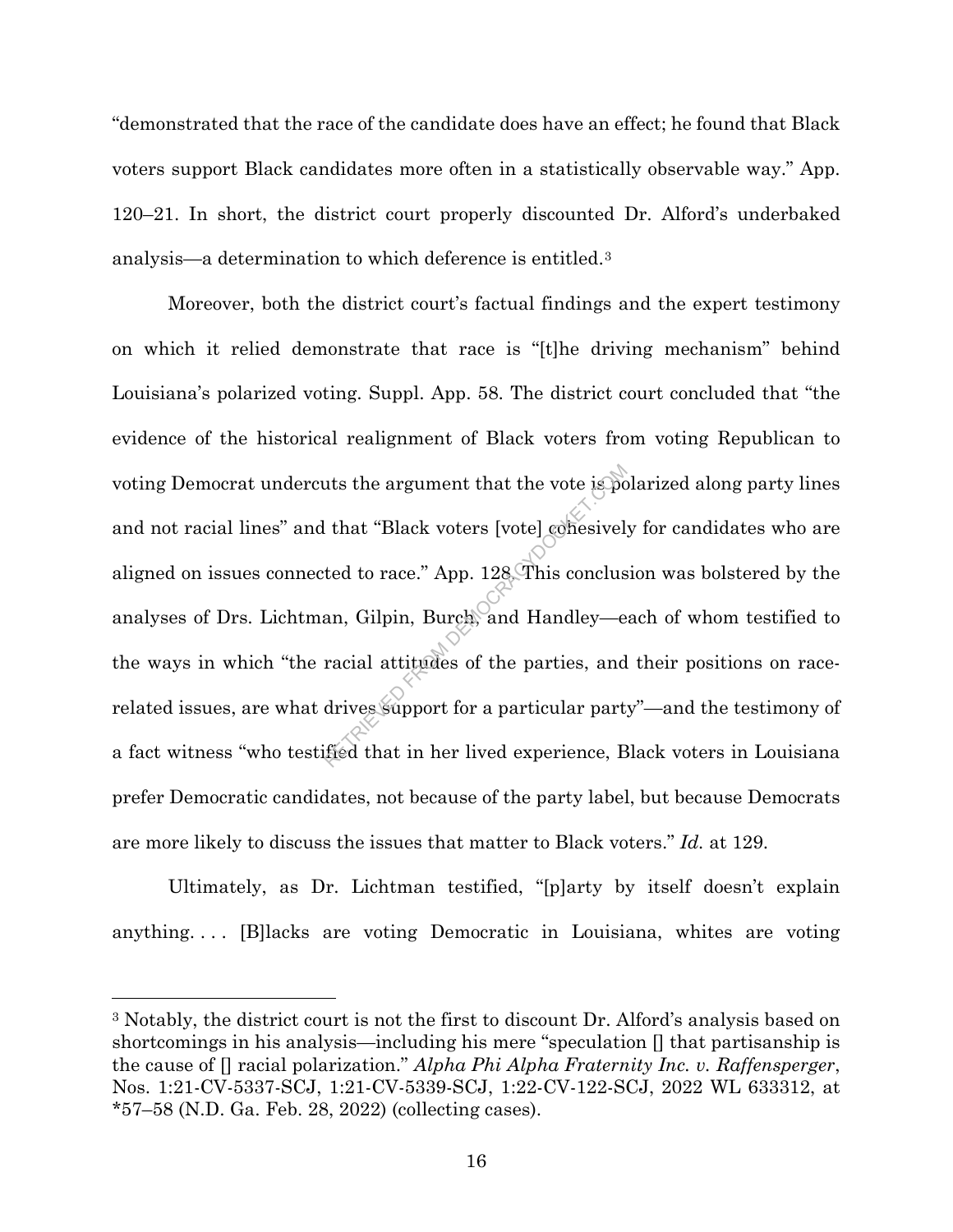Republican. . . . Not in spite of race but because of race. Race is at the center of all of this." Suppl. App. 58; *see also id.* at 66 (Dr. Alford's testimony acknowledging that party affiliation can be motivated by race). The credited expert evidence that polarization is attributable to race and not partisanship went effectively unrebutted by the defendants—and serves to refute their baseless claim that Louisiana's polarized voting is attributable only to party. Accordingly, this argument does not move the needle as to the third precondition or any other facet of the Section 2 inquiry.

## **B. The courts below correctly rejected the defendants' charges of racial gerrymandering.**

As the Fifth Circuit observed, rather than contest whether the plaintiffs' illustrative maps are sufficiently compact for purposes of the first *Gingles* precondition, *see infra* at 25–31, the defendants "put all their eggs in the basket of racial gerrymandering," App. 173. That court rejected this argument as meritless, reiterating that "racial consciousness in the drawing of illustrative maps does not defeat a *Gingles* claim," and "even if it did, the defendants have not shown that the plaintiffs' maps prioritized race so highly as to commit racial gerrymandering." *Id.* at 181. Neither this conclusion nor the district court's findings underpinning it should be disturbed. Fuit observed, rather than contest<br>sufficiently compact for purpose<br>t 25–31, the defendants "put all the<br>App. 173. That court rejected this<br>consciousness in the drawing of ill<br>and (even if it did, the defendants

This Court has explained that a racial-gerrymandering claim requires a showing "that race was the *predominant factor* motivating the legislature's decision to place a significant number of voters within or without a particular district." *Miller v. Johnson*, 515 U.S. 900, 916 (1995) (emphasis added). "It does not follow that race predominates in the redistricting process" from mere "aware[ness] of racial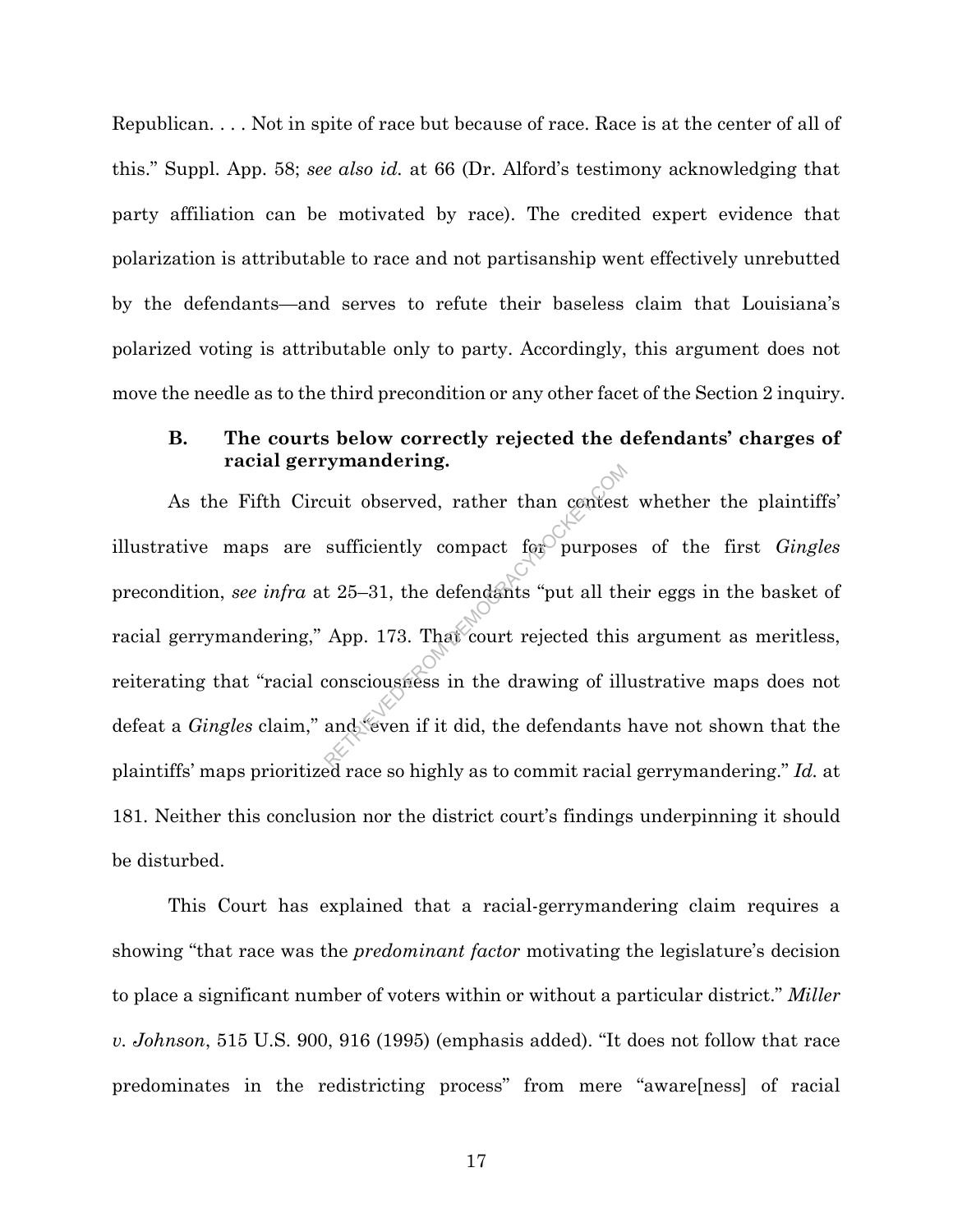demographics." *Ibid.* Here, the district court "credit[ed] Cooper's testimony" that, although "he was aware of race during the map drawing process," "race was *not* a predominant consideration in his analysis," as he "considered all of the relevant principles in a balanced manner." App. 98 (emphasis added); *see also id.* at 98–99 (crediting Mr. Fairfax's testimony "that race did not predominate in his mapping process"). These factual findings were based on the district court's comprehensive review of the expert testimony, *see, e.g.*, *id.* at 92–95, 97 (rejecting defendants' expert testimony regarding racial predominance), and a detailed assessment of the witnesses' credibility, *compare id.* at 98–99, 116–17 (finding Mr. Cooper and Mr. Fairfax credible), *with id.* at 92 (declining to exclude Mr. Bryan but finding "his methodology to be poorly supported"), *and id.* at 94 (finding that Dr. "Blunt has no experience, skill, training or specialized knowledge"). mpare id. at 98–99, 116–17 (finding id. at 92 (declining to exclude Mr.<br>
y supported"), and id. at 94 (finding<br>
g or specialized knowledge").<br>
defendants Cracial-gerrymandering<br>
refute, the district court's findings<br>
as ev

Remarkably, the defendants' racial-gerrymandering arguments fail to even acknowledge, let alone refute, the district court's findings on racial predominance. Instead, by cherry-picking evidence from the record, they claim that "[t]he facts to which the district court lent its imprimatur are indistinguishable from those in *Covington*." Appl. 18. Far from being "indistinguishable," the racially motivated mapdrawing in *Covington* was found to be unlawful based on factors not present here:

• There, race-neutral districting criteria were subordinated to race-based goals, *Covington*, 316 F.R.D. at 137–40, whereas here, the plaintiffs' mapping experts "explicitly and credibly testified that they did not allow race to predominate over traditional districting principles as they developed their illustrative plans," App. 116;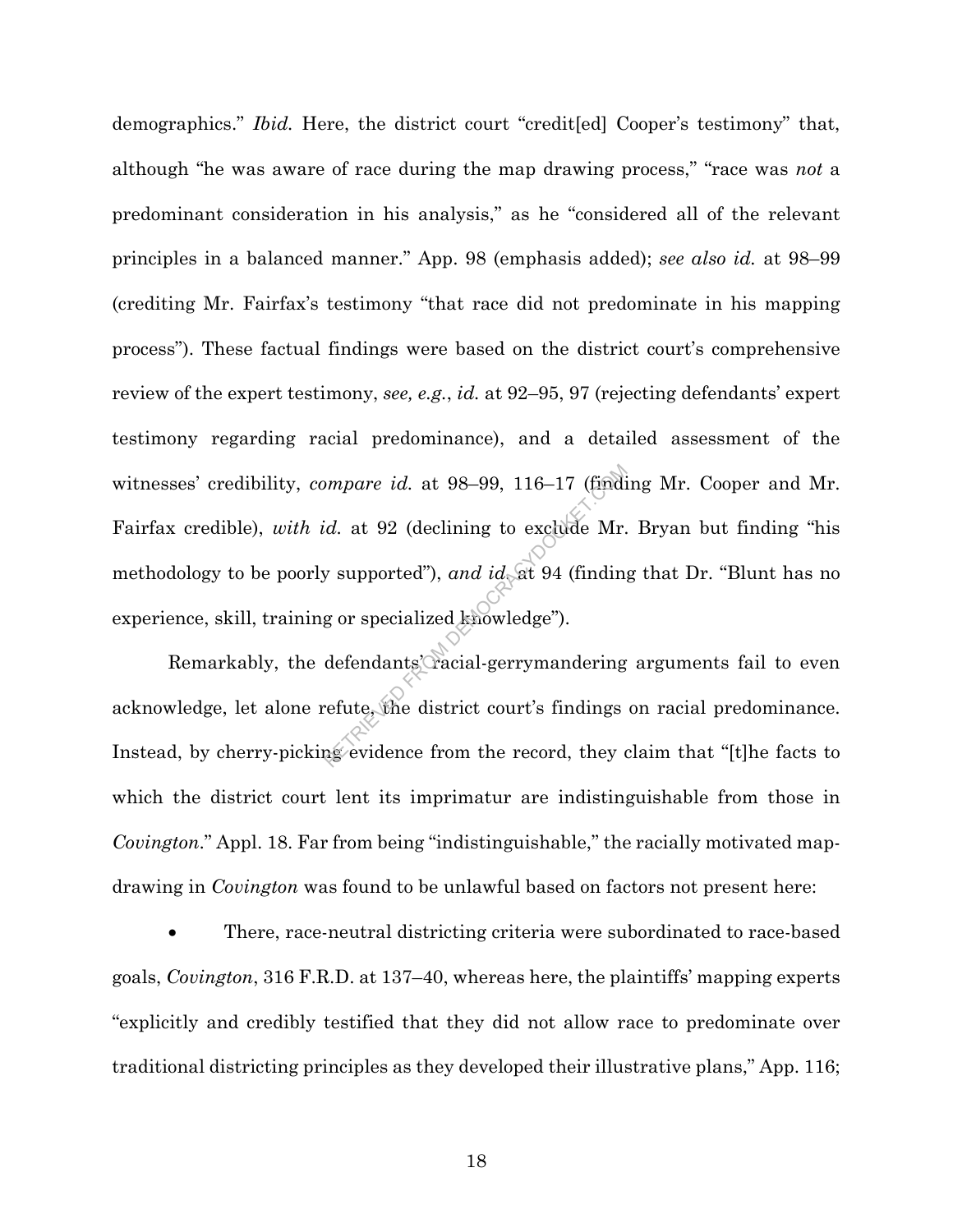• There, the challenged maps "split a high number of precincts," were less compact than the benchmark maps on most compactness measures, and contained "bizarre" and "oddly shaped" districts, *Covington*, 316 F.R.D. at 137–38, 143–46, whereas here, the district court "found that [the illustrative] plans outperformed the enacted plan on every relevant criteria," App. 118; *see also infra* at 25–29;

There, the map-drawer was "instructed  $\parallel$  to draw enough VRA districts to provide North Carolina's African American citizens with a substantially proportional and equal opportunity to elect their preferred candidates of choice," *Covington*, 316 F.R.D. at 132 (cleaned up), whereas here, proportionality was merely one factor considered as part of the totality-of-circumstances analysis, *see* App. 140;4

There, "the overriding priority of the redistricting plan was to draw a predetermined race-based number of districts, each defined by race," *Covington*, 316 F.R.D. at 135, whereas here, the plaintiffs' mappers were asked whether it was possible to draw a second majority-Black congressional district consistent with neutral criteria and concluded that it was, App. 117–18; and  $132$  (cleaned up), whereas here, propert of the totality-of-circumstances<br>overriding priority of the redistric<br>d number of districts, each defined<br>here, the plaintiffs' mappers wer<br>ond majority-Black congressional<br>hided

• There, the legislature "erred in drawing each of the challenged districts by failing to evaluate whether there was a strong basis in evidence for the third

<sup>4</sup> The defendants' repeated claims to the contrary notwithstanding, *see* Appl. 2, 8, 18, at no point have the plaintiffs contended that Section 2 confers a proportionality requirement. Rather, both they and the district court properly treated proportionality as just one piece of "evidence of whether 'the political processes leading to nomination or election in the State or political subdivision are not equally open to participation'" by Black Louisianians. *LULAC v. Perry*, 548 U.S. 399, 437 (2006) (plurality opinion) (quoting 52 U.S.C. § 10301(b)); *see also Johnson v. De Grandy*, 512 U.S. 997, 1012 (1994).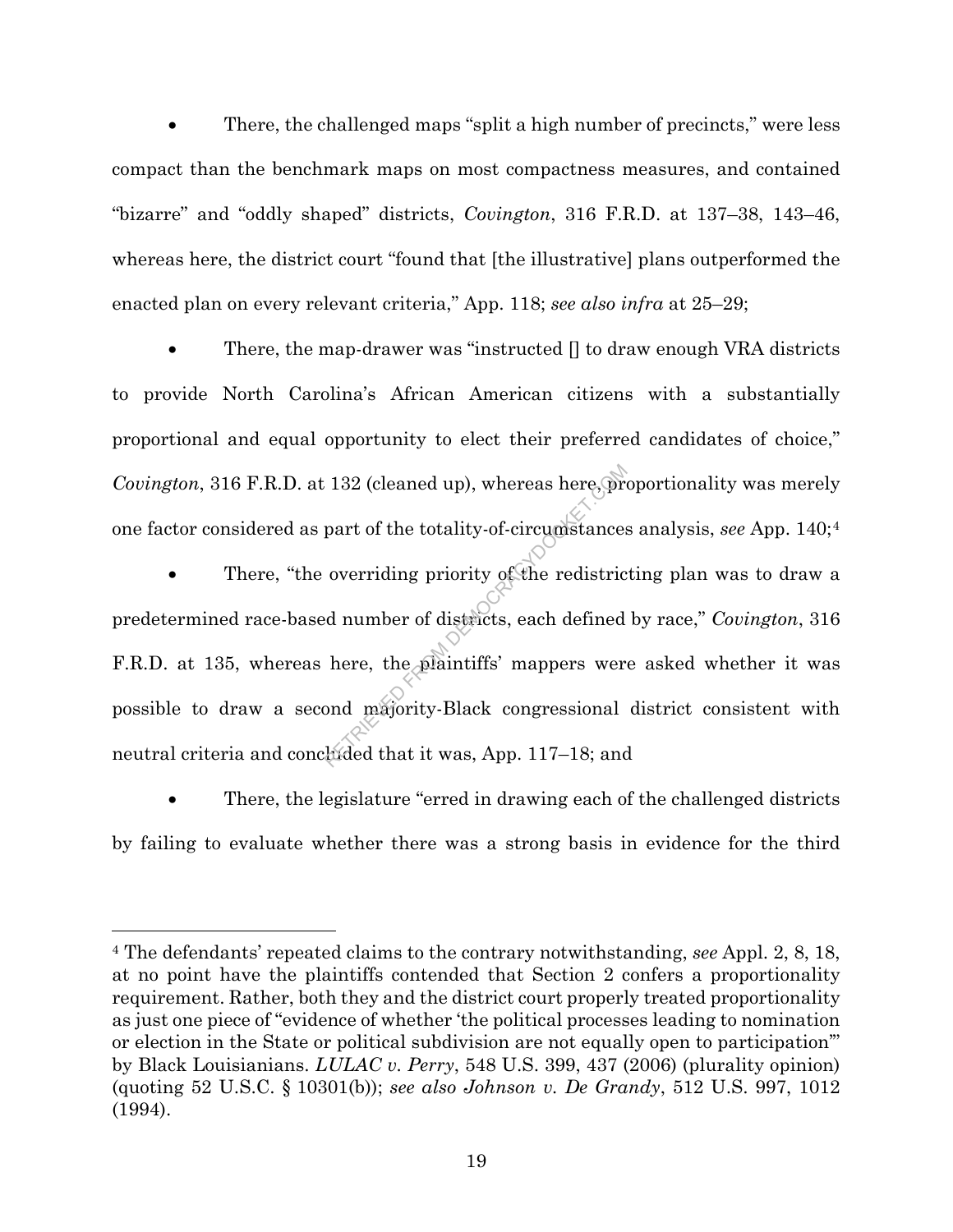*Gingles* factor in any potential VRA district," *Covington*, 316 F.R.D. at 167, whereas here, that precondition was demonstrated by unrebutted evidence, *see supra* at 10–

11.

This case is therefore readily distinguishable from *Covington*. In a vain attempt to make the analogy stick, the defendants point to testimony indicating that the plaintiffs' mapping experts considered race when drawing their illustrative maps, *see* Appl. 18—as the first *Gingles* precondition requires. The district court effectively dispatched this argument in its preliminary-injunction order:

This is not the "gotcha" moment that Defendants make it out to be. It is well-established that in a vote dilution case, the method by which a plaintiff can prove numerosity to satisfy *Gingles I* is the production of illustrative maps demonstrating that it is possible to draw an additional 50% + majority-minority district. So, the fact that Plaintiffs asked Cooper to draw such a map is no surprise. And, while Cooper did testify that Plaintiffs asked him to draw two majority-Black districts, he also testified that he "did not have a goal to under all circumstances create two majority-Black districts" because "when developing a plan you have to follow traditional redistricting principles." And Fairfax's testimony established how he considered socioeconomic data extensively in deciding where to draw his lines. Overall, the Court . . . credits their testimony that race did not predominate in their drawing as sincere. tcha" moment that Defendants maked hat in a vote dilution case, the m<br>e numerosity to satisfy *Gingles I* is<br>demonstrating that it is possible to do<br>minority district. So, the fact that<br>ch a map is no surprise. And, while<br>

App. 117 (footnote omitted) (quoting ECF No. 164 at 40).<sup>5</sup> Indeed, the defendants' suggestion that *any* consideration of race as part of the *Gingles* inquiry constitutes an unlawful racial gerrymander is wholly at odds with precedent. As this Court has observed, "redistricting differs from other kinds of state decisionmaking in that the legislature always is *aware* of race when it draws district lines . . . . That sort of race

<sup>5</sup> "ECF No." citations refer to entries on the district court docket. *See Robinson v. Ardoin*, Nos. 3:22-cv-00211-SDD-SDJ (M.D. La.).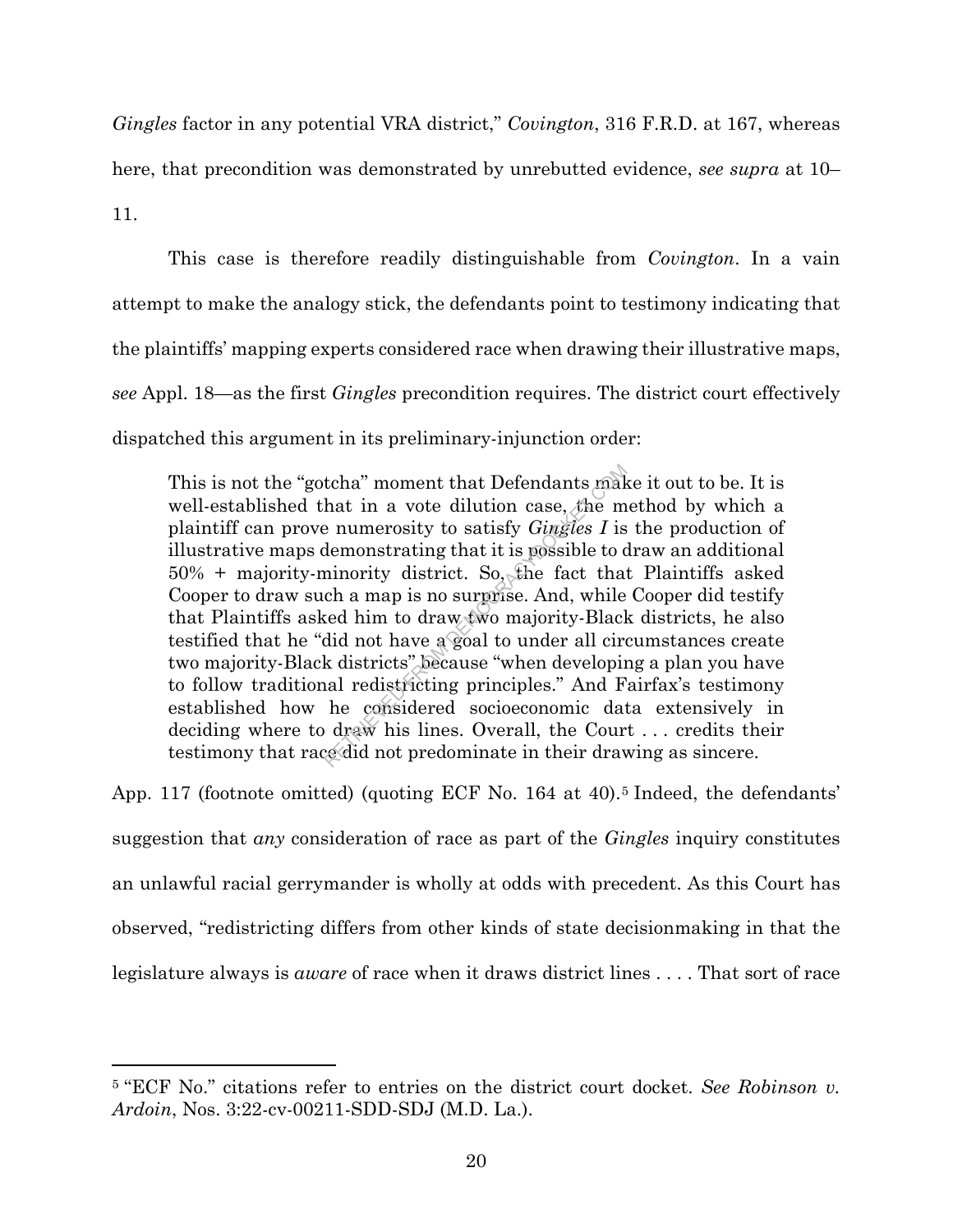consciousness does not lead inevitably to impermissible race discrimination." *Shaw v. Reno*, 509 U.S. 630, 646 (1993). And because courts "*require* plaintiffs to show that it is possible to draw majority-minority voting districts," "[t]o penalize [the plaintiffs] . . . for attempting to make the very showing that *Gingles*[ and its progeny] demand would be to make it impossible, as a matter of law, for any plaintiff to bring a successful Section Two action." *Davis v. Chiles*, 139 F.3d 1414, 1425–26 (11th Cir. 1998). Consideration is not the same as predominance, and nothing in the defendants' application—and certainly none of their evidence in the record—indicates that race *predominated* in the plaintiffs' illustrative districts.<sup>6</sup>

Moreover, the plaintiffs' illustrative maps are consistent with neutral districting criteria, *see infra* at 25–29, which "serve[s] to defeat a claim that a district has been gerrymandered on racial lines," *Shaw*, 509 U.S. at 647; *see also* App. 182– ntiffs' illustrative districts.<sup>6</sup><br>
laintiffs' illustrative maps are contrary<br>
of the maps are contrary strategy which "serve[s] to deference in an if courts had not sensibly rejected<br>
ring dectrine to the *Gingles* inqui

<sup>6</sup> Even if it had—and even if courts had not sensibly rejected the cavalier application of the racial-gerrymandering doctrine to the *Gingles* inquiry, *see, e.g.*, *Davis*, 139 F.3d at 1425; *Clark v. Calhoun County*, 88 F.3d 1393, 1406–07 (5th Cir. 1996)—a district drawn to comply with Section 2 that uses race as the predominant factor can survive strict scrutiny. *See Miller*, 515 U.S. at 916, 920 (applying strict scrutiny to racialgerrymandering claims and requiring that such maps be "narrowly tailored to achieve a compelling interest"); *Bethune-Hill v. Va. State Bd. of Elections*, 137 S. Ct. 788, 801 (2017) ("As in previous cases . . . the Court assumes, without deciding, that the State's interest in complying with the Voting Rights Act was compelling."). Here, the sum total of the plaintiffs' evidence and the district court's findings, along with the numerous maps rejected during the legislative process and Governor Edwards's veto, provide indisputably "good reasons" to believe that a second Black-opportunity district is required under the Voting Rights Act. *Ala. Legis. Black Caucus v. Alabama*, 575 U.S. 254, 278 (2015) (cleaned up). The plaintiffs' illustrative plans would thus satisfy the requirements of strict scrutiny against a hypothetical racialgerrymandering claim. And, as the Fifth Circuit noted, "even if the plaintiffs had engaged in racial gerrymandering as they drew their hypothetical maps, it would not follow that the Legislature is required to do the same to comply with the district court's order. Illustrative maps are just that—illustrative." App. 183.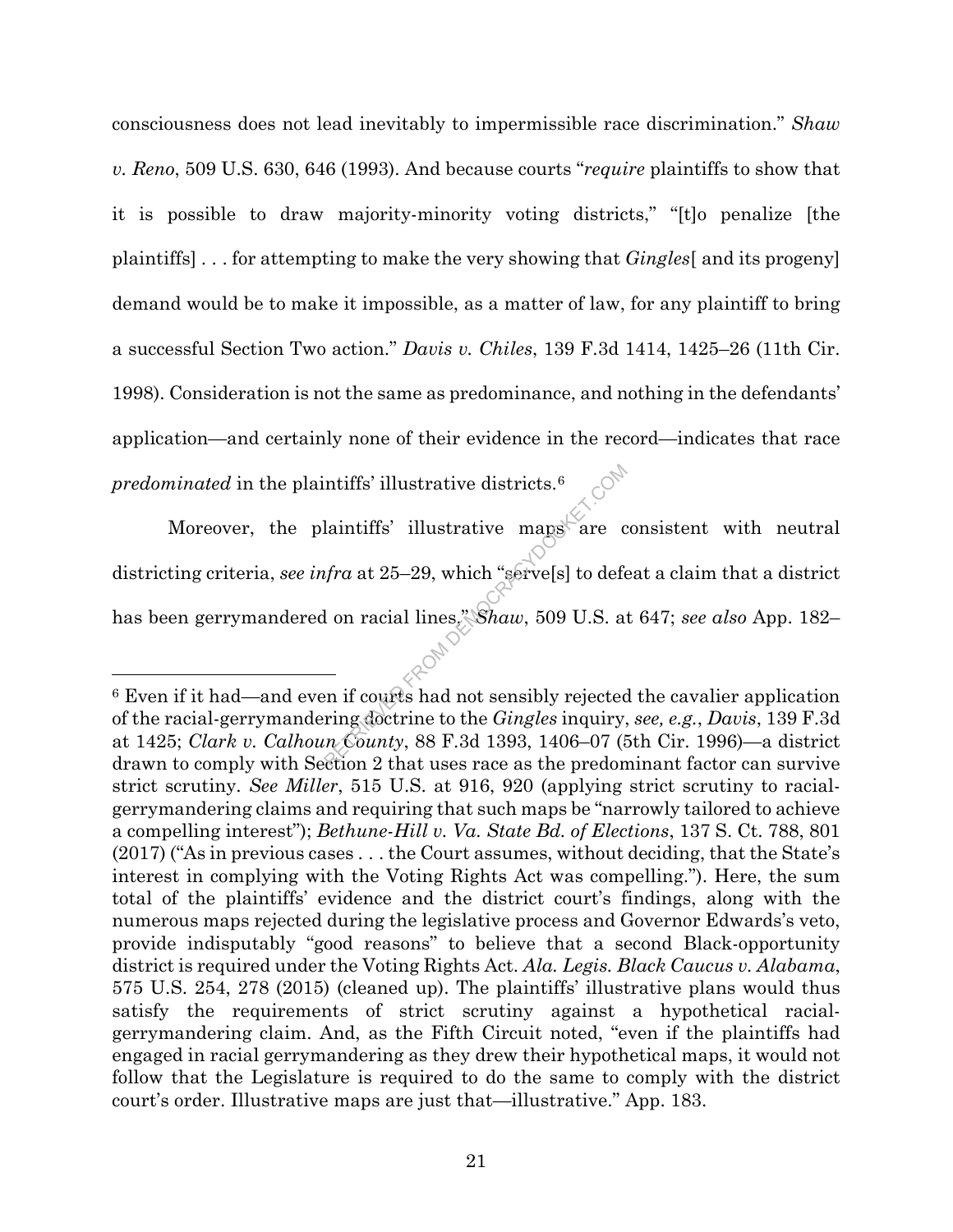83 ("[F]actual findings by the district court, based on expert and lay testimony presented by the plaintiffs, indicate that the boundaries of the illustrative maps have at least some basis in traditional districting principles[.]"). Adherence to neutral criteria further undermines the defendants' feverish claims of racial gerrymandering.

Absent any evidence of racial predominance in the illustrative maps, the defendants repeatedly raise the specter of *Hays*, suggesting that a second majority-Black congressional district in the Bayou State is necessarily foreclosed by litigation that occurred almost 30 years ago. *See* Appl. 2, 6–7, 26 n.8. The district court correctly dismissed this argument as "a red herring," explaining that the "assertion that *Hays* automatically vitiates the validity of Plaintiffs' illustrative plans is refutable by a cursory visual inspection of the *Hays* maps"—which in no way resemble the plaintiffs' illustrative plans, *compare* App. 22–23, 30 (plaintiffs' illustrative maps), *with id.* at 107, 109 (*Hays* maps)—and because "the Black population in Louisiana has increased significantly since the 1990 census that informed the *Hays* map," *id.* at 106–10. Because "*Hays* is distinguishable and inapplicable," *id*. at 110, it does not support the defendants' racial-gerrymandering claims. Ref. as "a red herring," explaining that<br>
ne validity of Plaintiffs' illustrative<br>
of the *Hays* maps"—which in no wa<br>
ure App. 22–23, 30 (plaintiffs' illust<br>
nd because The Black population in<br>
1990 census that informed

In short, as the Fifth Circuit concluded, "the unchallenged findings of the district court foreclose the defendants' contention that the plaintiffs' illustrative maps are racial gerrymanders." App. 183.

## **C. The courts below correctly analyzed numerosity, compactness, and the first** *Gingles* **precondition.**

The defendants claim that the plaintiffs' did not satisfy the first *Gingles* precondition because "the illustrative plans [the plaintiffs] produced are irrefutably

22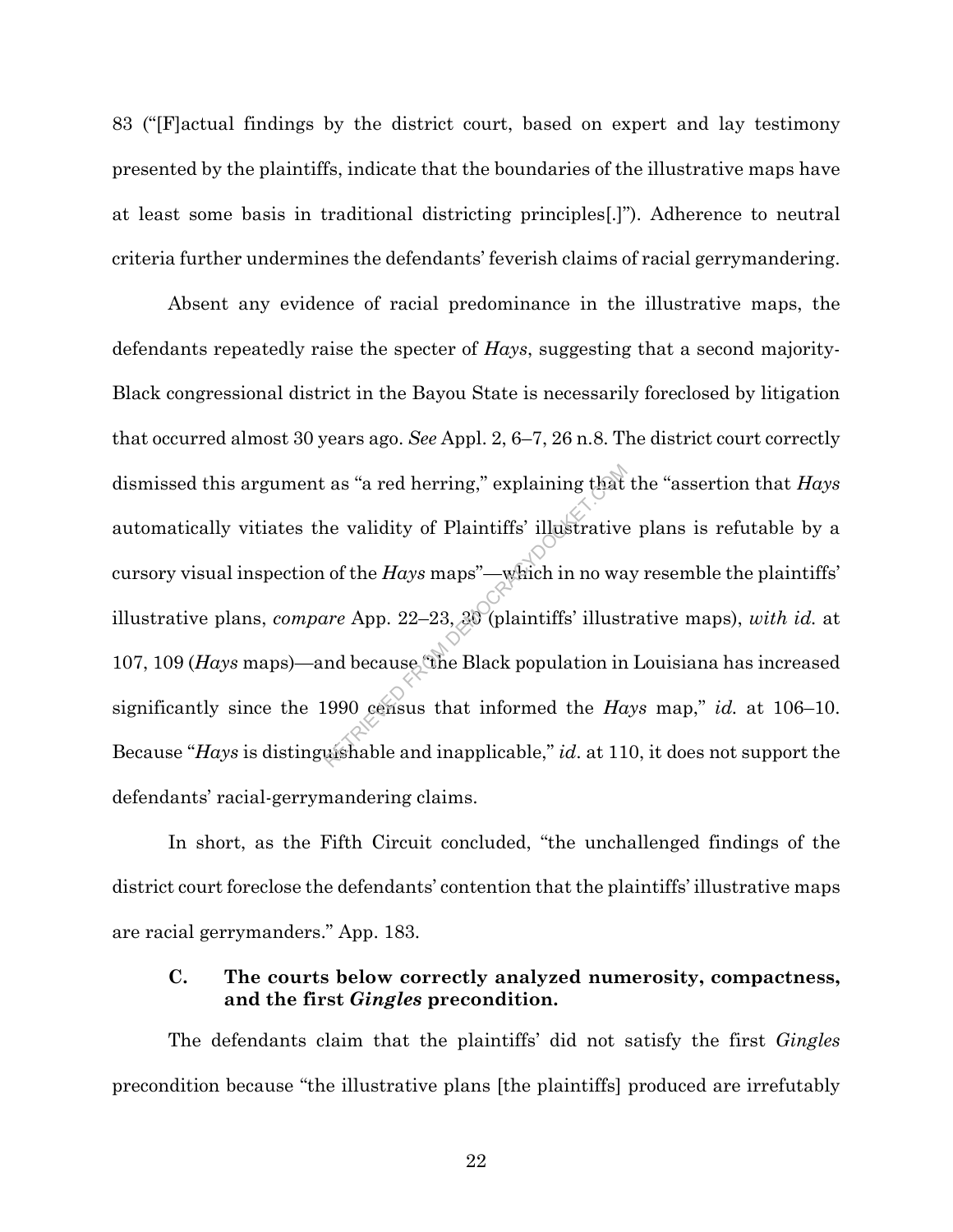racially gerrymandered" and that "the minority community they have identified is not compact, reasonably or in any other application of the concept." Appl. 20. Neither argument is persuasive.

For the reasons discussed above, *see supra* at 17–22, the plaintiffs' illustrative maps are not racial gerrymanders. Although the defendants suggest that "common sense and the record irrefutably show that [these maps] were fabricated to 'segregate the races for purposes of voting,'" Appl. 21 (quoting *Shaw*, 509 U.S. at 642), both the district court and Fifth Circuit concluded otherwise. "Racial gerrymandering" is not a mystical incantation that automatically forecloses a Section 2 claim. It is an independent constitutional claim subject to a "demanding" evidentiary standard. *Miller*, 515 U.S. at 928 (O'Connor, J., concurring). Mere repetition of the term cannot erase the extensive evidentiary record that clearly refutes the defendants' baseless claims of racial gerrymandering. Simply put, race did not predominate in the drawing of the plaintiffs' illustrative maps. The defendants' additional racial-gerrymandering arguments are no more compelling. that automatically forecloses a<br>Second claim subject to a "demanding"<br>D'Connor, J., concurring). Mere repe<br>entiary record that clearly refutes<br>idering. Simply put, race did not pre<br>ive maps. The defendants' additions

#### **1. Any-part BVAP is the proper metric in this case.**

The defendants' claims to the contrary notwithstanding, *see* Appl. 21–22, the district court and Fifth Circuit properly used the any-part BVAP metric when considering whether the plaintiffs satisfied the first *Gingles* precondition, *see* App. 85–90, 171–72. As both courts noted, use of the any-part BVAP metric in this case is compelled by this Court's precedent: Where, as here, "the case involves an examination of only one minority group's effective exercise of the electoral franchise . . . . it is proper to look at *all* individuals who identify themselves as black."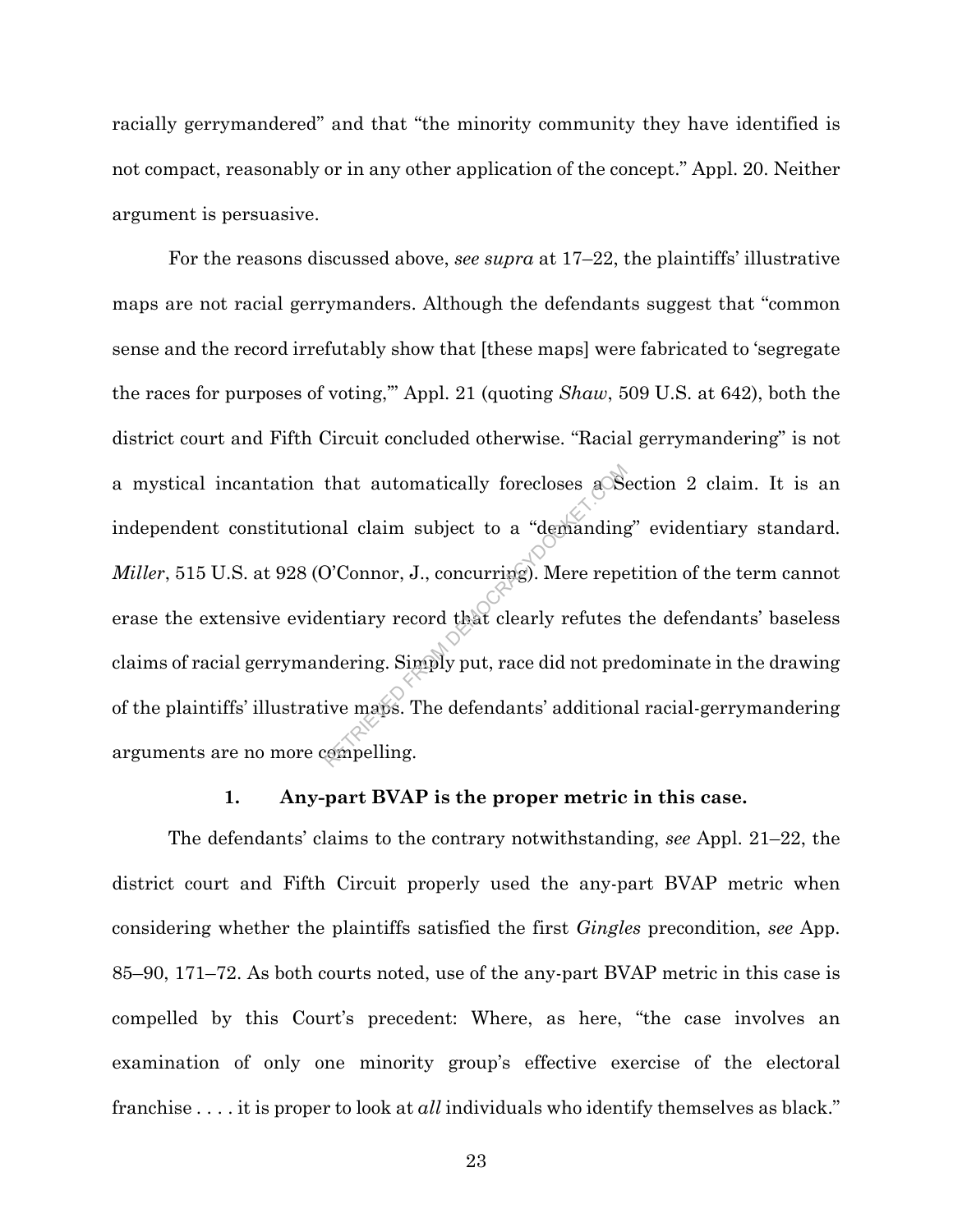*Georgia v. Ashcroft*, 539 U.S. 461, 473 n.1 (2003), *superseded by statute on other grounds as recognized in Ala. Legis. Black Caucus v. Alabama*, 575 U.S. 254 (2015). The Fifth Circuit recognized that the defendants provided "no reason to part from that holding," App. 172, and their only argument now appears to be an aggressive misreading of the critical *Ashcroft* footnote, *see* Appl. 21.

Departing from use of the any-part BVAP metric in this case would be inconsistent not only with the Court's precedent but also with the state's historical racial categorization; as the district court observed, "[i]t would be paradoxical, to say the least, to turn a blind eye to Louisiana's long and well-documented expansive view of 'Blackness' in favor of a definition on the opposite end of the spectrum" that "gatekeeps Blackness in the context of this Voting Rights case." App. 87. Neither the plaintiffs' nor the courts' use of the any-part BVAP metric in this case was an attempt "to load the dice in favor of triggering Section 2." Appl. 21–22. Instead, it was a proper application of precedent. eye to Louisiana's long and well-doce<br>of a definition on the opposite end<br>the context of this Voting Rights ca<br>use of the any-part BVAP metric in<br>of triggering Section 2." Appl. 21–22<br>illustrative maps satisfy the num

#### **2. The illustrative maps satisfy the numerosity requirement.**

The defendants similarly disregard controlling precedent when they fault the plaintiffs for "offer[ing] exemplar maps with districts that exceeded the 50 percent BVAP threshold by [] razor-thin margins." Appl. 22. *Bartlett* established an "objective, numerical test: Do minorities make up more than 50 percent of the voting-age population in the relevant geographic area?" 556 U.S. at 18. The purpose of this bright-line rule was to "provide[] straightforward guidance to courts and to those officials charged with drawing district lines to comply with § 2," *ibid.*, and in neither that case nor any other opinion of this Court has a numerosity threshold beyond 50%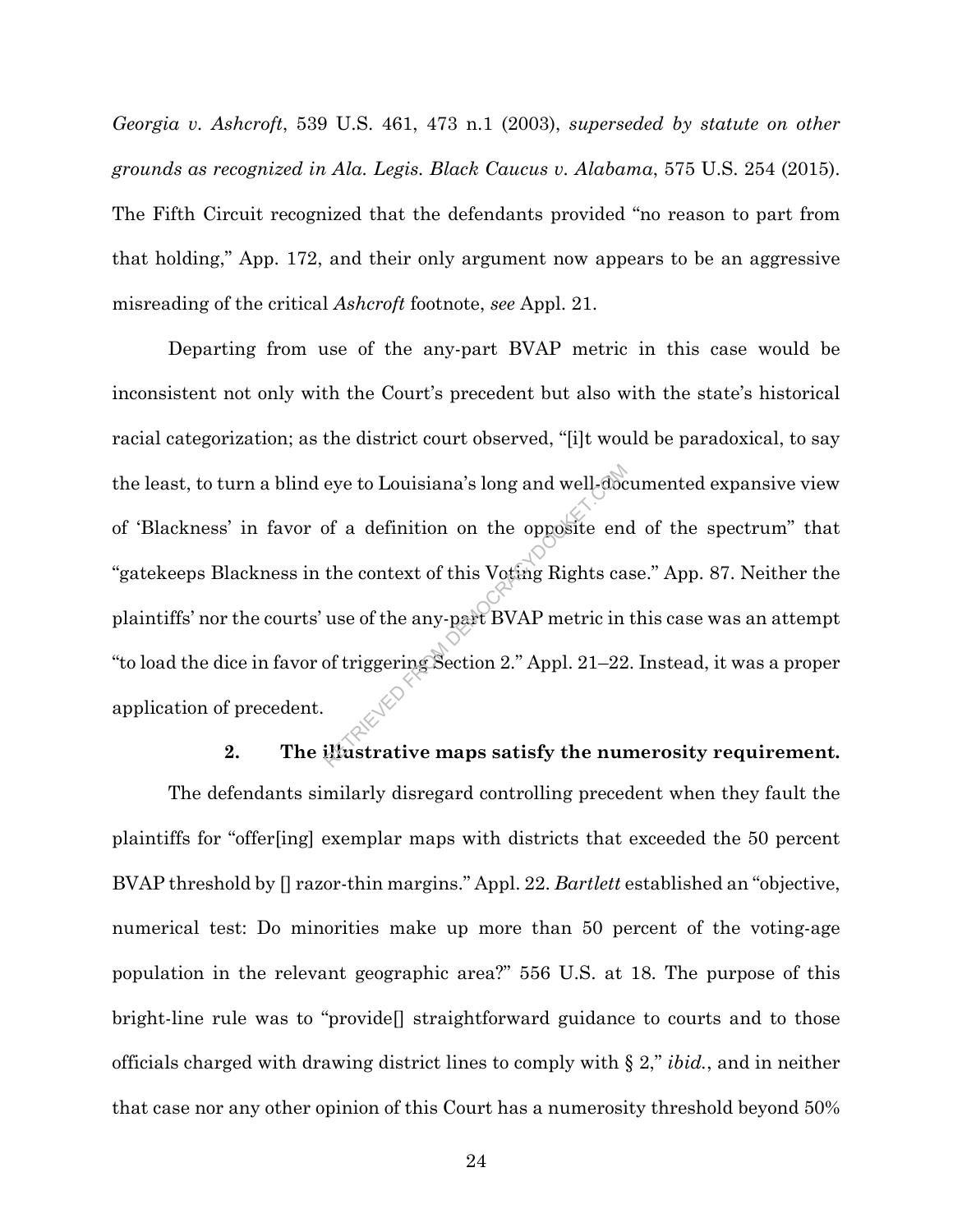been imposed. The plaintiffs can hardly be faulted for satisfying the first *Gingles* precondition as this Court has defined it.

#### **3. The illustrative districts are sufficiently compact.**

The defendants' remaining arguments revolve around the issue of compactness, an "inquiry [that] take[s] into account 'traditional districting principles such as maintaining communities of interest and traditional boundaries.'" *LULAC v. Perry*, 548 U.S. 399, 433 (2006) (plurality opinion) (quoting *Abrams v. Johnson*, 521 U.S. 74, 92 (1997)). The district court found, based on the extensive factual record before it, that the "[p]laintiffs demonstrated that they are substantially likely to prove that Black voters are sufficiently 'geographically compact' to constitute a majority in a second congressional district." App. 90 (footnote omitted) (quoting *Harris*, 137 S. Ct. at 1470). As the courts below noted, "the '[d]efendants did not meaningfully refute or challenge Plaintiffs' evidence on compactness,'" a "tactical choice [that] has consequences" because "[i]t leaves the plaintiffs' evidence of compactness largely uncontested." *Id.* at 173 (first alteration in original) (quoting App. 92). monstrated that they are substantiently 'geographically compact to contributed.<br>
First area from the (differentiants did not related) (quadrum order).<br>
The compactness, a "tacket"<br>
if the same on compactness, a "tacket" (f

### **a. The illustrative districts satisfy traditional redistricting principles.**

Disregarding the factual record and the conclusions of both the district court and the Fifth Circuit, the defendants claim that the plaintiffs "undeniably subordinated *all* traditional redistricting criteria while elevating race to the apex position." Appl. 22. Without citing to anything concrete in the factual record, they maintain that "[t]he illustrative maps often split cities, counties, and communities of interest while merging far flung and distinct areas with nothing in common but-for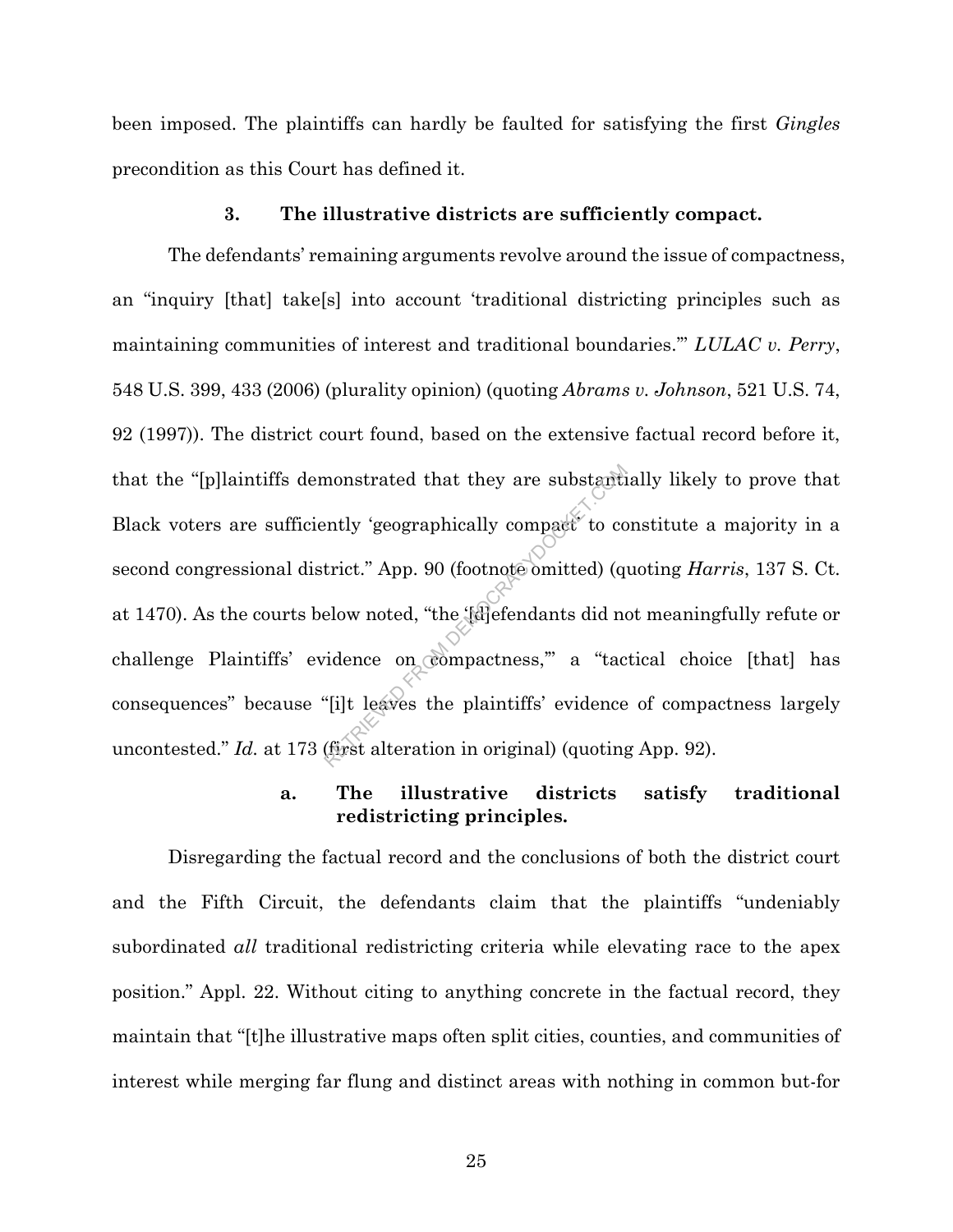their common racial makeup." *Ibid.* This is just plain false. As both the Fifth Circuit and the district court agreed, the plaintiffs' illustrative majority-Black districts— CD 5 in each illustrative map—are sufficiently compact along a range of traditional metrics and consistent with neutral districting criteria.

*First*, the plaintiffs' "illustrative CD 5 appears geographically compact upon a visual inspection." App. 174; *see also Bush v. Vera*, 517 U.S. 952, 980–81 (1996) (plurality opinion) (explaining that "bizarre shape and noncompactness" constitute "[s]ignificant deviations from traditional districting principles"). Indeed, the district court concluded not only that "the districts proposed in the illustrative maps are regularly shaped," but also that, "[c]ompared to the shape of CD 2 and the wraparound shape of CD 6 in the enacted plan, the illustrative plans are visually *more* compact." App. 99 (emphasis added).<sup>7</sup> The plaintiffs' mapping experts also "demonstrated, without dispute, that in terms of the objective measures of compactness, the congressional districts in the illustrative plans are demonstrably superior to the enacted plan." *Id.* at 92. The defendants still do not dispute this finding, suggesting only that "[v]isual compactness of a district . . . *does not* automatically translate into a conclusion that the minority population within that district is itself compact," Appl. 25—an argument without relevance, given that the compactness finding was *not* based solely on a visual inspection. by that "the districts proposed in the slag of the slag of the slag of the slag of the enacted plan, the illustration (emphasis added).<sup>7</sup> The plaintiffs dispute, that in terms of the ssional districts in the illustrative

<sup>7</sup> Reproductions of the enacted congressional map and the plaintiffs' illustrative maps can be found in the district court's order. *See* App. 4, 22–23, 30.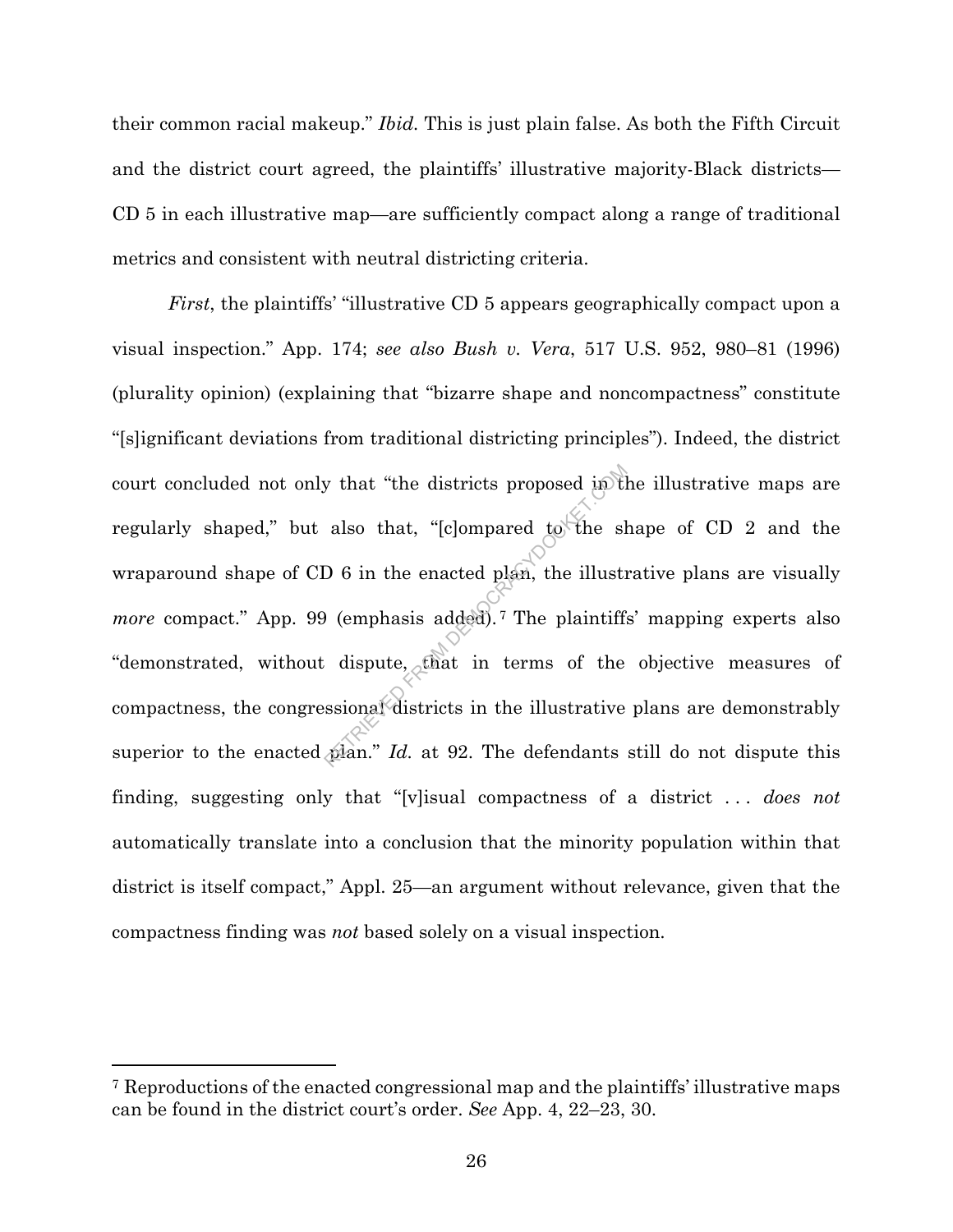*Second*, the plaintiffs' illustrative districts "respect traditional redistricting

criteria." App. 175. As the Fifth Circuit summarized, Messrs. Cooper and Fairfax

testified that they took criteria such as "political subdivision lines, contiguity" and "the Legislature's Joint Rule 21" into account when drawing their maps. Fairfax also said he grouped populations with similar economic demographics together and attempted to keep census designated places together when possible. And Cooper stated that he had declined to draw maps for plaintiffs in the past when doing so would require him to violate traditional redistricting criteria. . . . [T]heir testimony indicates that the districts they drew—including CD 5—are likely consistent with traditional redistricting criteria. Accordingly, the population of black voters in those districts is likely to be reasonably compact as well.

Id. at 175–76 (citations omitted) (quoting App. 23).<sup>8</sup> Though the defendants contend that "[t]he Fifth Circuit . . . concluded that Plaintiffs' illustrative maps 'respect traditional redistricting criteria' because, essentially, Plaintiffs' map-drawers said so," Appl. 26 (quoting App. 175), they offered nothing to impugn the credibility of the plaintiffs' mapping experts, *see* App. 117, and they conspicuously fail to acknowledge the unrebutted, *objective* evidence provided by the plaintiffs' experts that demonstrates compliance with these criteria. Specifically, the district court found that the illustrative plans "are contiguous and equalize population across districts"; "respect political subdivision boundaries as much or more so than the enacted plan with regard to parish splits"; and "respect political subdivision boundaries with regard to precinct splits." *Id.* at 99–100.9 Without "either [] circumstantial evidence mitted) (quoting App. 23).<sup>8</sup> Though<br>
t ... concluded that Plaintiffs' ill<br>
eriteria' because, essentially, Plainti<br>
175), they offered nothing to imput<br>
ts, see App. 17, and they conspicud<br>
ive exidence provided by the pe

<sup>8</sup> Joint Rule No. 21 enumerated the Legislature's redistricting criteria. *See* App. 3.

<sup>9</sup> The defendants claim that the plaintiffs' experts "erred by examining the compactness of the *district* rather than the compactness of the relevant *minority population*." Appl. 25. But as the Fifth Circuit noted, this is a distinction without a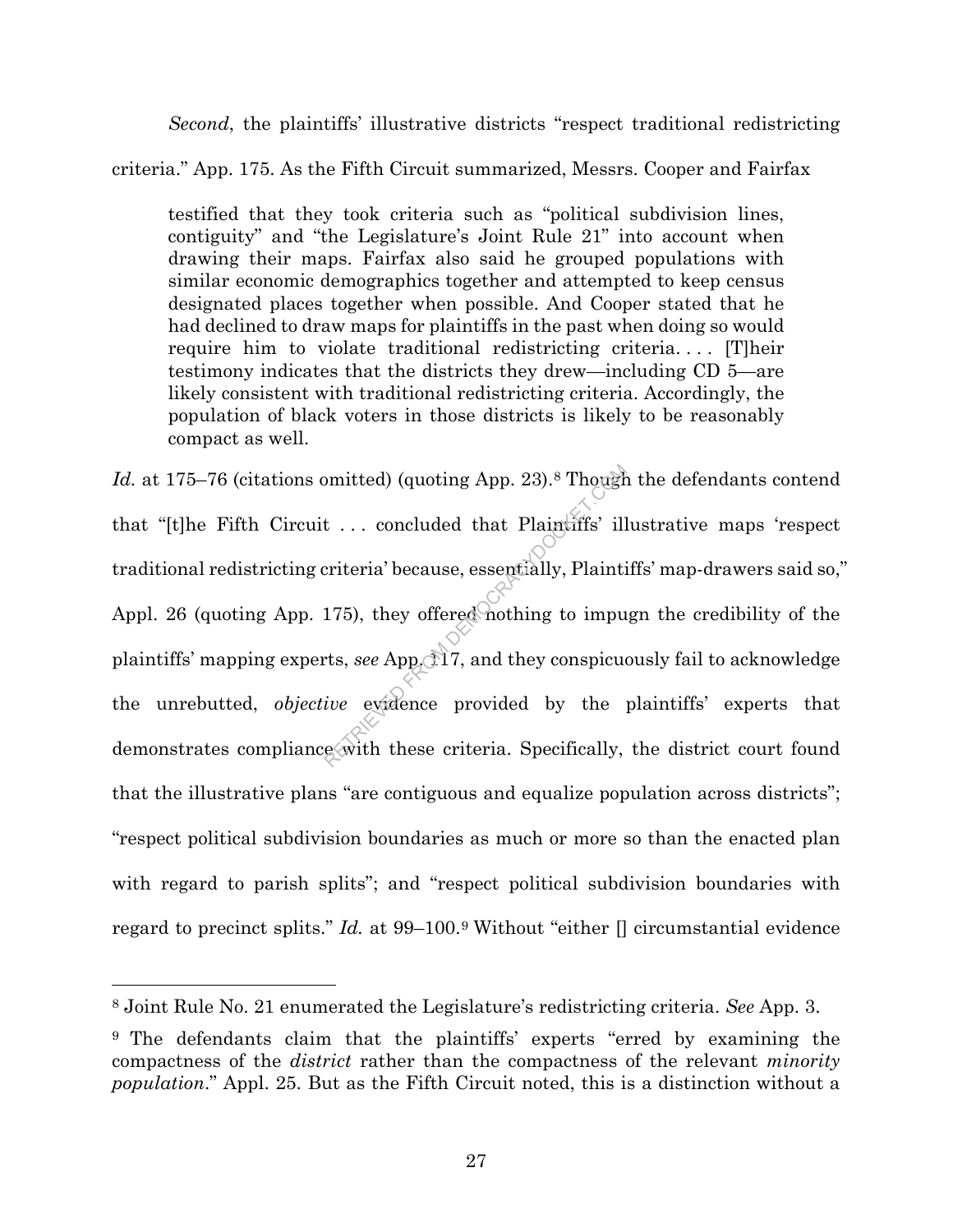of a district's shape and demographics or more direct evidence going to [the mapping experts'] purpose," *Miller*, 515 U.S. at 916, the defendants' assertions of racial predominance are based on nothing more than *their* own say-so.

*Third*, "the illustrative CD 5 preserves communities of interest." App. 176. The district court found that the "[p]laintiffs made a strong showing that their maps respect [communities of interest] and even unite communities of interest that are not drawn together in the enacted map," which the defendants did "not meaningfully dispute<sup>[]</sup>." *Id.* at 103. In addition to their mapping experts, who "employed different approaches to identifying communities of interests and considering them in their illustrative maps," *id.* at 34–36, 101, the "[p]laintiffs also presented several lay witnesses who spoke to the shared interests, history, and connections between East Baton Rouge Parish and two areas included together with it in [their] illustrative CD 5." *Id.* at 37. One described "the strong historical connection between East Baton Rouge and the Delta parishes," including the "pattern of migration from the Mississippi Delta to Baton Rouge" and "educational ties between the Delta parishes and Baton Rouge." *Id.* at 37–38. Another testified that "St. Landry and Baton Rouge share common policy concerns" stemming from educational and economic ties. *Id.* at 38–40. The defendants, by striking contrast, "did not call *any* witnesses to testify about communities of interest"—"a glaring omission, given that [the Legislature's represents and the state of interests and the shared interests, history, and compared interests, history, and comparished "the strong historical connect parishes," including the "pattern on Rouge" and "educational ties bet

difference—"the geographic compactness of a district is a reasonable proxy for the geographic compactness of the minority population within that district." App. 180 n.4.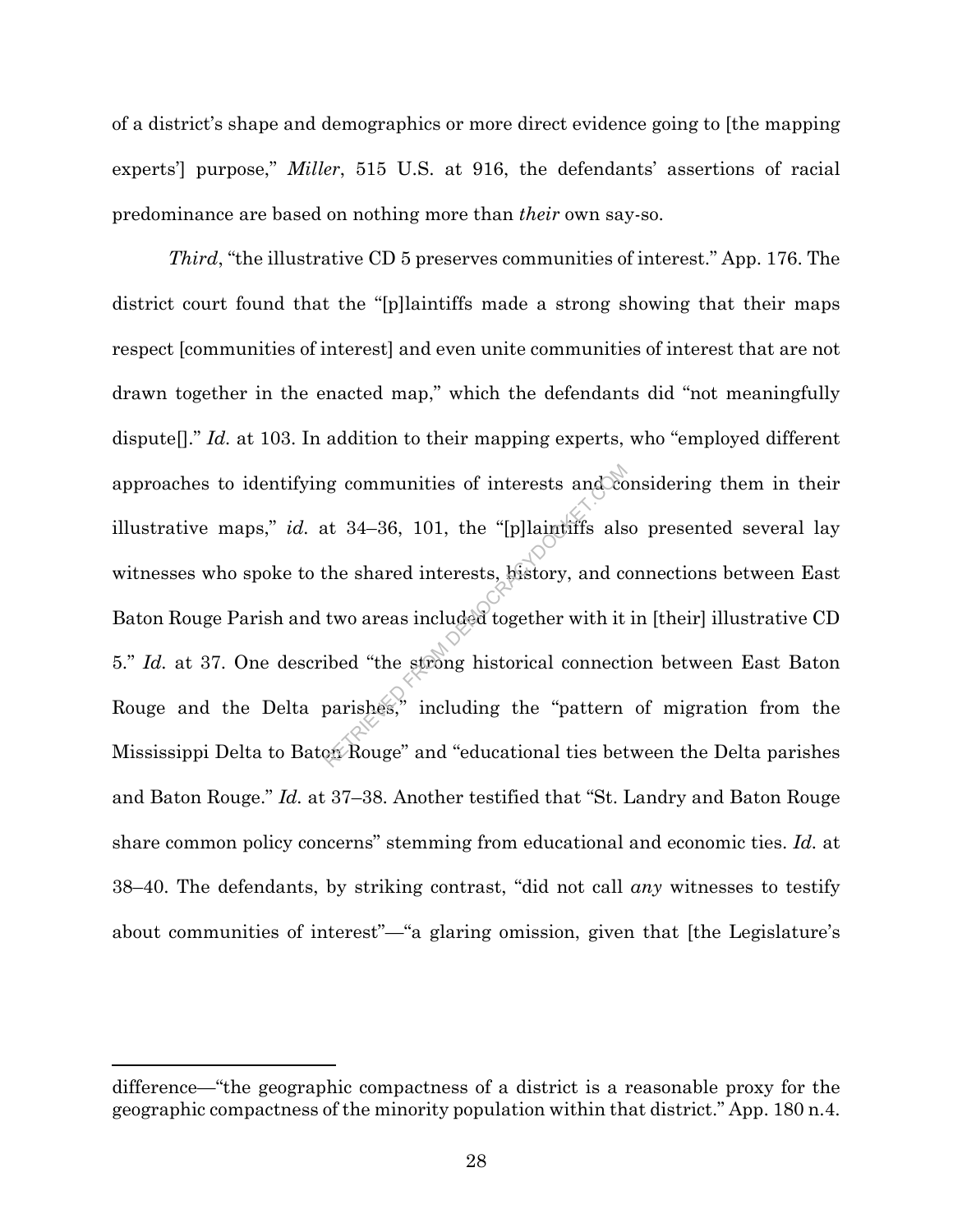own] Joint Rule 21 requires communities of interest to be prioritized over and above preservation of political subdivisions." *Id.* at 101 (emphasis added).

In short, the defendants do not meaningfully dispute the plaintiffs' satisfaction of *any* of the traditional redistricting principles that together led to a finding of sufficient compactness—let alone give any reason to question the district court's thorough factual finding and the Fifth Circuit's endorsement of its legal conclusions.10

## **b. The defendants' experts did not meaningfully contest the compactness of the illustrative districts.**

In the words of the Fifth Circuit, "actions speak louder than words, and the defendants mention very little of what they introduced before the district court in connection with the compactness inquiry in their motion[] for a stay." App. 177. Indeed, the defendants only briefly acknowledge the evidence provided by their mapping experts, *see* Appl. 22–23—and they ignore the district court's conclusion that these experts contributed nothing of merit. by little of what they introduced beind<br>negatives inquiry in their motion only briefly acknowledge the evidence<br>only briefly acknowledge the evidence<br>of the evidence of merit.

*First*, the defendants reference the testimony of demographer Thomas Bryan. *See* Appl. 22–23. The district court "found his methodology to be poorly supported" and that his "analysis lacked rigor and thoroughness." App. 92–93. His "misallocation"

<sup>10</sup> The amicus brief filed by the National Republican Redistricting Trust chides the district court's dismissal of core retention as a relevant criterion. But, as the Fifth Circuit noted, "the defendants have not explained why Louisiana's previous districting should be used as a measuring stick for compactness." App. 178. Indeed, the Legislature's own redistricting guidelines did *not* include core retention as an enumerated criterion. *Id.* at 105. Ultimately, "[c]ore retention is not and cannot be central to *Gingles I*, because making it so would upend the entire intent of Section 2, allowing states to forever enshrine the status quo regardless of shifting demographics." *Ibid.*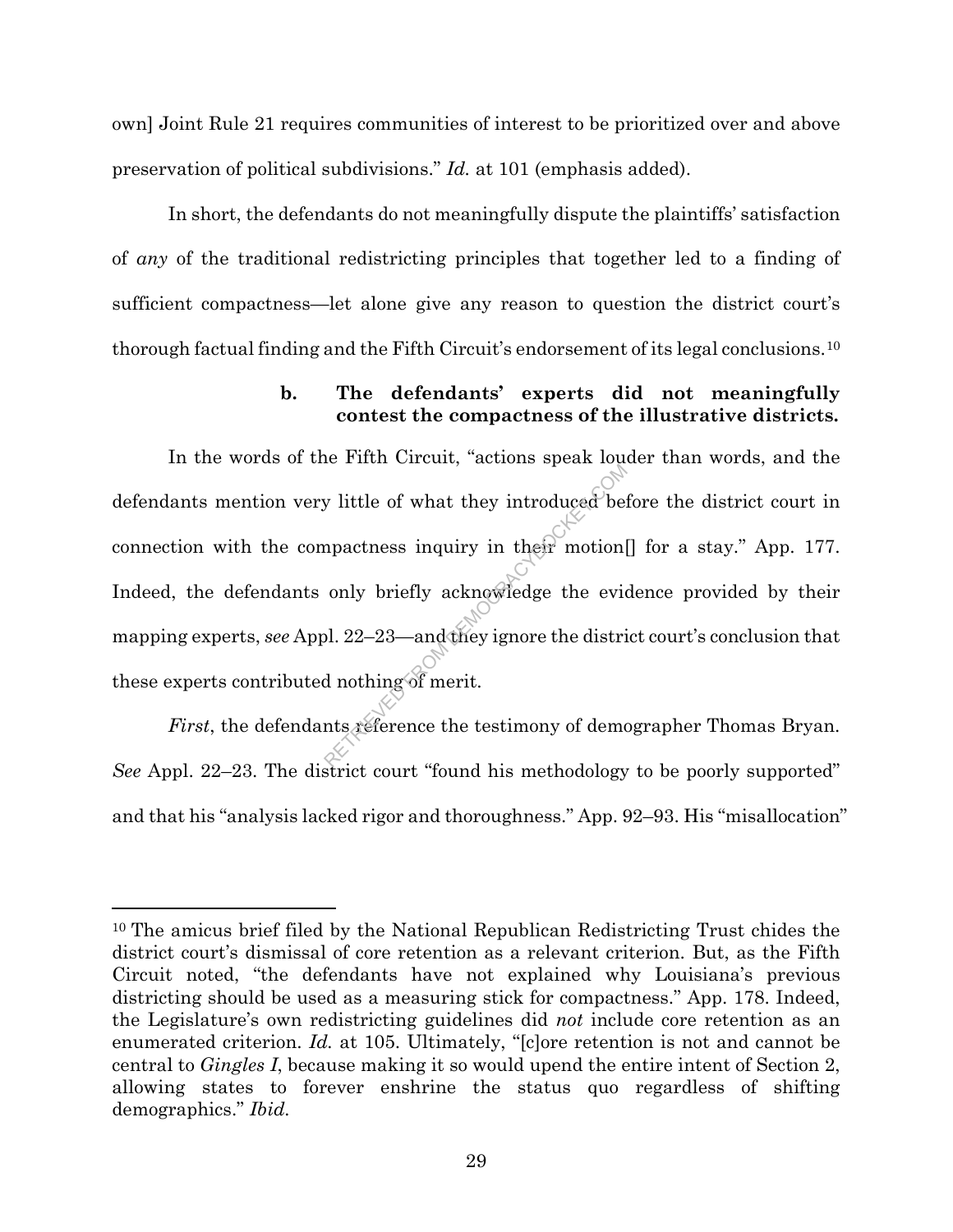analysis—which aimed to show how the illustrative plans split geography based on race—was not only based on assumptions that, "he admitted, are not supported by the evidence in this case," but also *disregarded* the neutral criteria that guided the plaintiffs' mapping experts. *Id.* at 42, 93. It is no surprise that Mr. Bryan's analysis which looked at race *to the exclusion of all else*—saw racial predominance where none actually existed. Notwithstanding these methodological flaws, the defendants cite Mr. Bryan's analysis as proof that the plaintiffs' "map-drawers intentionally segregated cities by race." Appl. 22. But, as the Fifth Circuit noted, Mr. Bryan's testimony *at most* demonstrates that the plaintiffs' illustrative maps "split[] Baton Rouge and Lafayette between congressional districts such that the black neighborhoods were included in CD 5"—and "evidence of a minor departure in one area of the district has only limited probative value with respect to the compliance of the district with traditional redistricting criteria *on the whole*" and "is outweighed by the plaintiffs' direct testimony that the black populations in CD 5 are culturally compact." App. 177. the plaintiffs' illustrative maps<br>ressional districts such that the bl<br>'evidence of a minor departure in or<br>value with respect to the complia<br>criteria on the whole" and "is outw<br>black populations in CD 5 are cultured<br>ants

*Second*, the defendants reference Dr. Alan Murray, *see* Appl. 23, whose opinions the district court found "unhelpful and unilluminating" when compared to "[t]he time-tested, generally accepted statistical measures of compactness used by other experts in this case." App. 97. The defendants nevertheless rely on his "mileage chart that showed the distance between the center of the Black populations in communities across Louisiana." Appl. 23–24. But they never explain why distance is a proxy for dissimilarity or "why those distances are too great—especially for rural regions such as the delta parishes included in CD 5. Indeed, it is not unusual for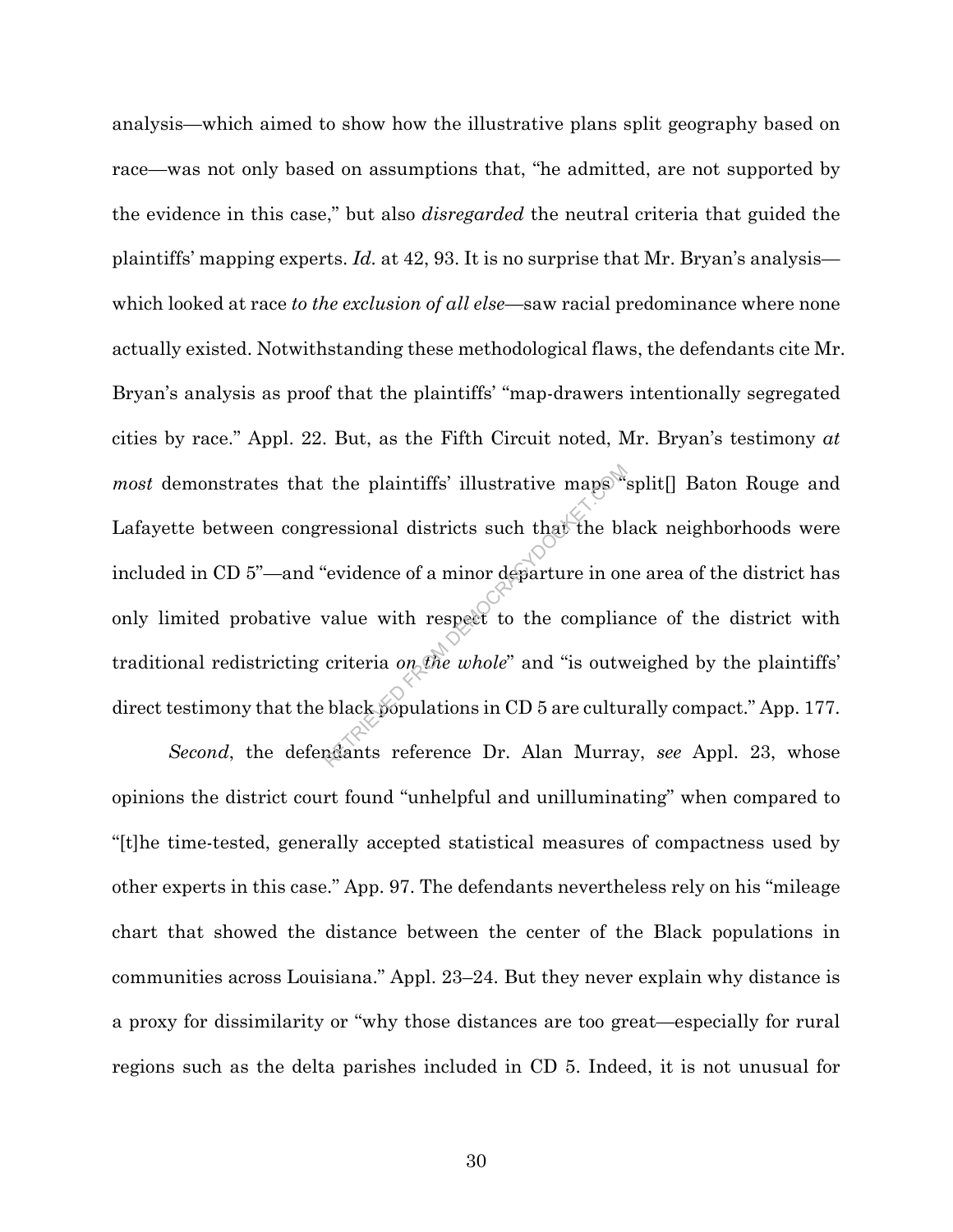districts in rural parts of Louisiana to span such distances." App. 179. Dr. Murray's statewide analysis thus "has limited probative value with respect to the compactness of the black voting population that would reside in plaintiffs' proposed district especially in light of the plaintiffs' direct evidence supporting compactness." *Ibid.*

*Third*, the defendants briefly rely on the simulations analysis performed by Dr. Christopher Blunt as proof of racial gerrymandering. *See* Appl. 3, 27. But the district court found not only that "Dr. Blunt's simulation analysis experience is best described as novice," but also that "the simulations he ran did not incorporate the traditional principles of redistricting required by law"—including "minimizing precinct splits, respecting communities of interest, incumbency protection, [and] even the criterion considered paramount by Defendants, core retention"—and accordingly "merit little weight." App. 94–95. "In accord with that finding of fact," the Fifth Circuit similarly "discount[ed] his opinion as well for whatever purpose it could serve in showing the compactness (or lack thereof) among the black voting population." *Id.* at 178. In sum, Dr. Blunt's simulated plans demonstrate nothing of consequence—least of all that the plaintiffs' illustrative maps are unlawful racial gerrymanders. g required by law"—including "mind"<br>of interest, incumbency protection,<br>y Defendants, core retention"—and<br>accord with that finding of fact," the<br>accord with that finding of fact," the<br>ass well for whatever purpose it core

The district court considered the credibility and contributions of the defendants' experts and concluded that their testimonies were neither helpful nor illuminating—and the Fifth Circuit agreed. These factual determinations are entitled to deference; the defendants have *no* meaningful evidence on the first precondition.

#### **D. The courts below applied the correct legal standard.**

As a last-ditch merits argument, the defendants suggest that the plaintiffs must establish more than a substantial likelihood of success on the merits to obtain

31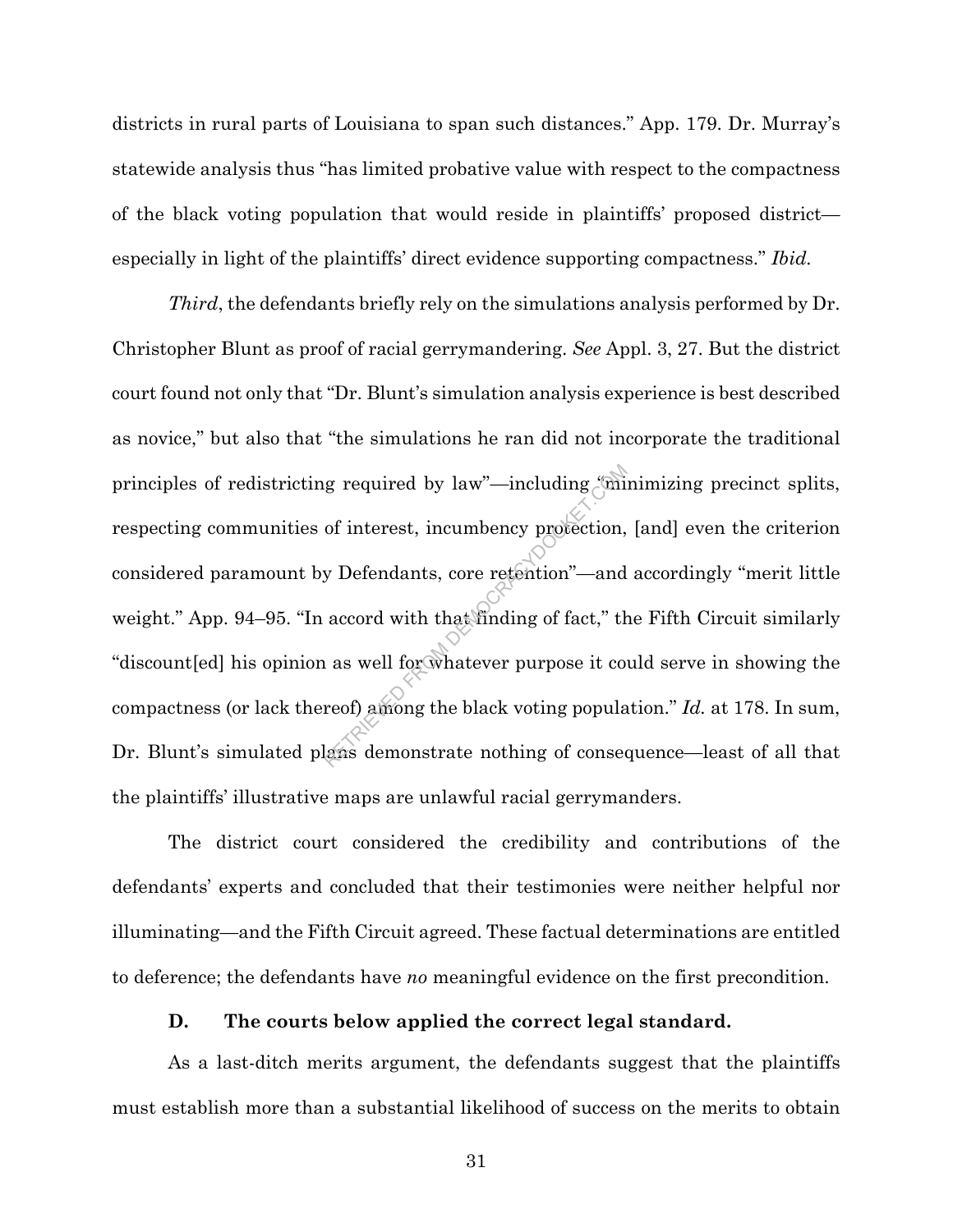a preliminary injunction—even though this is *precisely* the standard the Secretary of State urged below. *See* ECF No. 101 at 7. The defendants now suggest that a "heightened" standard was required because the plaintiffs sought a mandatory injunction. That is wrong twice over: The defendants offer no citation for a heightened standard from this Court, and the plaintiffs sought a *prohibitory* injunction barring the use of Louisiana's enacted congressional plan—which is precisely what the district court ordered. *See* App. 2. That the district court gave the Legislature an *opportunity* to craft a remedial map—as this Court's precedent generally requires, *see, e.g.*, *Wise v. Lipscomb*, 437 U.S. 535, 540 (1978) (plurality opinion)—does not transform the prohibitory injunction into a mandatory injunction.

And importantly, the burden is flipped on appeal. As the Fifth Circuit correctly noted, to obtain a stay, the defendants must make "a strong showing that [*they* are] likely to succeed on the merits." App. 170. They failed to do so, as shown by the Fifth Circuit's methodical refutation of each of their contentions of error. *See id.* at 171–90. The Fifth Circuit's observation that the plaintiffs' entitlement to *preliminary* relief does not guarantee *permanent* relief merely reflected the court's careful attention to the case's posture. And the defendants do not—and cannot—cite to any material flaw that the Fifth Circuit identified in the district court's analysis. mb, 437 U.S. 535, 540 (1978) (plur<br>y injunction into a mandatory injunction into a mandatory injunction<br>the burden is flipped on appeal. As t<br>he defendants must make "a strong<br>nerits." Appo 170. They failed to do s<br>tation

Finally, the defendants fault the courts below for not reviewing whether the underlying merits were "entirely clearcut" in the plaintiffs' favor. Appl. 28 (quoting *Merrill v. Milligan*, 142 S. Ct. 879, 881 (2022) (Kavanaugh, J., concurring)). But this proposed standard is not binding law, and even if it were, (1) it would apply only in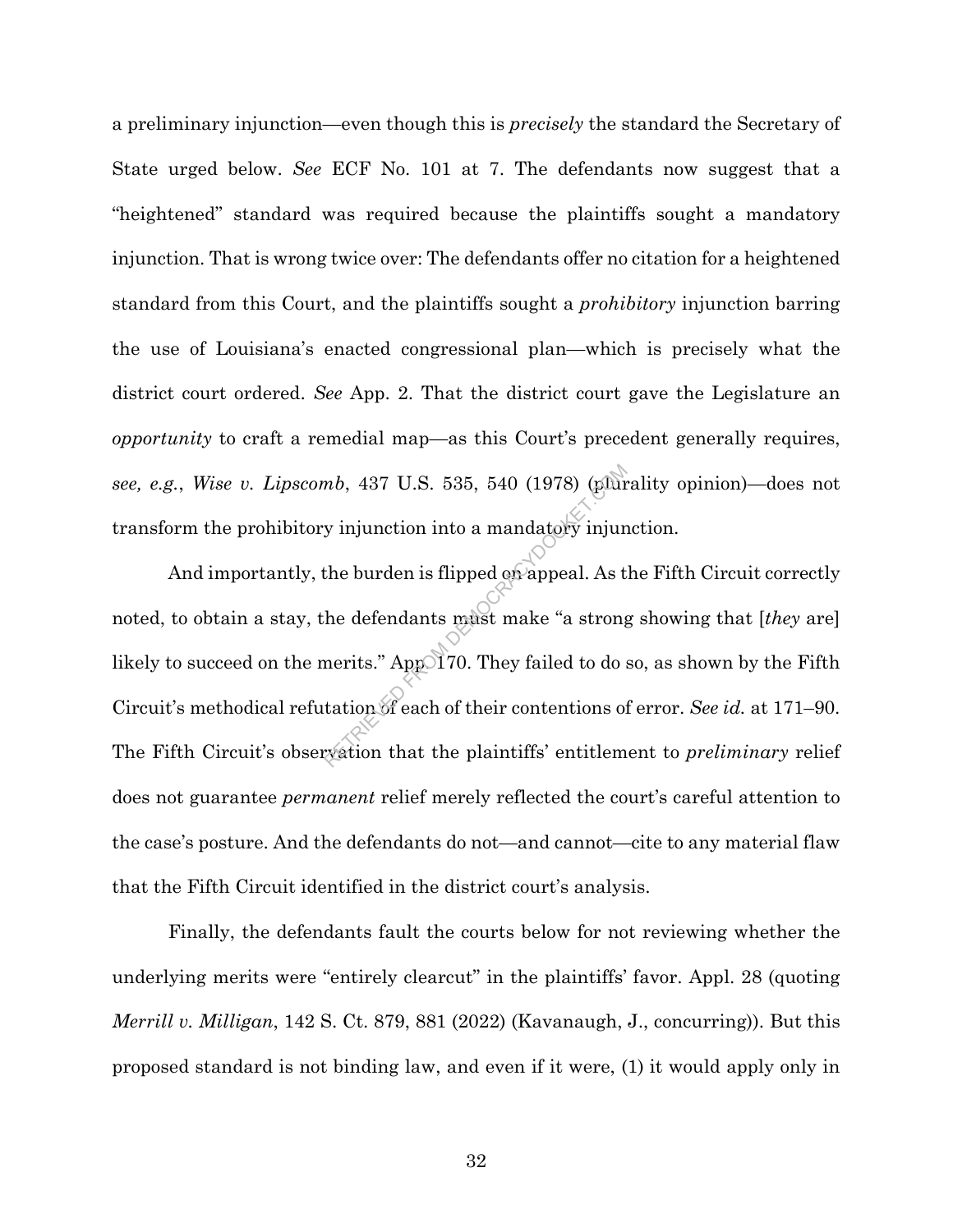the period "close to an election," *Merrill*, 142 S. Ct. at 881 (Kavanaugh, J., concurring), which is not the case here, *see infra* at 35–37; and (2) the standard is satisfied in any event given that the defendants have identified no credible shortcomings in the plaintiffs' case or the district court's order.

Ultimately, the conclusions of the courts below are based on the straightforward application of well-established law to the undisputed record. The defendants try to muddy the waters by insisting on legal standards unsupported by caselaw and factual assertions unsupported by the record—a gambit that falls far short of establishing their burden for the extraordinary relief they seek here.

# **II. The balance of the equities weighs conclusively against a stay.**

Like their merits arguments, the defendants' equities arguments rely on hyperbole and a seemingly pathological disregard for the factual record. Both the district court and the Fifth Circuit were correct: A remedial plan can be feasibly implemented ahead of the midterm elections, and a stay is not otherwise justified. ir burden for the extraordinary reflerence the equities weighs conclusively<br>arguments, the defendants' equinously<br>gly pathological disregard for the<br>if th Circuit were correct: A remed<br>ne midterm elections, and a stay is r

#### **A. The** *Purcell* **principle does not require a stay.**

Notwithstanding their new argument that chaos will ensue if a remedial map is now implemented, the defendants previously *insisted* that a redistricting plan for the state's 2022 congressional elections was not urgently needed—a position ultimately supported by the factual record in this case.

### **1. The defendants' position is inconsistent with their prior representations.**

During state-court litigation in March of this year, Louisiana's legislative leaders made on-the-record representations about how the state's unique election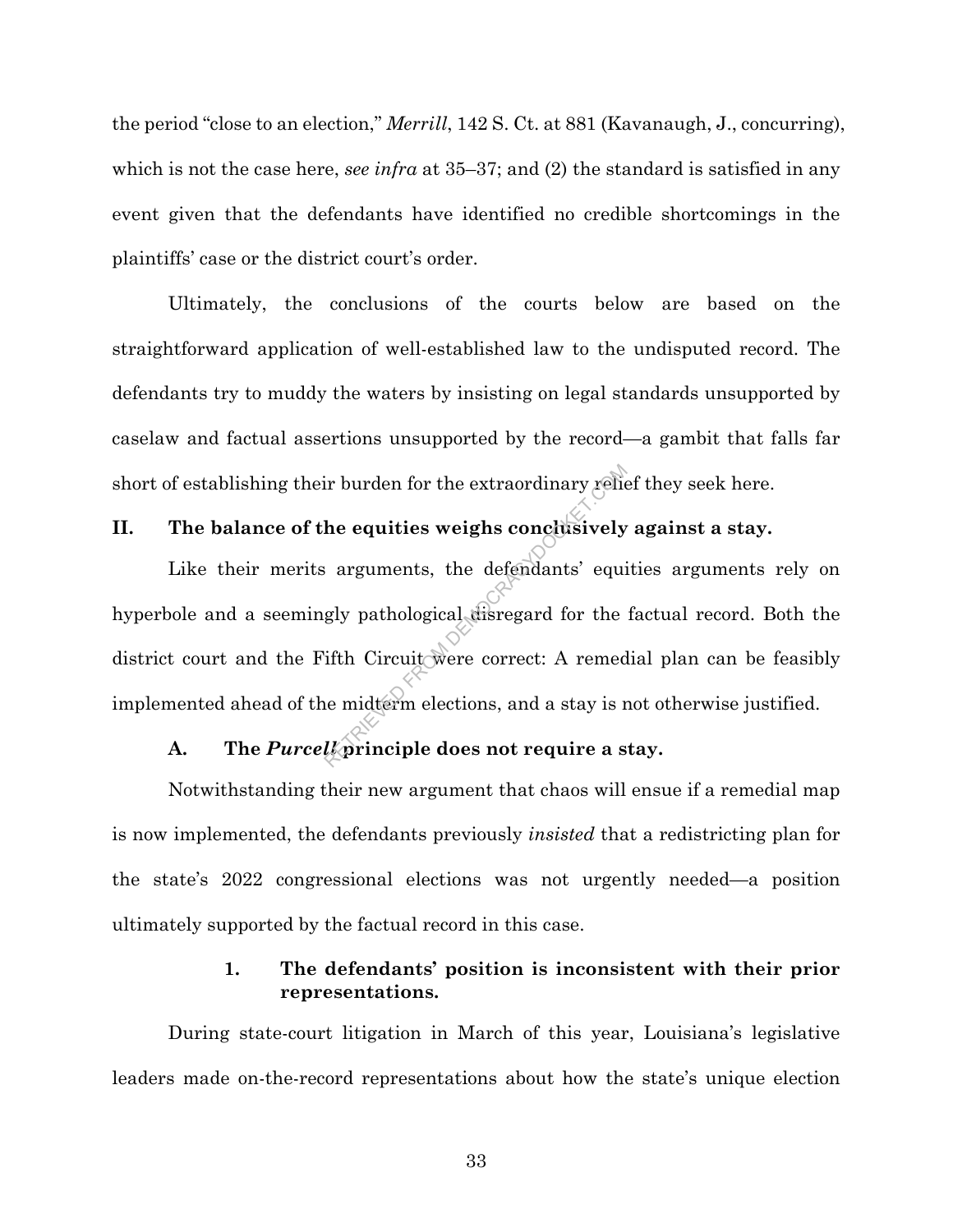calendar permits redistricting to occur during the summer—or even the autumn—of an election year. As the district court recounted, the legislative leaders

asserted that: "the candidate qualification period could be moved back, if necessary, as other states have done this cycle, without impacting voters." They further represented that: *"[t]he election deadlines that actually impact voters do not occur until October 2022. . . Therefore, there remains several months on Louisiana's election calendar to complete the process."* There was no rush, they assured the court, because Louisiana's "election calendar is one of the latest in the nation."

App. 146 (alterations in original) (emphasis added) (footnotes omitted) (quoting Suppl. App. 47, 50). Despite opportunities to do so in *three* federal courts, the defendants have not persuasively explained their extraordinary about-face.

Moreover, the defendants' newfound insistence that a congressional map is urgently needed is further belied by their persistent—and baseless—attempts to delay this litigation. *See, e.g.*, ECF No. 129 (legislative intervenors' motion to restart proceedings before three-judge court due to new claim purportedly asserted in footnote of reply brief); ECF No. 131 (State's motion to stay proceedings on eve of preliminary-injunction hearing); ECF No. 200 (State's proposal to delay remedial hearing); ECF No. 201 (legislative intervenors' proposal to delay remedial hearing by nearly a month, until week of July 25, 2022); ECF No. 202 (Secretary of State's submission endorsing legislative intervenors' proposed remedial timeline); ECF No. 223 at 3 (order denying State's motion for extension as "a red herring for a delay"). The district court has refused the many invitations to slow-walk these proceedings and remains on pace to adopt an interim map well in advance of the July 20–22 candidate-qualifying period, and several months before the start of early voting on October 25. *See* ECF No. 206 (ordering remedial hearing to be held on June 29, 2022). plained their extraordinary about<sup>5</sup><br>
endants' newfound insistence that<br>
her belied by their persistent—an<br>
e.g., ECF No. 129 (legislative inter<br>
e-judge count due to new claim<br>
ECF No. 131 (State's motion to state<br>
pearin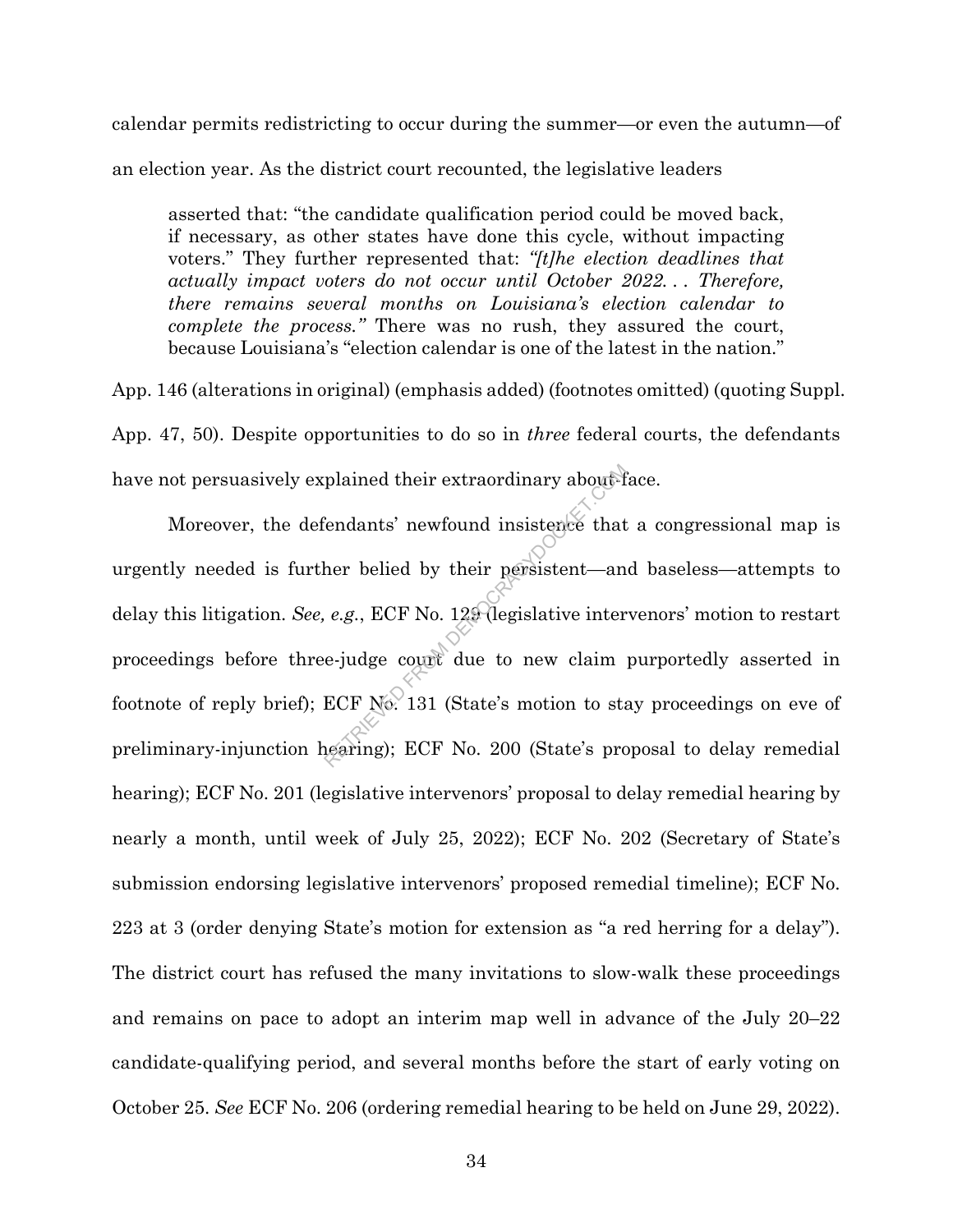After three months of asking both state and federal courts to slow down, the defendants now have the temerity to suggest that time has run out. But while their litigation tactics have apparently changed, the election calendar remains the same: The October deadlines they cited in March remain October deadlines today. And the Legislature could postpone the candidate-qualifying period now just as it could have months ago—though that will not even be necessary. *See* App. 3.

### **2. The preliminary injunction was not issued in the period close to an election.**

Neither *Purcell v. Gonzalez*, 549 U.S. 1 (2006) (per curiam), nor *Merrill* alters this analysis. *Purcell* vacated an appellate order that reversed a district court and suspended voter-identification rules mere weeks before an election. *Id.* at 4. This Court faulted the court of appeals for failing "to give deference to the discretion of the District Court" and explained that the risk of disenfranchisement created by the challenged rules had to be weighed against the risk that the appellate decision itself could "result in voter confusion and consequent incentive to remain away from the polls." *Id.* at 4–5. Like *Purcell* admonished, the district court's factual findings here are due considerable deference. But that is where the parallels end; the defendants cannot seriously suggest that voters will avoid the polls in November due to confusion over a new congressional map adopted in July. cated an appellate order that revert<br>cation rules mere weeks before are<br>f appeals for failing to give deferent<br>lained that the risk of disenfrance<br>be weighed against the risk that the<br>mfusion and consequent incentive t

*Merrill* is also readily distinguishable. Because the stay in that case was not accompanied by any opinion for the Court, the defendants rely on Justice Kavanaugh's concurrence, which suggested that an election-related injunction may be appropriate even "in the period close to an election" where, as relevant here, "the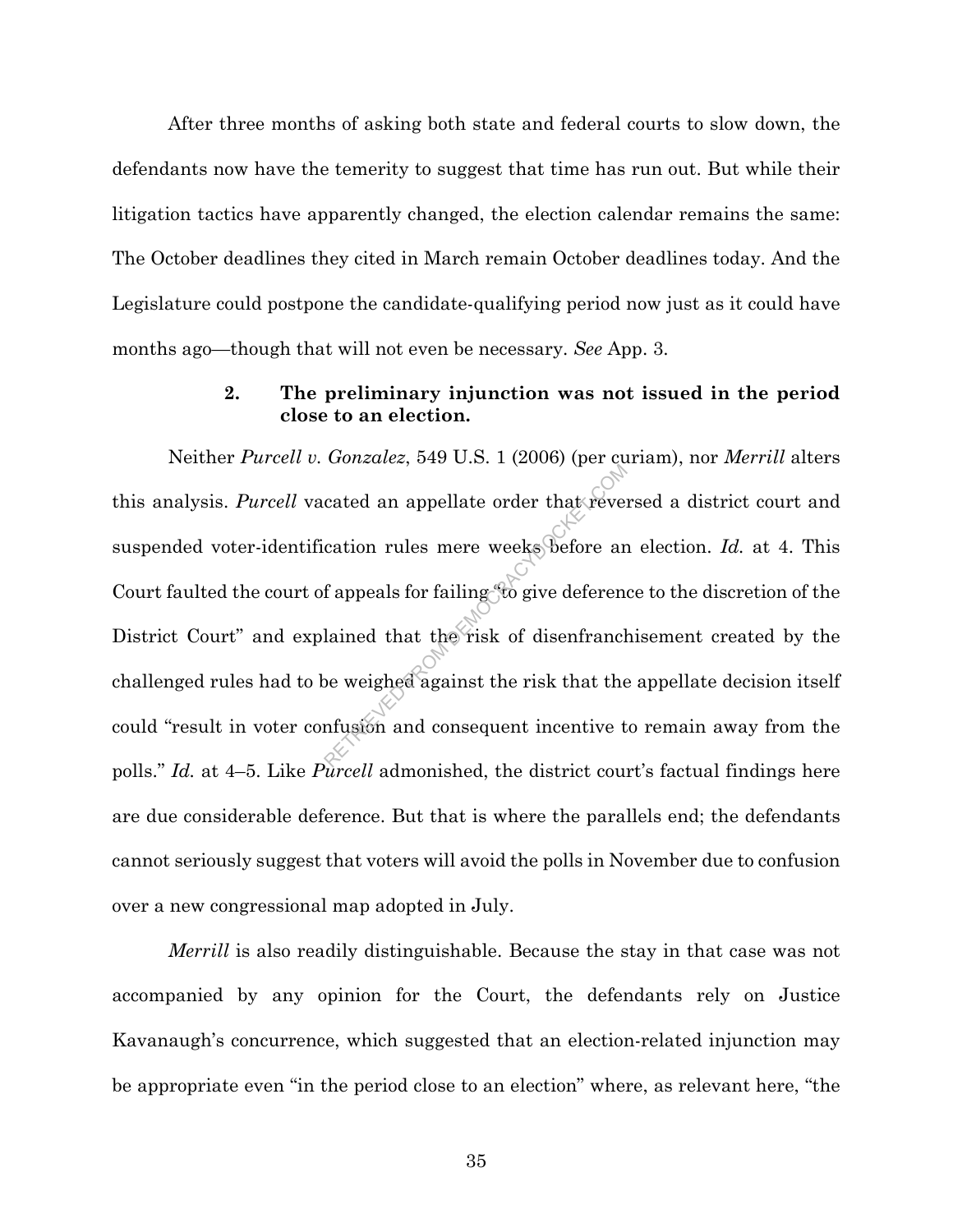changes in question are at least feasible before the election without significant cost, confusion, or hardship." *Merrill*, 142 S. Ct. at 881 (Kavanaugh, J., concurring).11 Although Justice Kavanaugh did not define what constitutes "the period close to an election," it clearly does not encompass the period here—where the injunction was issued *155 days* before Louisiana's primary elections—because after *Merrill* this Court held that "sufficient time" remained for Wisconsin's high court "to take additional evidence" and adopt new state legislative maps *139 days* before that state's primary elections. *Wis. Legislature v. Wis. Elections Comm'n*, 142 S. Ct. 1245, 1248, 1251 (2022) (per curiam). Every method of calculating the relevant period before the election confirms that more time remains in this case than existed in the Wisconsin litigation, and there is *much* more time here than the truncated period that concerned the Court in *Merrill*. After this Court's remand, final districts in Wisconsin were not adopted until April 15, 116 days before the August 9 primary. *See Johnson v. Wis. Elections Comm'n*, 972 N.W.2d 559, 586 (Wis. 2022). The parallel date for Louisiana's November 8 primary is July 15—well after the deadline the district court ordered for final maps here. In *Merrill*, this Court's order issued on February 7, 106 days before Alabama's May 24 primary. The parallel date in Louisiana is July 25. Similarly, Reflexered at the remains in this case than<br> *uch* more time here than the truncat<br>
er this Court's remand, final distric<br>
116 days before the August 9 prim:<br>
I.W.2d 559, 586 (Wis. 2022). The particle of the deadline the

<sup>11</sup> Justice Kavanaugh would also consider the underlying merits, the irreparable harm suffered by plaintiffs absent the injunction, and whether plaintiffs unduly delayed in bringing suit. *See Merrill*, 142 S. Ct. at 881 (Kavanaugh, J., concurring). Each of these considerations weighs in favor of the plaintiffs: Both the district court and the Fifth Circuit have determined that the plaintiffs are likely to succeed on the merits, *see supra* at 8–33; the defendants do not dispute that a stay will irreparably harm the plaintiffs and other Black Louisianians; and the plaintiffs filed their underlying complaints on the same day the challenged map was enacted.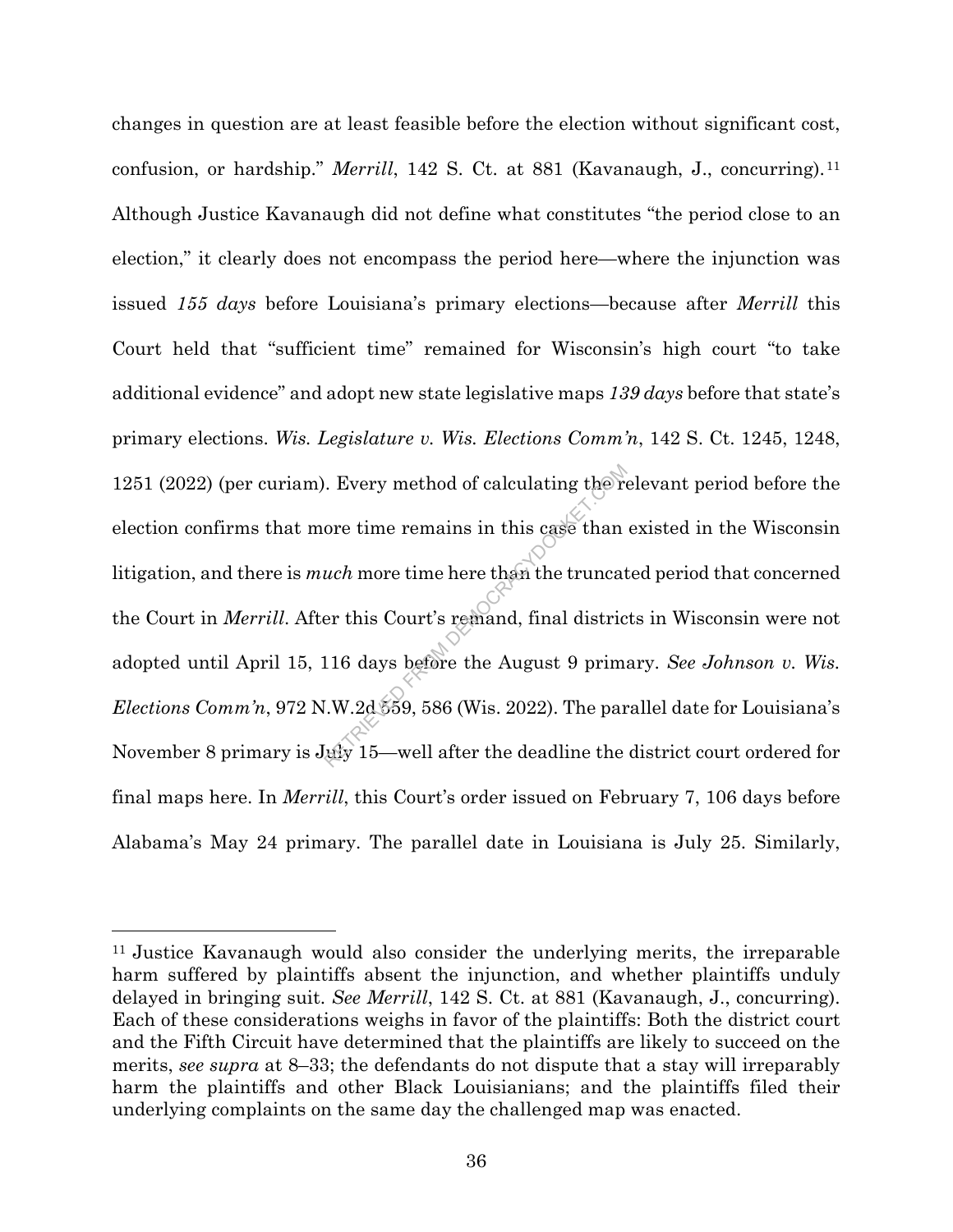Justice Kavanaugh noted that early voting would commence seven weeks from his concurrence. *Merrill*, 142 S. Ct. at 879 (Kavanaugh, J., concurring). The parallel date before early voting begins in Louisiana is not until September 4—*11 weeks away*.

The efficiency of Louisiana's remedial process compares favorably to Wisconsin's in other respects. Whereas Wisconsin's legislative maps include more than 100 districts, Louisiana is apportioned only *six* congressional seats. And while this Court faulted the Wisconsin Supreme Court for citing insufficient evidence to justify the application of Section 2 in a malapportionment challenge, the district court here held a week-long hearing and issued a 152-page opinion replete with the necessary factual findings. No reopening of the evidentiary record is necessary.12

# **3. A new congressional map can be feasibly implemented.**

Because Louisiana is not in the "period close to an election," there is no need to further analyze whether remedying the Section 2 violation is "feasible" without "significant cost, confusion, or hardship." *Merrill*, 142 S. Ct. at 881 (Kavanaugh, J., concurring). But that proposed test is satisfied in any event. hearing and issued a 152-page of<br>
The evidentiary<br> **EXECUTE:**<br> **EXECUTE:**<br> **EXECUTE:**<br> **EXECUTE:**<br> **EXECUTE:**<br> **EXECUTE:**<br> **EXECUTE:**<br> **EXECUTE:**<br> **EXECUTE:**<br> **EXECUTE:**<br> **EXECUTE:**<br> **EXECUTE:**<br> **EXECUTE:**<br> **EXECUTE:**<br> **EX** 

Defendants rely exclusively on the testimony of Sherri Hadskey, Louisiana's Commissioner of Elections, but nothing in her testimony indicates that implementation of a new congressional map at this juncture would be unduly burdensome or otherwise infeasible. Ms. Hadskey claimed that the adoption of a

<sup>12</sup> The defendants also claim that Louisiana's administrative obligations are more burdensome than North Carolina's, *see* Appl. 37–38, but North Carolina had to geocode new voter assignments for congressional, state legislative, *and* local elections, *see* State Respondents' Appendix at 3, *Moore v. Harper*, No. 21A455 (U.S. Mar. 2, 2022). In Louisiana, most state and local elections are not held until 2023.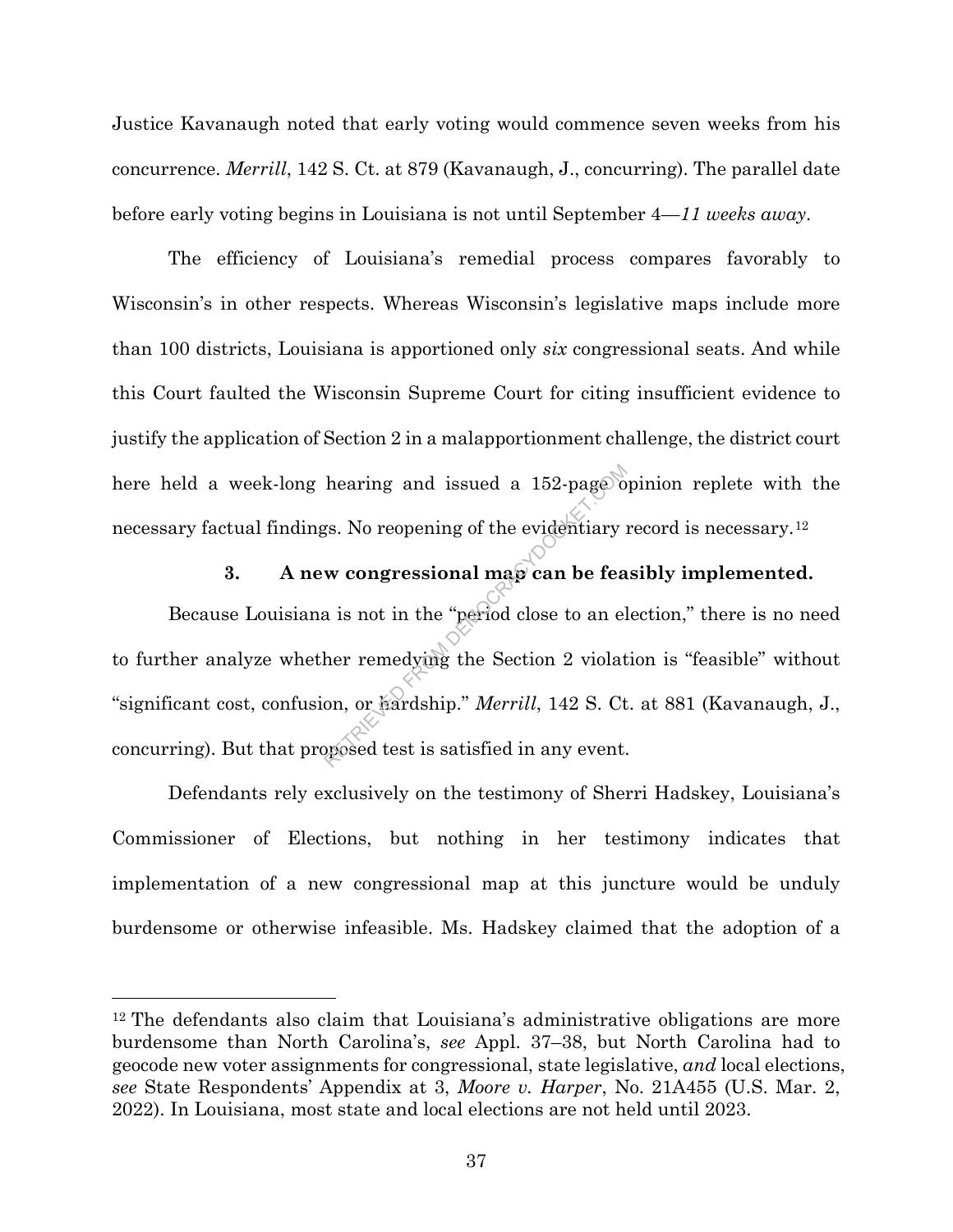remedial redistricting map would require her to redo a few tasks and otherwise prepare for the congressional primary elections in addition to her other duties. *See* Appl. 32–35. For a 30-year veteran of election administration, *see* App. 173, these routine assignments do not amount to "heroic efforts," Appl. 5 (quoting *Merrill*, 142 S. Ct. at 880 (Kavanaugh, J., concurring)). As the district court and Fifth Circuit both recognized, a recitation of administrative redistricting tasks resolves nothing—the operative question is whether there is time for the usual duties to be completed, and Ms. Hadskey's testimony does not suggest otherwise. *See* App. 144–49, 191–96. Nor do the defendants' arguments in their application.

The defendants first note that "[a]ssigning voters to their districts is complicated, time-consuming work." Appl. 32. That might be so, but the defendants cite no evidence for how much time that work will require, let alone how it could lead to voter confusion. *See* App. 144, 193–94. Next, they report that the candidatequalifying period runs from July 20–22. Appl. 32–33. But the district court remains on track to adopt a remedial map without disturbing this or any subsequent deadlines. The defendants further assert, without citation, that "[b]allot programing must begin no later than August 1, 2022." Appl. 33. In fact, Ms. Hadskey testified that August 1 is the relevant date for receiving absentee-ballot *envelopes*, due to Louisiana's unique affidavit flap. *See* Suppl. App. 70–71. Envelope purchases have nothing to do with redistricting. *See* App. 145 (questioning "how paper usage is affected by the shape of Louisiana's congressional districts"). Finally, the defendants flag that "voter registration week begins on September 26, 2022," followed by registration deadlines ments in their application.<br>
first note that "[a]ssigning vote ming work." Appl. 32. That might b<br>
much time that work will require, le<br>
App. 144. 193-94. Next, they rep<br>
com July 20-22. Appl. 32-33. But there were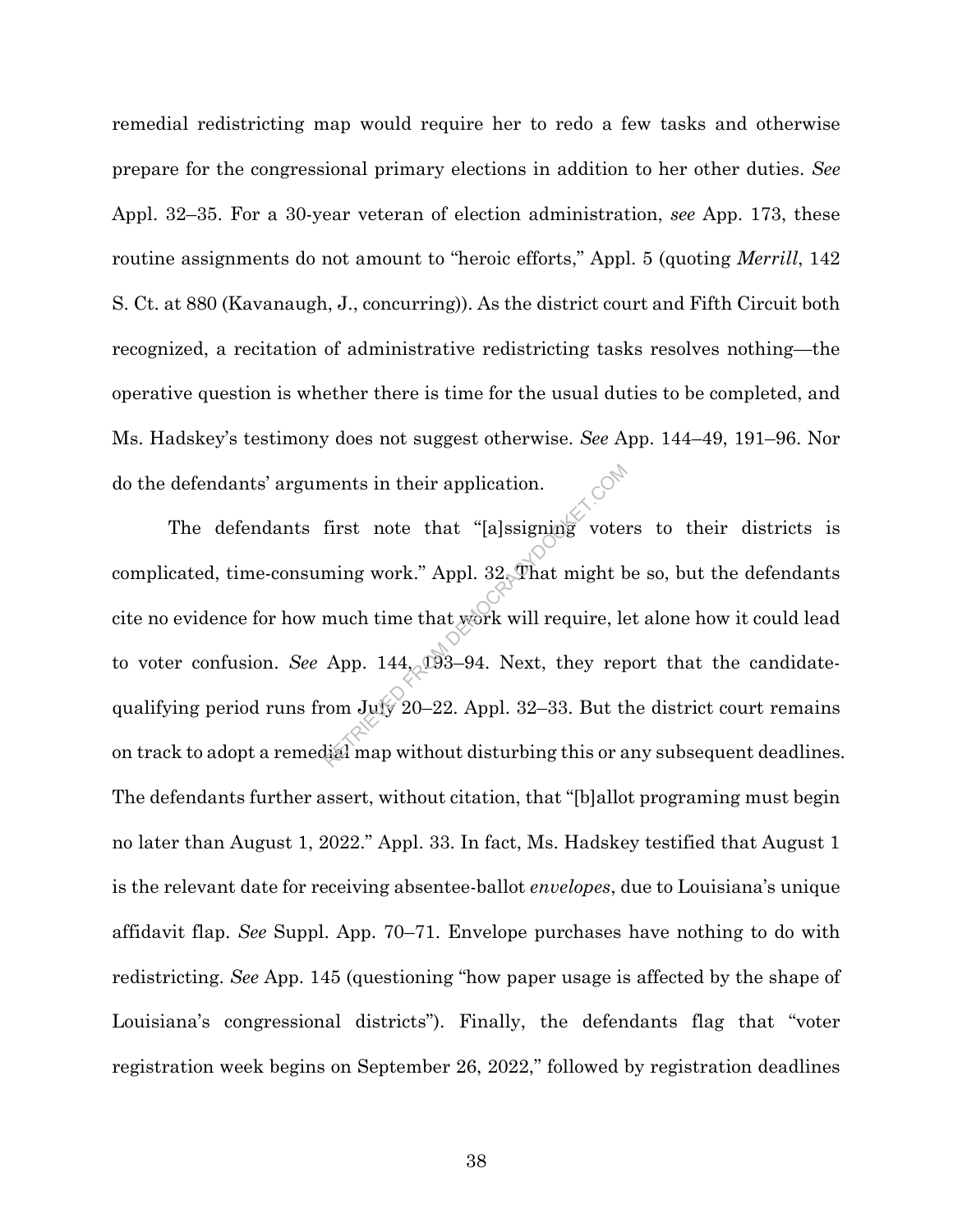and the start of early voting in October. Appl. 34. Here, the plaintiffs agree: *These* are the relevant deadlines, and there is no risk that the remedial process will disrupt them.

The district court credited the testimony of Matthew Block, Governor Edwards's executive counsel, who explained that Louisiana has a responsive elections apparatus that is not only capable of implementing last-minute adjustments to election dates and deadlines, but has done so several times in just the past decade. *See* App. 79. "He stated that he was unaware of any electoral chaos that ensued, and that he has heard nothing to dispute that the Secretary of State was able to successfully administer these elections." *Ibid.* The district court thus found, consistent with the evidence presented, that  $\widehat{\ }$  the implementation of a remedial congressional map is realistically attainable well before the [] November elections." Id. at 142. There is no basis to second guess this well-reasoned, record-based finding. hing to dispute that the Secretar<br>these elections." *Ibid*. The dist<br>dence presented, that the implem<br>alistically attainable well before the<br>sis to second guess this well-reason<br>Court should not allow gamesmar<br>y federal la

Ultimately, this Court should not allow gamesmanship to circumvent the requirements imposed by federal law, nor should it allow a State to evade its legal obligations by invoking *Purcell* without providing *any* supporting evidence. In contrast to the defendants' unjustified attempts at delay, the plaintiffs filed their complaints mere hours after the Legislature enacted HB 1 and have diligently pressed their case. The district court adopted a remedial schedule on the same timeline that the defendants previously proposed in state-court litigation. Whatever factors might weigh against the plaintiffs, the equities are certainly not among them.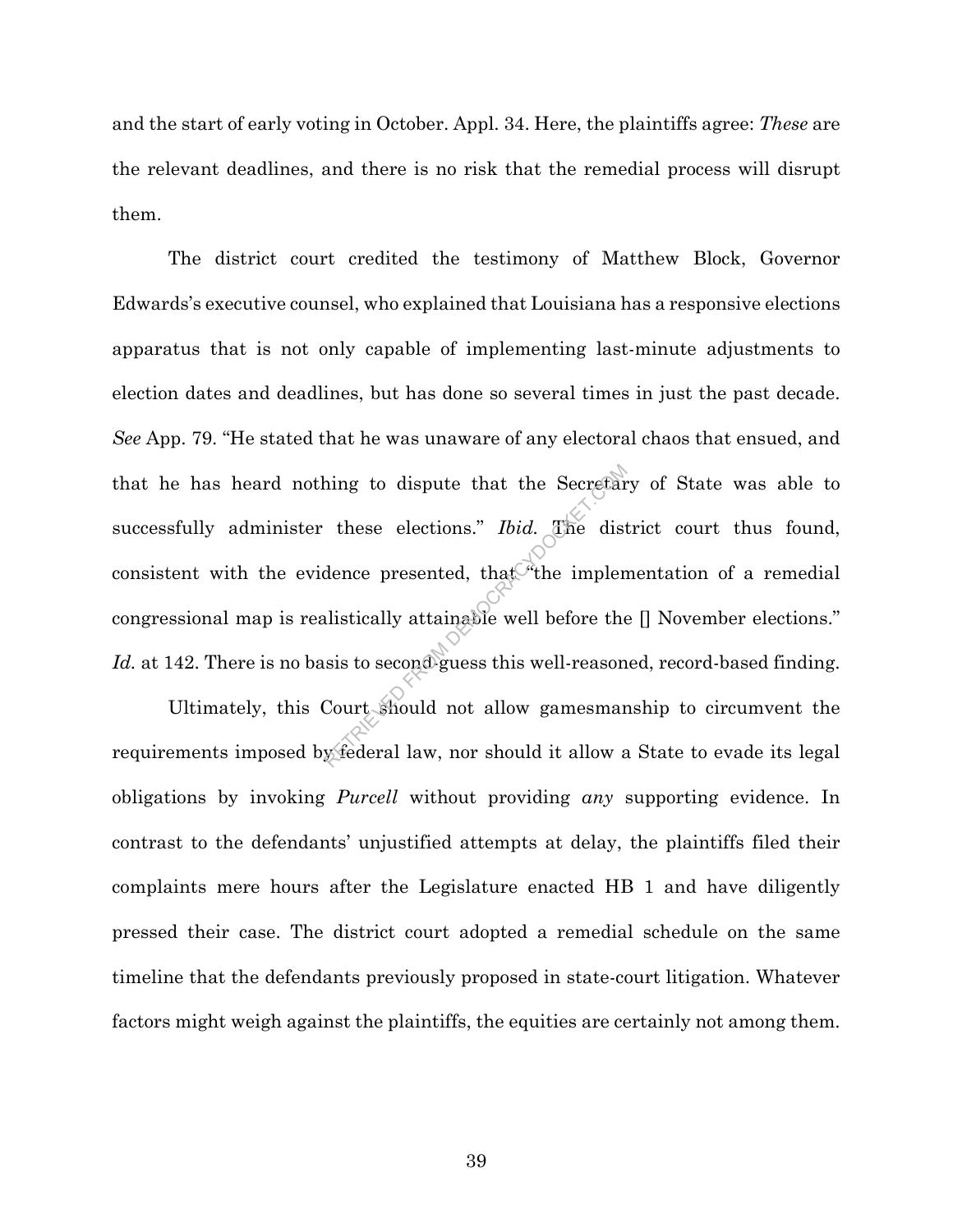#### **B. This Court's stay in** *Merrill* **does not warrant a stay here.**

The stay in *Merrill* did not strike Section 2 from the U.S. Code—*Gingles* and its progeny remain good law, and four federal judges below have dutifully applied binding precedent to the facts of this case and unanimously concluded that no stay is warranted. The defendants speculate that this Court *might* refine the vote-dilution inquiry next term, but, as the Fifth Circuit noted, "any decision likely will come long after the 2022 elections, which are the subject of this appeal, have taken place. In that context, staying these proceedings would not promote judicial economy, and the defendants do not explain how a stay would serve the parties' interests." App. 197. And unlike in *Merrill*, where this Court's review of the three-judge district court's entry of a preliminary injunction was mandatory and exclusive, the defendants here are already assured appellate review of the district court's injunction in the coming weeks. The defendants have not satisfied their "especially heavy burden" to stay the injunction and bypass the Fifth Circuit's review. *Packwood*, 510 U.S. at 1320. FROM THE SURVEY OF THE RETRIEVED FROM THE UNION SURVEY OF THE UNION AND RETRIEVED FROM THE RETRIEVED ON CONCLUSION

# **CONCLUSION**

The defendants ask this Court to "return both sensibility and the rule of law to Louisiana's redistricting process." Appl. 11. But by weighing the evidence and properly applying governing law, the district court already did that. The Fifth Circuit has expedited the defendants' appeal and will be able to rule on the merits in a timely manner. The normal course of federal litigation should be allowed to proceed. This Court's extraordinary intervention is neither needed nor warranted, and the defendants' application should be denied.